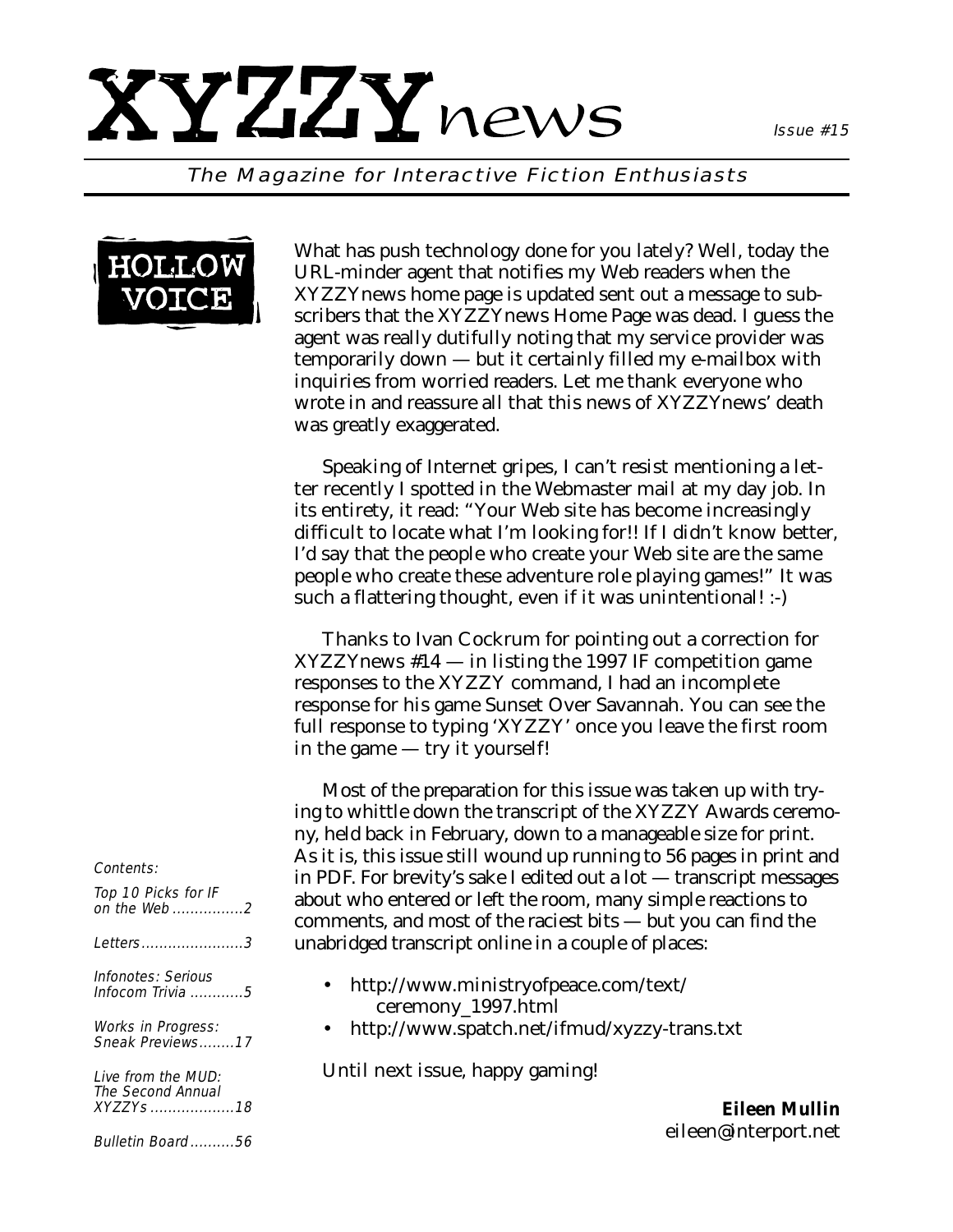## XYZZYnews

XYZZYnews is published more-or-less bimonthly by Eileen Mullin, 160 West 24th Street, # 7C, New York, NY 10011, USA. Email: eileen@interport.net. URL: http://www.xyzzynews.com/. Send all inquiries, letters, and submissions to any of the addresses above.

Contents © 1998 XYZZYnews. All rights reserved. Published in the United States of America.

Electronic versions: There are currently three versions of XYZZYnews made available online. One is in ASCII and can be viewed with any text reader. You can also download a .PDF file that mirrors the layout of the print version. Use the Adobe Acrobat Reader (available for Windows, Mac, DOS and Unix) to view the .PDF file; no special fonts or linked graphics are needed. You can obtain Acrobat Reader by following the links from http://www.adobe.com/. Thirdly, you can also read this issue online at http://www.xyzzynews.com/xyzzy.15.html

Subscriptions: All electronic versions are available at no cost. You can obtain either the ASCII or PDF versions by FTPing to the ftp.gmd.de/if-archive/magazines/ XYZZYnews directory. To be added to the mailing list, please write to eileen@interport.net and specify text-only or .PDF version. The print version is \$15 (U.S.) for one year (6 issues) or \$2.50 for a sample issue. For print subscriptions outside the U.S. or Canada, please email or write for rates.

All products, names, and services are trademarks or registered trademarks of their respective companies.

Editor: Eileen Mullin

Associate Editor: Neil deMause

Contributors to this issue: Graeme Cree Björn Ludwig Angus McLaren

### NEWSBRIEFS…NEWSBRIEFS…NEWSBRIEFS…NEWSBRIEFS…

Issue # 15 Top 10 Picks for IF on the World Wide Web

**Blorb: A Z-Machine Resource Collection Format Standard** http://www.edoc.com/zarf/blorb/

**Graham Nelson's Blorb page** http://www.gnelson.demon.co.uk/blorb/

**Inform en Espagnol** http://www.geocities.com/TimesSquare/Fortress/9939/

**Interactive Fiction at the Mining Company** http://interactfiction.miningco.com/

**Interactive Fiction for the PalmPilot** http://www.geocities.com/Heartland/9590/ interactive.htm

**Interactive Fiction Hall of Shame** http://www.retina.net/~ddyte/

**Programmers Vault: How to make a text adventure** http://homepages.thefree.net/achesworth/vault/ v\_text.htm

**rec.arts.int-fiction Online Archive** http://www.truespectra.com/~svanegmo/raif/

**Westfront PC** http://www.fortunecity.com/skyscraper/ stephenson/115/westfront.html

**You Be the Hero**  http://t2.technion.ac.il/~site

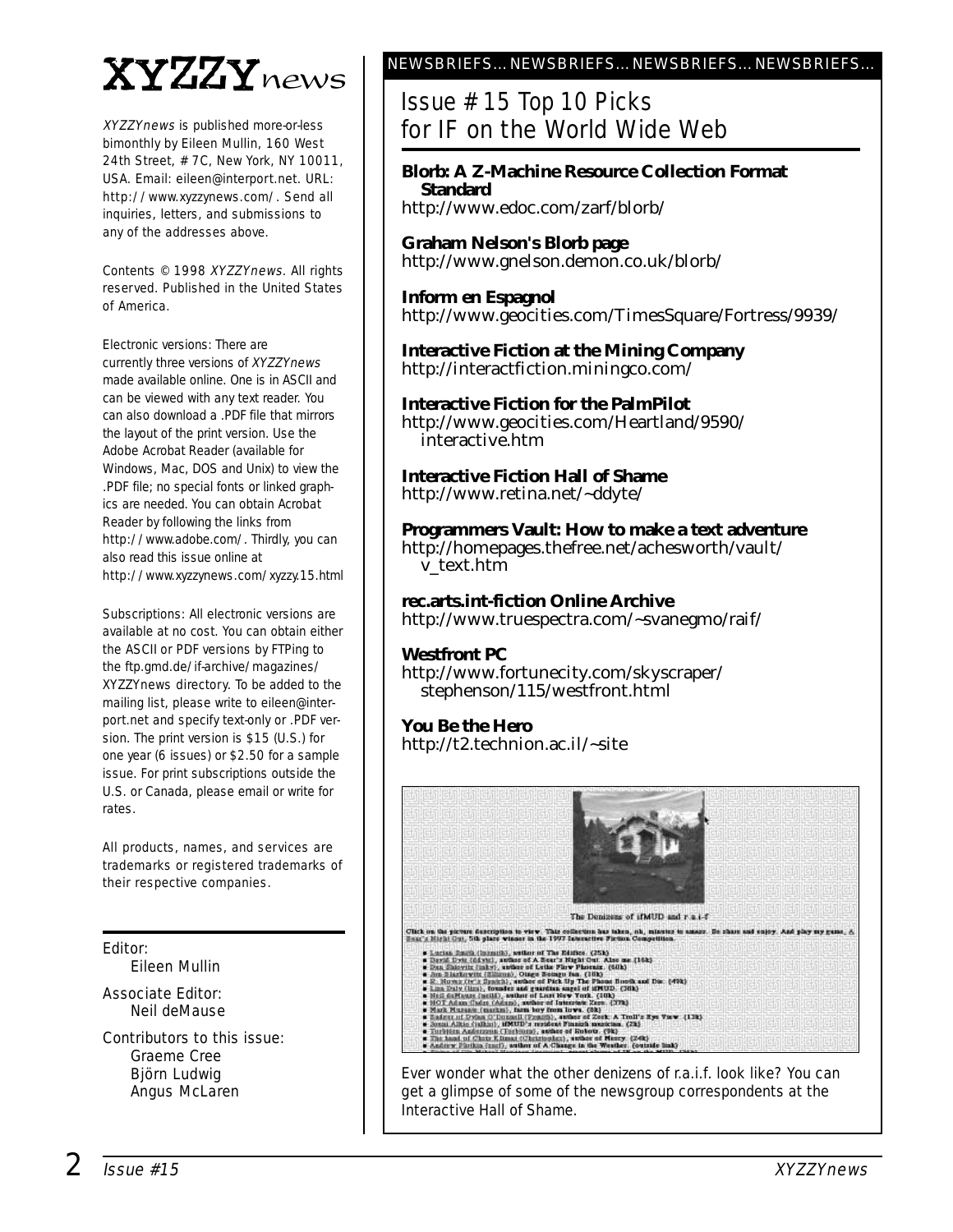#### Hi Eileen,

I have just become interested in IF again and I agree with your editorial [*XYZZYnews* #14] completely. I tried to play the competition games but I found them very late (November) and just didn't have the time it takes to spend with them ahead of the judging deadline. Not only that, but I have lots of other IF to catch up with (tons, in fact) since playing Infocom in the '80s.

With the amount of this stuff coming out, it is hard to get a good grasp of what's out there and what's good, not to mention having the hours to play them. Plus, I've now developed an interest in writing IF as well.

Anyway, since Whizzard seems to be exhausted by the contest project, maybe this would be a good time to go to an every other year format? Just a thought.

—Lelah Conrad lconrad@lane.k12.or.us

#### Hi Eileen,

I just wanted to pass along my compliments on your XYZZY page and ask a few questions too. I've been an on-again, off-again IF fan since the '70s. I even wrote an adventure on the VIC-20 with its whopping 3 1/2 K. (Let's just say superterse (not the Rick James song) was always on.) Well, I have the "bug" again — and have been hunting down any resource I can to get me a-programmin'. Your XYZZYnews is great just publish more, will ya?! :-) Again, keep up the good work.

> —Jim berryj@comm.hq.af.mil

To XYZZYnews:

Phew! XYZZYnews isn't dead, after all.

I have only recently reentered the world of IF for the first time since my Commodore 64 days and was a little worried that I may have found you all just as things were winding up. The new issue came at just the right time.

Well done for creating such an excellent magazine, there is always something of interest and the links page is very useful indeed.

> Keep up the good work, —Stuart Houghton shoughto@amnesty.org.uk

Dear Eileen,

I agree with some of Neil deMause's criticisms of my electronic storyworld, Shattertown Sky. The storyworld is a prototype, and it has some quirks — some kludges and awkward work-arounds. These are being addressed in the current round of upgrades.

But what's going on here isn't simply a critique of a particular work. It's a conflict over what should lie at the core of interactive storytelling.

deMause calls emotions a "narrow arena." He rates the ability to pick up an object (by the way, you *can* pick up and carry objects in Erasmafiction, when to do so is dramatically interesting) as more important than the ability to evoke and display emotion and character interaction.

For how many thousands of years have emotion and character have been at the very heart of fiction — be it prose, play, movie, or yes, even Erasmafiction?

War and Peace is narrow? Hamlet, deficient? Hmmm.

Shattertown Sky may not be interactive fiction's answer to War and Peace, but until we storytellers get our hands on technology that lets us inject emotion, character, and theme into interactive media, there never will be. Chris Crawford has grasped what most software developers have persistently and obdurately missed: interactive entertainment that doesn't address the human condition in fundamental and meaningful ways will never appeal to a broad audience. Because most people *do* care about emotion, character interaction, theme, and meaning.

Erasmatron products — Shattertown included — are not intended for those who, like deMause, dismiss the interplay of characters and display of human emotion as some trivial sideshow. Fortunately, as the long history in other forms of storytelling bears witness to, there are plenty who disagree with him, and those are the people we hope to reach with this new technology.

> —Laura J. Mixon ljm@thuntek.net

#### Dear Eileen,

Just wanted to tell you how much I enjoy *XYZZYnews*. I just found you and IF in the last month. I had several of the original Zork games a million years ago (Zork, Mystery, Planetfall), but was a lousy player so they were sold with the Apple II+. This Christmas a friend asked me to get her MYST so I asked if she could find any of the older Zork games. She found Return to Zork.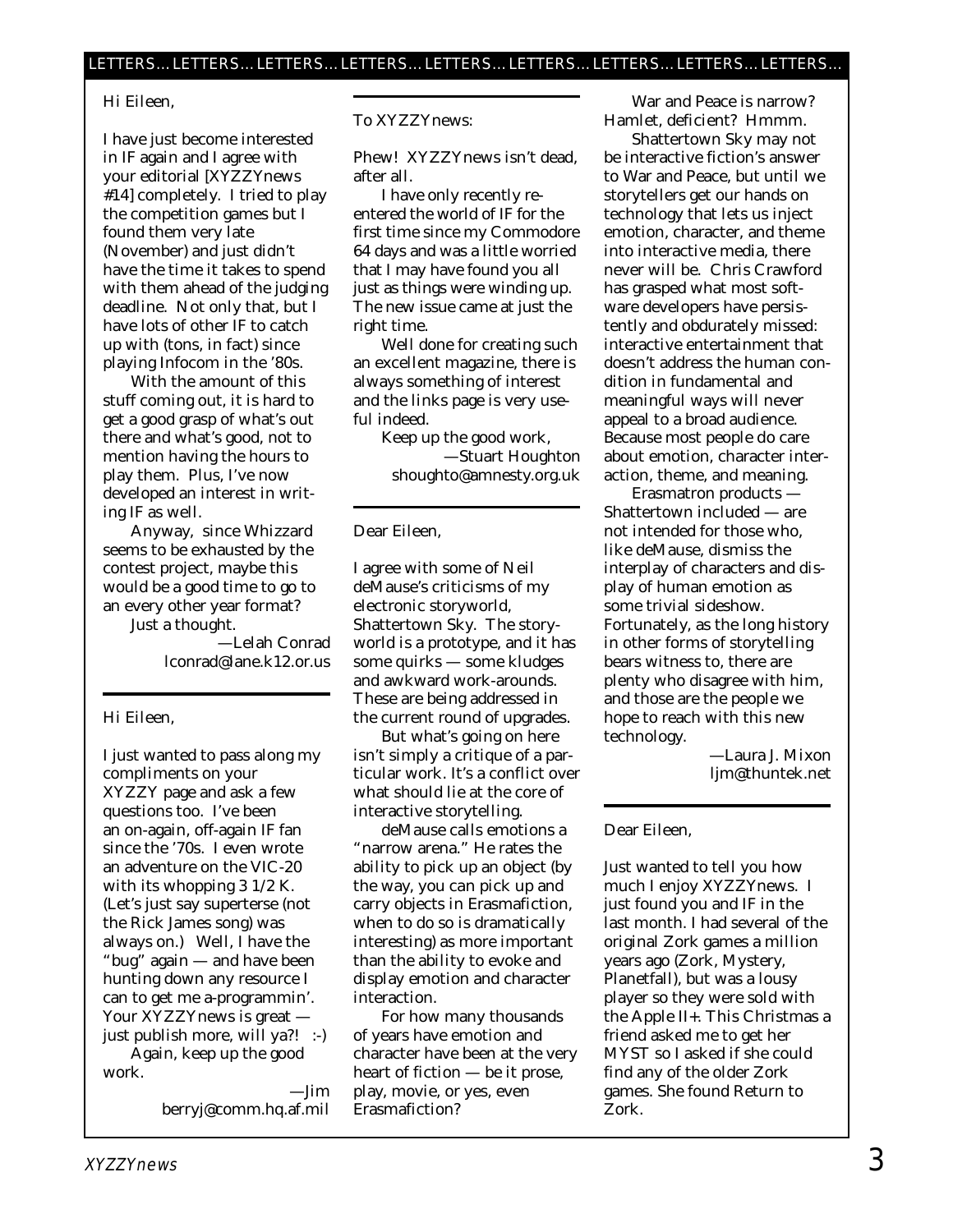I found *XYZZYnews* and the IF site. I've started to play some of the easier games to try to learn to "think" properly. I also play some of the harder, well rated games, because they sound so good. I think hints may be necessary for a long time.

I enjoy reading the reviews. They are well written and just fun to read. I will read several reviews of a game to get the flavor or feel of the game. It helps me get into the game and stick with it while I try to learn to play. I hope you are able to tell your reviewers how much their game reviews, standing on their own, are enjoyed.

I've used nearly a ream of paper printing out the back issues of *XYZZYnews.* I like to read from paper and *XYZZYnews* is best enjoyed with a cup of coffee or tea and a cookie.

Different topic. I've been wondering if [the national dog club I belong to] might be able to save some money publishing at least our flyer like you do *XYZZYnews.* 

All that intro to ask if you could provide me some pointers. I know a bit about computer networks, but I'm not experienced in publishing or publishing/layout programs. Actually I would take the info and pass it to the people who put out the newsletter. In addition to a word processing program what would they need? Estimated costs? I know the Adobe Reader is free, but are there costs for the program to put it in PDF form?

Thanks for *XYZZYnews* and any help you can give on the newsletter.

> —Maralee Johnson wbh2ok9@doubled.com

*Maralee,*

*I can't say enough good things about PDF. This is definitely the easiest way to distribute typeset publications across computer platforms. It allows you to retain page layout formatting, file sizes are relatively small, and readers can search for keywords or click hotlinks you've embedded for URLs.* 

*You need a commercial program called Adobe Acrobat to create PDF files; the reader that folks need for reading PDF files (Acrobat Reader) is freeware. I honestly don't remember how much Adobe Acrobat costs these days, but you can find that out from any computer retailer or mail order software catalog. It's also bundled with some other Adobe products; I seem to remember that at work when we upgraded to Adobe Photoshop 4.0, the CD-ROM also included the latest version of Acrobat for free as well.*

*Adobe Acrobat comes with two apps that can be used to create PDF files -- Acrobat Exchange and Acrobat Distiller. The Distiller program is the only one I use. I usually lay out pages with the QuarkXpress desktop publishing program, output my Quark documents as PostScript files, then use Acrobat Distiller to convert the PostScript files to PDF format. If your newsletter is created with another program, well, as long as you can output it to PostScript somehow you can then get it into PDF. You can find out more about Adobe Acrobat at its official Web site, http://www. adobe.com/prodindex/ acrobat/.* 

*Hope this helps, and let me know if I can be of further assistance! — EM*

Dear Eileen,

I was bored while I was playing Zork I recently, so I tried:

**>kill knife What do you want to kill the knife with? >mouth You don't have the blast of air.**

This is quite interesting. Is there a "blast of air" described in Zork? How is the word "mouth" associated with it? I'm no Zork expert, so I'm probably overlooking something simple with this one.

—An IF fan

#### To XYZZYnews:

I have found a bug in Spellbreaker which is not listed on the bugs list:

If you have water in the bottle then casting tinsot on any body of water except for the one in the Oubliette will give the message "The water and bottle freeze and shatter into a million pieces!" and destroy the bottle even if the bottle is not in the same room or if it is inside the closed zipper.

If that's not clear, here's a concrete example. At the Enchanters' Retreat I dropped the bottle which contained water. I then blorpled the earth cube and went west then south to get to the Ruins Room. I then cast tinsot on the water there and received the message about the bottle shattering. Going back to the Enchanters' Retreat I found that the bottle was gone.

I found this in version 87/860904 of Spellbreaker. —Paul

rizzo@best.com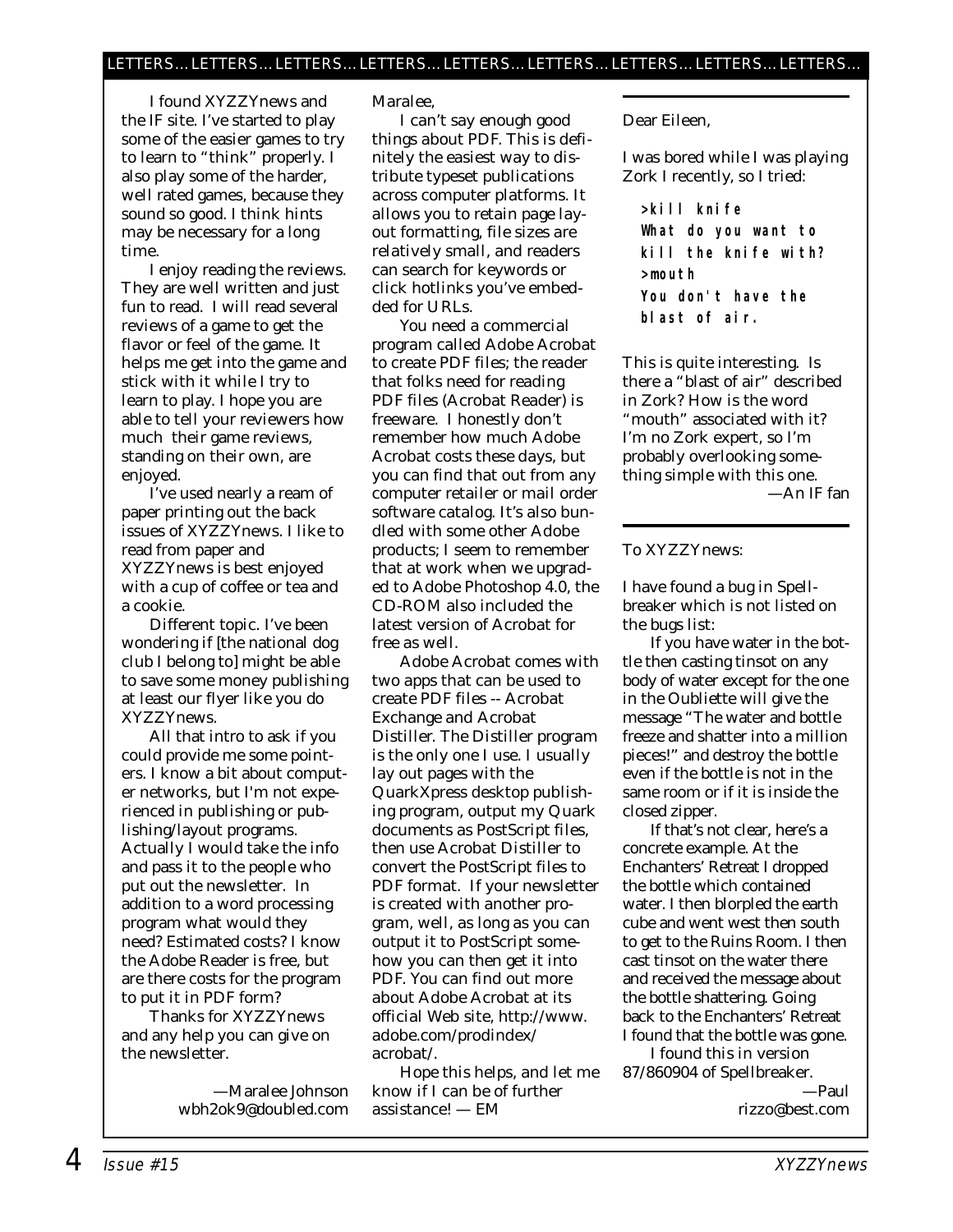# Infonotes: Serious Infocom Trivia

**Some incredibly niggling facts about Infocom games**

by Graeme Cree (gramecree@aol.com)

When I was very young my father read Tolkien's The Hobbit out loud. A couple of years later, after learning to read and reading the book on my own, I was very puzzled to find that a couple of minor things I remembered were ple of years later, after learning to read and reading the book on my own, I missing. I specifically remembered a mention that Hobbits were larger than Lilliputians, and a mention that less friendly neighbors said that one of the Took ancestors had married a goblin, but these things simply weren't there, leaving me to wonder if the book had been embellished during the reading, or if I was just imagining things. It wasn't until years later, when I turned up a second edition of the book, that I realized that these things were in that edition, but deleted in the third, which I had read later. This led me to compile a couple of pages of other minor changes in the book that I kept until a complete list was published in The Annotated Hobbit years after that.

Infocom games are subject to the same syndrome, especially Zork 1, of which no less than 12 different versions exist. People who played this game on their old Commodore 64's and TRS-80's who now try to play it on a PC with Masterpieces of Infocom, Lost Treasures of Infocom, The Zork Anthology, The Zork Legacy Collection, et al, may have the same kind of phantom memories — along the lines of "Wait a minute, I could have sworn that Zork I gave credit to Colossal Cave! Wasn't the bat supposed to be from Wumpus?"

In maintaining The Infocom Bugs List (http://members.aol.com/graemecree/infobugs/), I have had to play through most of the games many times, and in so doing have come across several oddities and changes to the various games that did not qualify as bugs, but still seemed worth mentioning. Most of them involve changes made to the programs over time, but there is also an assortment of observations, and miscellany. To some people, this stuff might seem incredibly niggling and unimportant, but to others it might just save their sanity. Items brought to my attention by others have been so credited.

This list is a work in progress, and like the Infocom Bugs List may be updated periodically.

As with The Infocom Bugs List, commands that should be entered into the game verbatim are in all caps and bold face. Direct quotes from a game are in bold monospace (in quotes if within a paragraph, and blockquoted otherwise).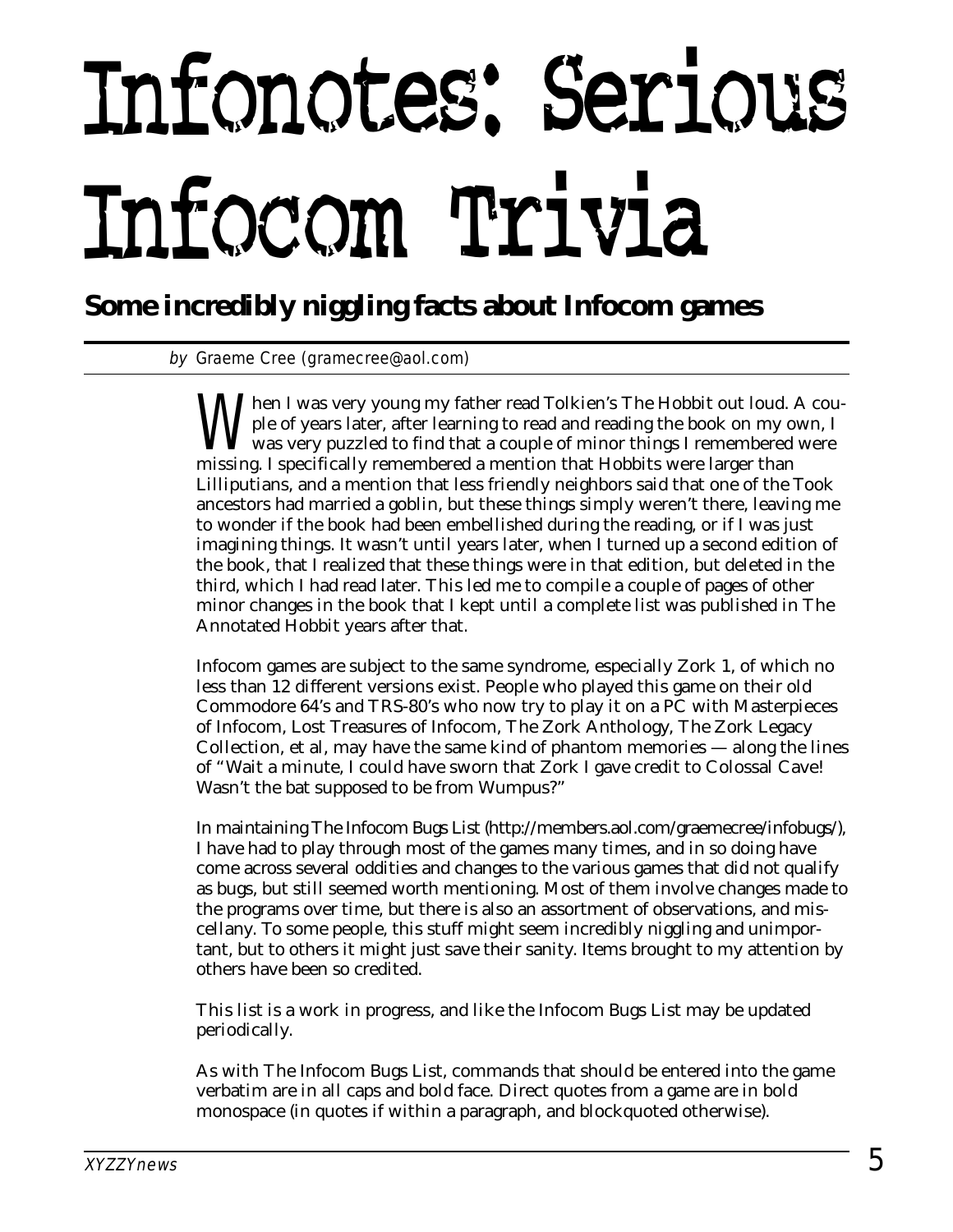## General comments

1 **FORMERLY AN INTERLOGIC GAME:** Infocom's first 9 games, Zork 1, Zork 2, Zork 3, Deadline, Starcross, Suspended, The Witness, Planetfall, and Enchanter, all bore an additional trademark that described them as Interlogic games. This can usually be seen by issuing the VERSION command, or watching the copyright information at the beginning of the game.

The first four games after the Zork Trilogy have the Interlogic trademark in all known versions of the program. However, Planetfall and Enchanter have it in some versions, but not others. Enchanter is an Interlogic game in versions 10, 15, and 16, but not in versions 24 and 29. Planetfall is an Interlogic game in versions 20, 26, and 29, but not in versions 37 or 10.

The Zork Trilogy itself is a special case. The original blister pack versions of all of these games describe them as Interlogic Games on the cover of the manual, but none of them have the word mentioned inside the program itself (Although, "Xe Zoork triloojee" are all described as being "Inturlajik" games in the Lawanda Complex's computer in Planetfall).

With Infidel and all succeeding games, the Interlogic trademark was gone for good, however three versions of Planetfall and Enchanter compiled after Infidel's release still retained it.

## Arthur: The Quest for Excalibur

A CLASSIC STYLE GAME?: Arthur is the only one of the .z6 games that can be<br>made to look exactly like one of the .z1 - .z5 games. Zork Zero and Shogun both<br>leak gamebled if we this way, Jayway is readeble, but still natsing look garbled if run this way. Journey is readable, but still retains the screen layout of the graphic version.

Arthur has a built-in function to make the screen look like a classic game, but this still uses the .z6 graphic font. However, if you start the game in text mode (i.e. frotz -d 1 arthur.zip), then hit F6 on the first turn, the results will be virtually indistinguishable from a classic Infocom game.

Of course with Frotz being continually updated, Arthur may not be the only game able to do this for long.

## Ballyhoo

1 **GUESS THE VERB:** One of the biggest foibles in this game is the fact that the command WHIP LION is completely different from HIT LION WITH WHIP. The first will work, the second will tell you that you are too scared to do it.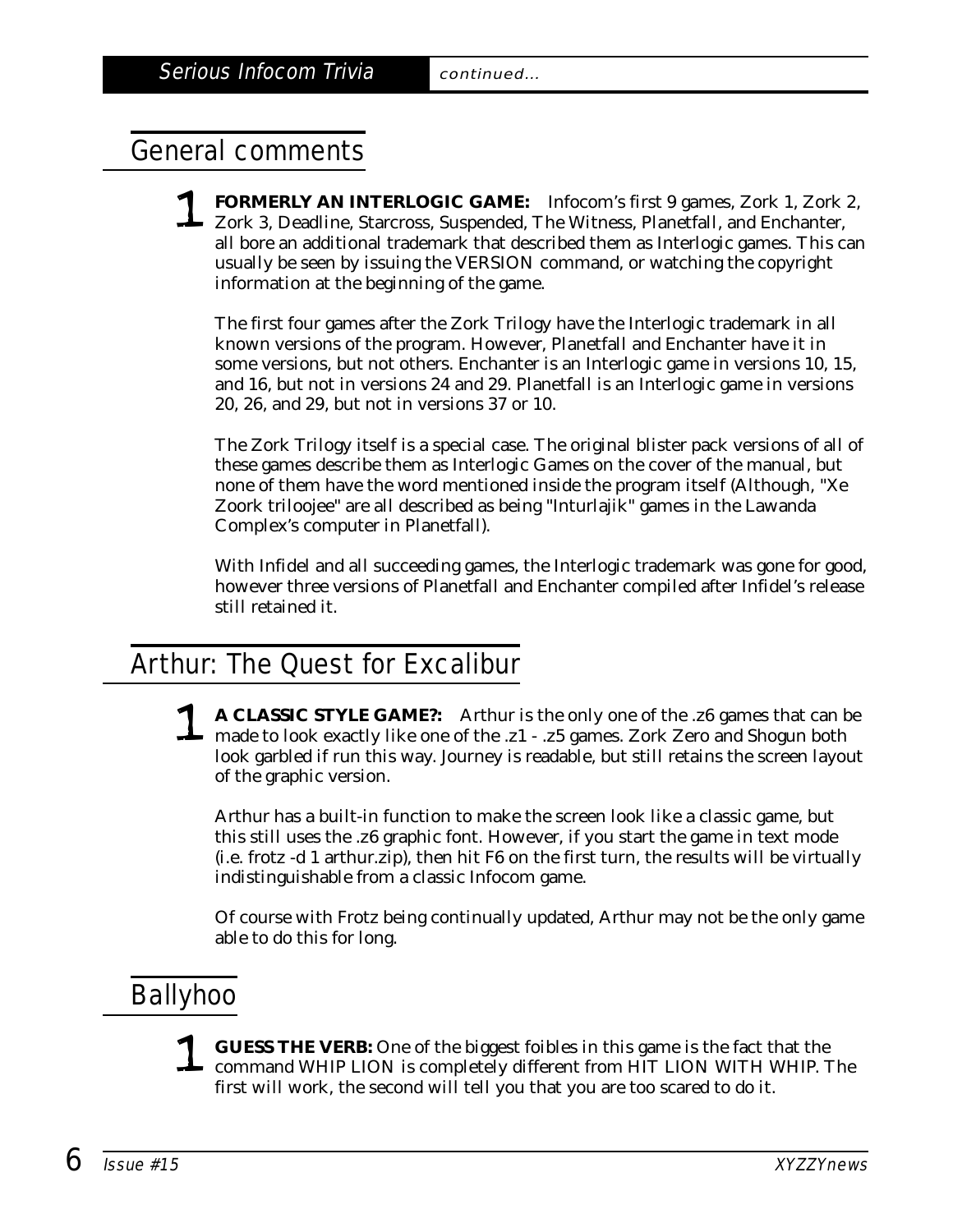I went through a major hassle playing the first time when I had to start over from the beginning, and suddenly could no longer tame the lion even though I knew I had done it before. I then went off on a long false trail, believing that the character had to perform some act of bravery to obtain the courage needed to whip the lion. When everything failed, I got a complete walkthrough from Quest for Clues, which got me past the lion, but left me wondering how it was different from what I had been doing. Only much later, did I notice that the two commands were different.

## Beyond Zork

- **1** Brian Moriarty was very fair in implementing the effect of potions. The rule that they will not work unless you shake them first applies to bad potions as well as good ones (i.e. drink a Potion of Death without shaking it first, and it won't kill you.
- THE NEW NON-VIOLENT ZORK?: In Beyond Zork it is extremely rare to actually kill an opponent in combat. Most victorious melees end with the defeated meanster numing even in defect (the Dust Bunny being an exception). Even t monster running away in defeat (the Dust Bunny being an exception). Even the Wand (or Rod, Stick, Stave, etc.) of Annihilation produces this result. The old woman tells you that it produces "Instant death, with few exceptions.", though about the only being that you can actually kill with it is yourself.

What was the reason for this decision? Was it to make the game less violent? Or was it merely to provide a more realistic way of disposing of the bodies after combat than having them disappear in a cloud of sinister black fog?

## Enchanter Trilogy

1 **UNFROTZING:** Have you ever frotzed something, and wished that you hadn't? In Enchanter and Spellbreaker you can do something about it with the EXTIN-GUISH command. In Sorcerer, you're out of luck.

In Spellbreaker, trying to EXTINGUISH anything you have frotzed generates the response, "The magical glow fades."

In Enchanter, you can EXTINGUISH anything except yourself. EXTINGUISH ME generates the response "You can't turn that off." EXTINGUISH SPELL BOOK (or anything else) generates the response "The [item] is now off."

In Sorcerer, trying to EXTINGUISH any frotzed item generates the response, "How? It's glowing by magic."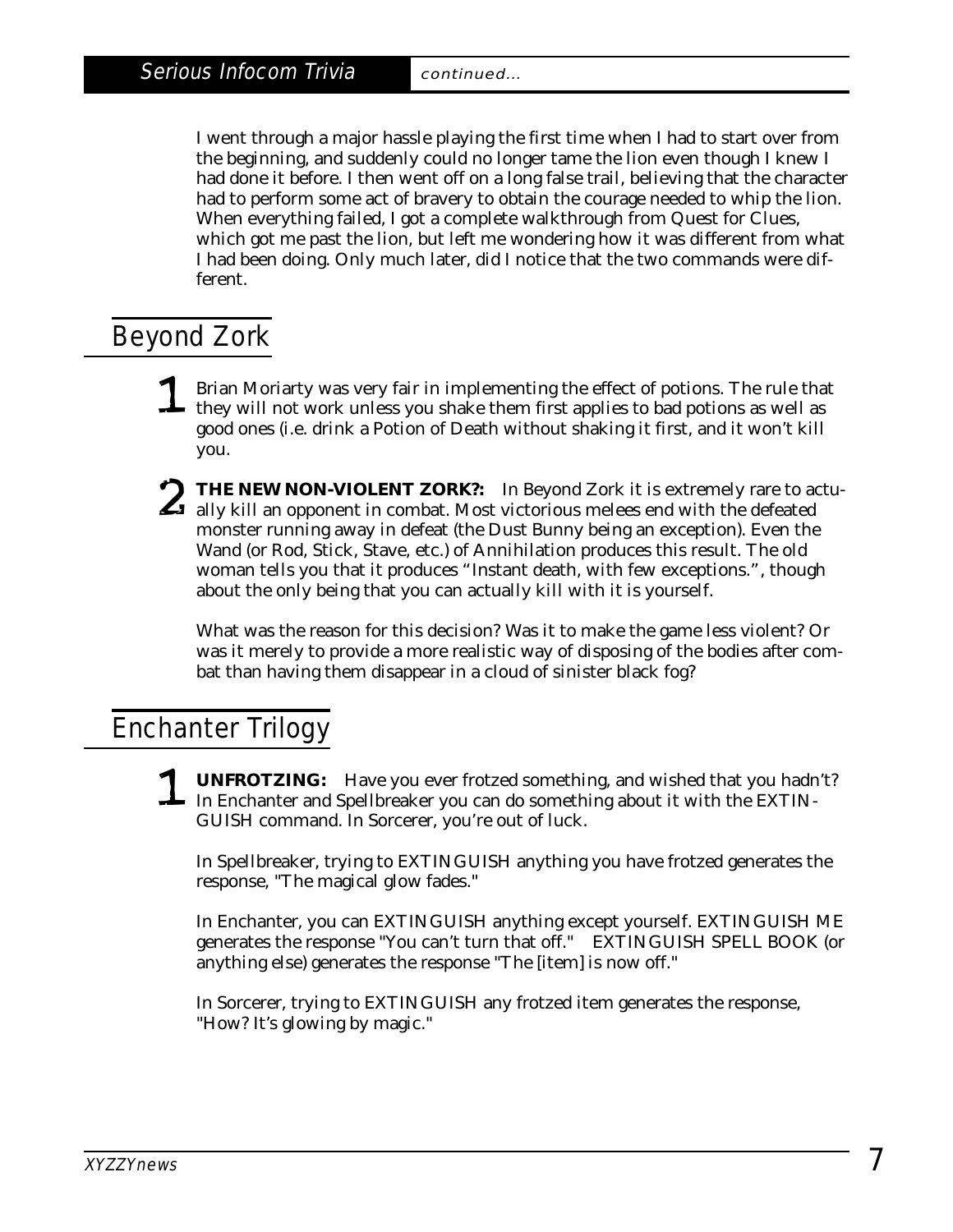## The Hitchhiker's Guide to the Galaxy

#### 1 I got a note from Wei-Hwa Huang which described a *Games* magazine article about Infocom that mentioned a container bug similar to the ones in Zork I, Infidel, and Starcross (this time involving the gown and the thing), which had been caught in betatesting. This bug does not appear in any versions of the game.

I tried to reproduce it by typing PUT GOWN IN THING, and then PUT THING IN GOWN, and got the amusing response: "You can't put the thing your aunt gave you which you don't know what it is in your gown when your gown is already in the thing your aunt gave you which you don't know what it is!"

## The Lurking Horror

1 Here's an amusing little sequence you can generate at the beginning of the game:

**>HACKER, GIVE ME THE MASTER KEY. "Fat chance! This is a master key!..."**

Well, duh!

### Planetfall

1 When I originally played Planetfall (my first ever Infocom game, and still the best one IMHO) I was thrown for a while by the fact that the description of the Patrol uniform said that it protected against "radiation and mosquitoes." This gave me the idea that the uniform must provide a way to get the spool in the Radiation Lab, if only I could find a helmet or something.

Apparently others had the same problem, because in all versions after Version 20, the description of the uniform is changed to say that it protects against *"mild* radiation." (my italics)

ARE YOU GONNA TAKE THAT?: In versions 20, 26, 29, and 37, if the player<br>gives a TAKE ALL command, while Floyd is present, the game will (understand-<br>ably) trute pick bim un with all the other items, generating this respons ably) try to pick him up with all the other items, generating this response:

**multiple purpose robot: You manage to lift Floyd a few inches off the ground, but he is too heavy and you drop him suddenly. Floyd gives a surprised squeal and moves a respectable distance away.**

In a typical game, the player may see this several times, but fortunately in the Solid Gold version (version 10), Infocom had mercy and eliminated the problem. In the Solid Gold version, if you TAKE ALL or GET ALL while Floyd is present, the game interprets it as if you had typed TAKE ALL EXCEPT FLOYD.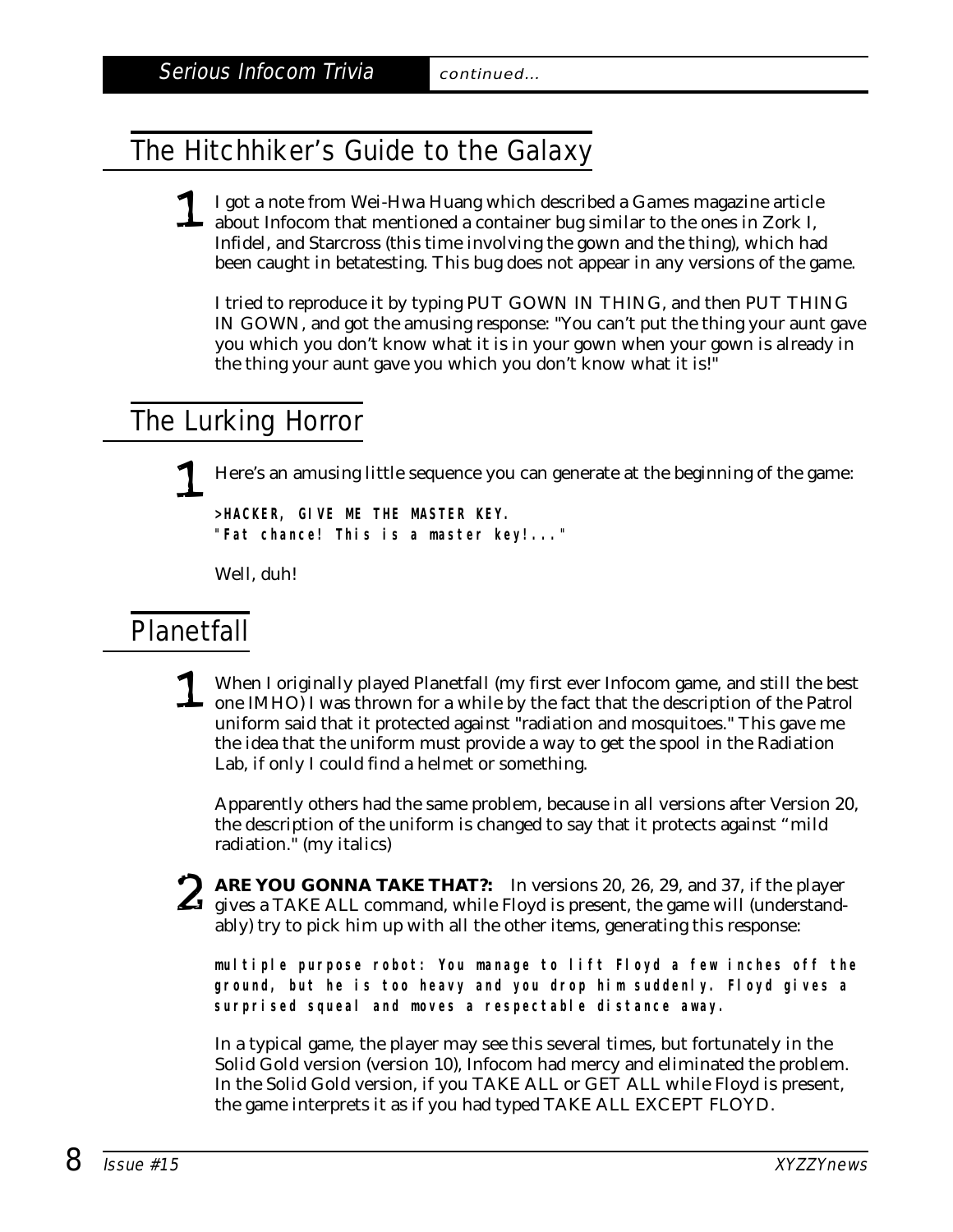3 **MORE THAN FAIR:** Planetfall certainly gives you ample opportunity to win the game. Although you begin feeling the effects of the disease when you wake up after your first night's sleep, it will not prove fatal until Day 9 (you die in your sleep after going to bed at the end of the 8th day).

A player who knows what he is doing can easily finish the game on the 2nd day. Even if you're playing for the first time, it will probably not take more than 4 days.

As the disease progresses, you become weaker and need more sleep. The medicine will help with this, but will not affect the time that you die. The game may become unwinnable before you actually die if you are no longer strong enough to carry the laser and miniaturization card, but no matter how you slice it, you have so much time to complete your mission that time is really not a factor at all.

LESS THAN FAIR: You must actually reach the Cryo-Room in order to survive.<br>Although the rescue ship is waiting for you when you reach the Cryo-Room<br>(equivalent you have fixed Planetary Defense and the Pedia) if you simply (assuming you have fixed Planetary Defense and the Radio), if you simply fix the proper items and wait around the Kalamontee Complex for the ship to arrive, it never will.

Similarly, if you repair the computer, start the reactivation process, and then just hang around the Lab Office waiting for Veldina's troops to come rescue you, they never will. You must pass through the mutants and go to them.

5 **A CHRONIC PAIN:** Planetfall (and Stationfall) measure time in chrons. There are 10 chrons in a day. Assuming that a day in these games is still 24 hours, that gives us the following conversions:

| 1 chron            | $=$ | 2 hours and 24 minutes  |
|--------------------|-----|-------------------------|
| $1$ centichron $=$ |     | 1 minute and 26 seconds |
| $1$ millichron $=$ |     | 8.64 seconds            |

- 6 Floyd, like the adventurer in Enchanter, will hand you things if you ask for them, even if your load is too heavy to normally accommodate them. This makes solving the rift puzzle a tad quicker, and has been reported as a bug by Chris Lang and several others, although I don't think it is. If you're loaded down with items, holding onto something handed to you is simply not as difficult as bending over to pick it up yourself.
- 7 **SHORTCUT TO RESIDA:** The journey to Resida got a little shorter in versions 37 and 10. Try this experiment. Start the game and WAIT until you see the message about the explosion (i.e. "A massive explosion rocks the ship. Echoes from the explosion resound deafeningly down the halls. A door to port slides open."). Immediately go WEST, and then issue WAIT commands until you land on Resida and die (because you never got in the webbing).

In versions 20, 26, and 29, you will die after 14 WAIT commands. In versions 37 and 10, it will only be 13.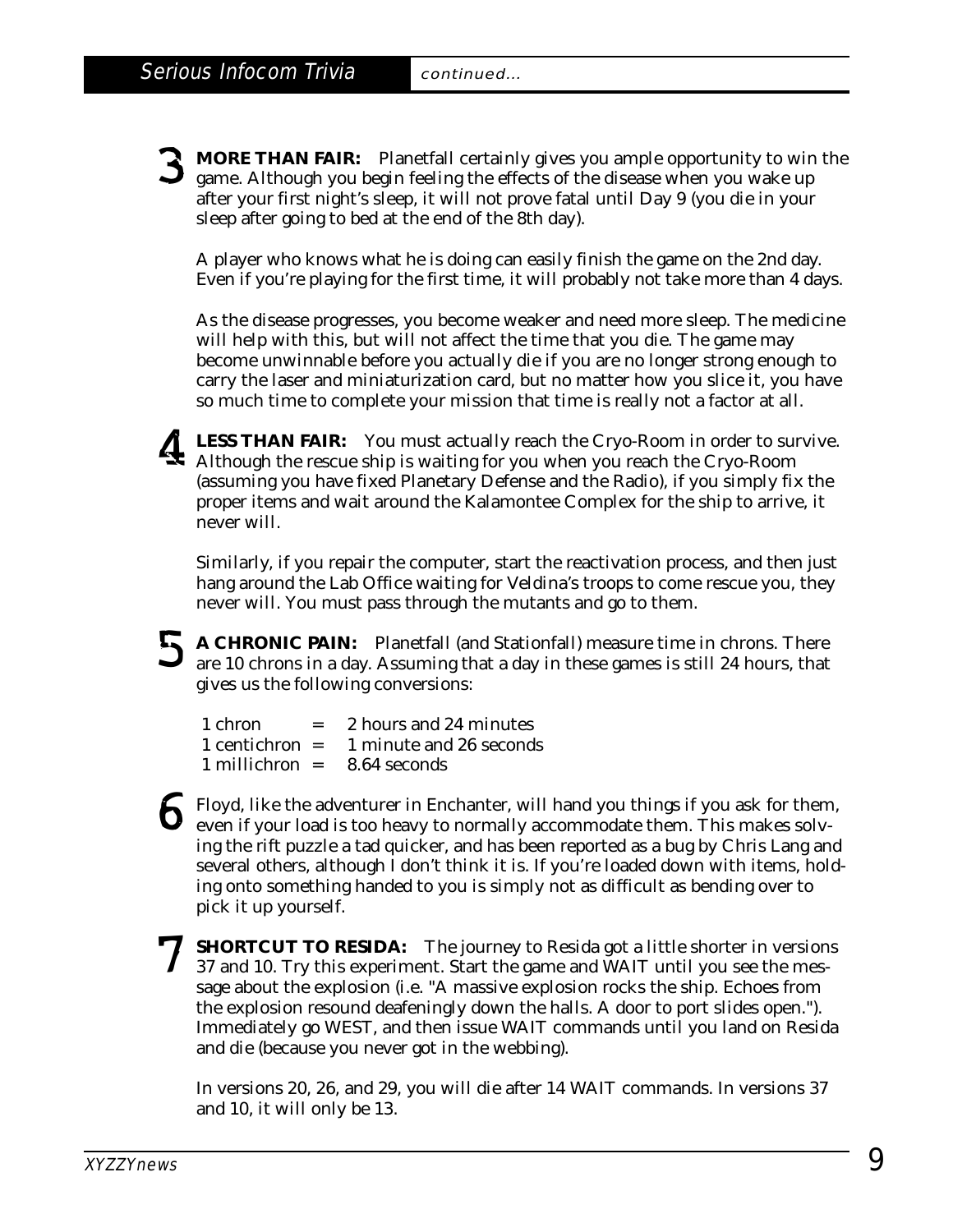What changed? Well, in versions 37 and 10, the turn where you get the message:

**Through the viewport of the pod you see the Feinstein dwindle as you head away. Bursts of light dot its hull. Suddenly, a huge explosion blows the Feinstein into tiny pieces, sending the escape pod tumbling away! You are thrown against the bulkhead, bruising a few limbs. The safety webbing might have offered a bit more protection.**

and the turn where you get the message:

**As the escape pod tumbles away from the former location of the Feinstein, its gyroscopes whine. The pod slowly stops tumbling. Lights on the control panel blink furiously as the autopilot searches for a reasonable destination.**

were combined into one turn.

## Sorcerer

- 1 All versions of Sorcerer have two images from Spellbreaker among the selection of images you get when casting the Vezza spell. One of them shows Spellbreaker's opening scene in the Guild Hall, and the other shows a pile of Foundation Cubes, already labeled. Apparently the general plot of Spellbreaker was outlined long in advance.
- In all versions of the game, the description of your room mentions what an unusu-<br>al privilege it is to have your own private quarters. However Frobar and Helistar<br>also have them, and no hunknown is to be found anywhere. O also have them, and no bunkroom is to be found anywhere. Of course, the Guild Hall has probably been condensed for game purposes....

## Suspended

1 Normally, when humans enter a room where Auda is present, you will get the<br>message: "AUDA INTERRUPT: Some talking mechanisms just entered the<br>meson "Houwyer in no version of the game do you get this message when the room." However, in no version of the game do you get this message when the humans first enter the complex through the Sterilization Chamber. Not a bug, but an omission, nevertheless. — Frederick Ramsberg

## The Witness

1 **COMPUTER DATING?:** Here's a list from the New Zork Times of interesting responses you can get while in Monica's presence (in all versions of the game):

**>MAKE LOVE TO MONICA (Sorry, but English is my second language. Please rephrase that.)**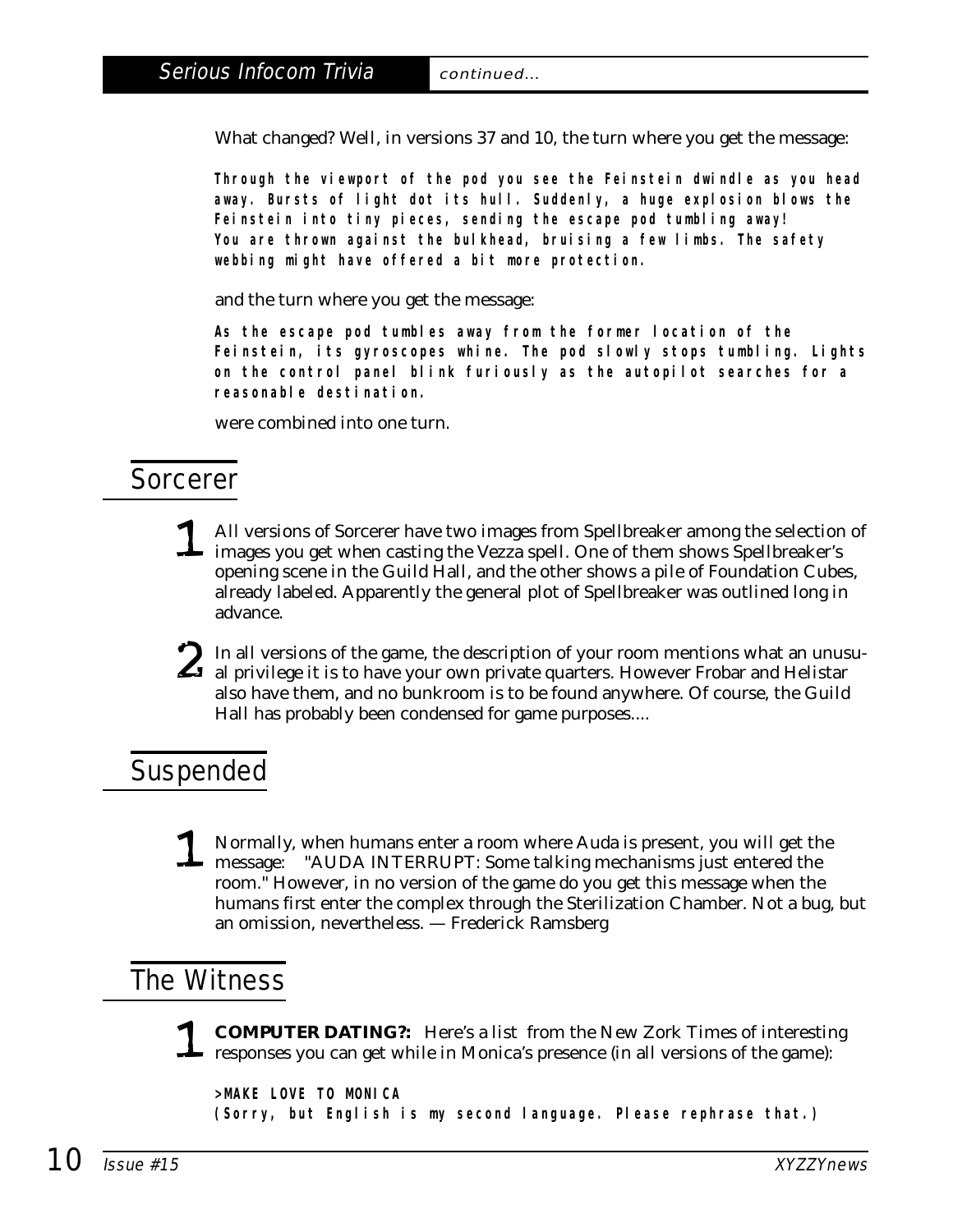**>ASK MONICA TO MAKE LOVE (Your request was incomplete. Next time, say what you want Monica to make the love from.)**

**>MAKE LOVE FROM MONICA "Eat, drink, and make merry, for tomorrow we shall die!"**

**>ASK MONICA ABOUT LOVE "That's between Mother and me."**

## Zork I: The Great Underground Empire

- 1 **ZORK 4 A NEW HOPE?:** The title of Zork 1 was changed after its commercial release. Originally the name "The Great Underground Empire" applied to the series as a whole, and Zork 1 was called "ZORK: THE GREAT UNDERGROUND EMPIRE - Part 1," in Versions 5 and 15. From Version 20 onward, the roman numeral "I" was added to the game, and "The Great Underground Empire" applied to Zork 1 only.
- **2** PYRRHIC VICTORY?: Zork 1 is probably the only Infocom game where you don't have to survive to win. If you get the ancient map, and then get killed, you don't have to some book to life by proving at the elter Simply ge don't have to come back to life by praying at the altar. Simply go to the Stone Barrow in your undead condition to win with the full number of points.

Neither do the treasures matter after you've gotten the map. You can throw all of the Treasures of Zork into the Frigid River before going to the barrow, or you can take as many as you can carry with you. Your score and victory will be unaffected.

3 **HUNT THE WUMPUS:** In all versions of Zork 1 through version 30, if you enter the Bat Room without the garlic, you get the following message:

**Fweep! Fweep! Fweep!**

**A deranged giant vampire bat (a reject from WUMPUS) swoops down from his belfry and lifts you away....**

In versions 75, 76, 88 and 52, the reference to the Wumpus game is deleted and the message simply reads:

A large vampire bat, hanging from the ceiling, swoops down at you!

**Fweep! Fweep! Fweep!**

The bat grabs you by the scruff of your neck and lifts you away....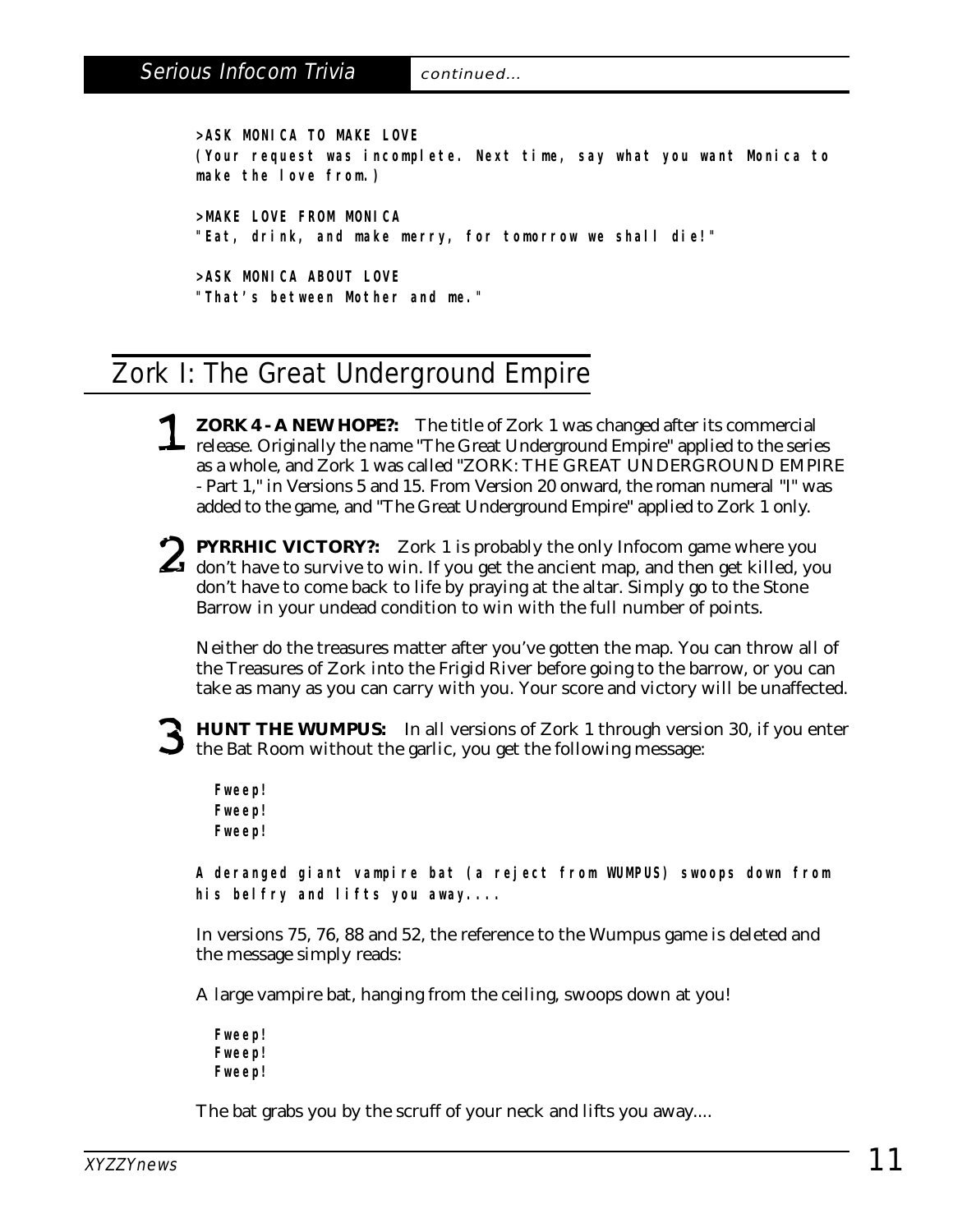4 **FINITO?:** The game's final message also changed. Here is the original message, as it appeared in versions 5 and 15:

As you enter the barrow, the door closes inexorably behind you. Around you it is dark, but ahead is an enormous cavern, brightly lit. Through its center runs a wide stream. Spanning the stream is a small wooden footbridge, and beyond a path leads into a dark tunnel. Above the bridge, floating in the air, is a large sign. It reads: All ye who stand before this bridge have completed a great and perilous adventure which has tested your wit and courage. You have gained the mastery of the first part of the Great Underground Empire. Those who pass over this bridge must be prepared to undertake an even greater adventure that will severely test your skill and bravery!

**Play "ZORK: The Great Underground Empire, Part II".**

In version 20, the final sentence was changed to:

**Play "ZORK II: The Wizard of Frobozz".**

In versions 23, 25, 26, 28, and 30, the phrase "You have gained the mastery of...." was changed to "You have mastered the first part of..."

In version 75 and 76, "You have mastered the first part of the Great Underground Empire," was changed to "You have mastered the first part of the Zork Trilogy,", and "Play "ZORK II: The Wizard of Frobozz"." was changed to:

**The ZORK trilogy continues with "ZORK II: The Wizard of Frobozz" and is completed in "ZORK III: The Dungeon Master," available now at fine stores everywhere.**

In versions 88 and the Solid Gold version (version 52), the phrase "available now at fine stores everywhere" was deleted.

EBCDIC: Extended Binary-Coded-Decimal-Interchange-Code was a (infamous)<br>
file format formerly used by IBM as an alternative to ASCII. In all versions of Zor file format formerly used by IBM as an alternative to ASCII. In all versions of Zork I through Version 30, the description of the maintenance room is like so:

#### **Maintenance Room**

**This is what appears to have been the maintenance room for Flood Control Dam #3. Apparently, this room has been ransacked recently, for most of the valuable equipment is gone. On the wall in front of you is a group of buttons, which are labeled in EBCDIC. However, they are of different colors: Blue, Yellow, Brown, and Red. The doors to this room are in the west and south ends.**

In Versions 75, 76, 88 and 52, the last three sentences of this description are changed to remove the reference to EBCDIC:

On the wall in front of you is a group of buttons colored blue, yellow, brown, and red. There are doorways to the west and south.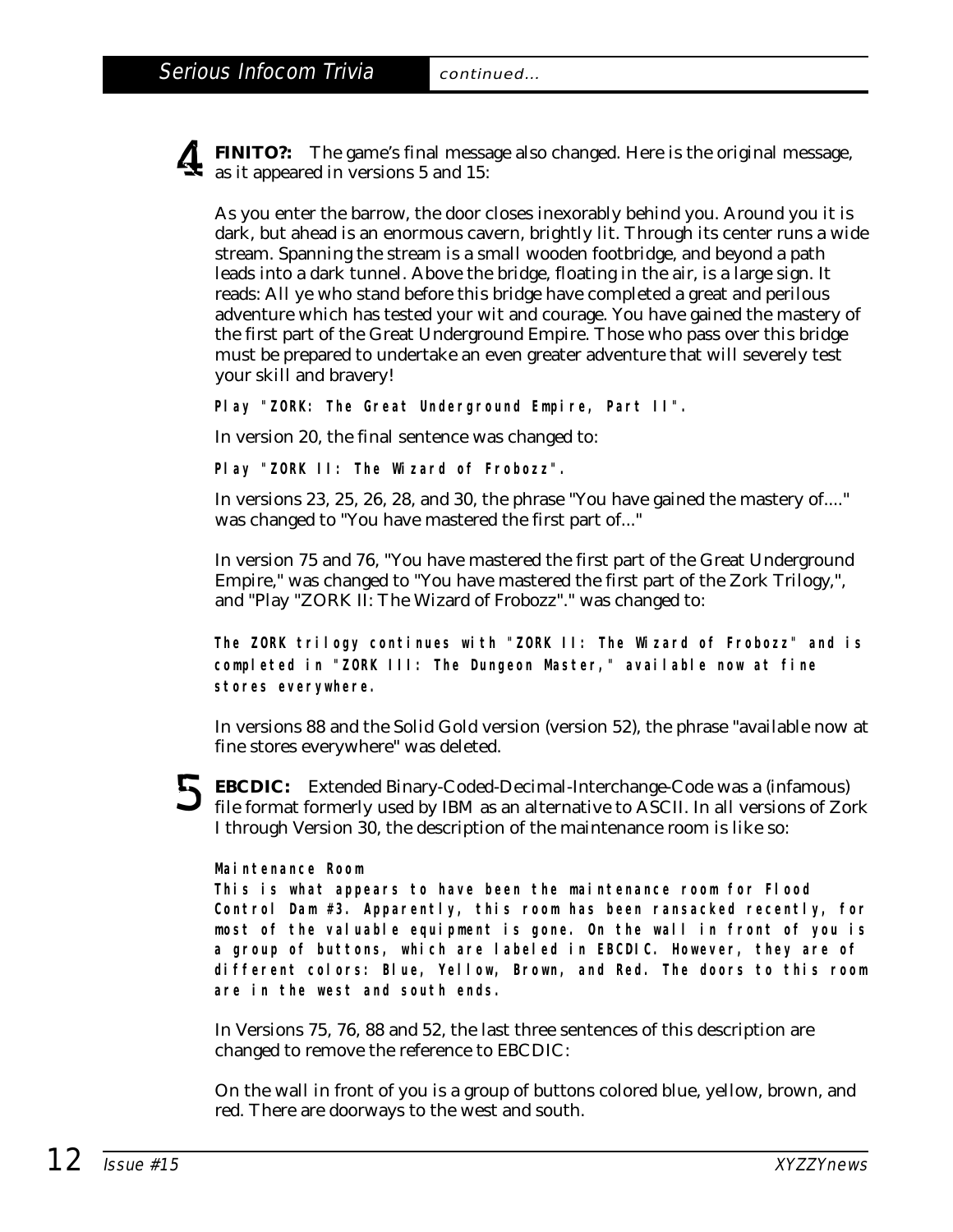Interestingly, the description of the Machine Room in Zork 2, which also had buttons labeled in EBCDIC, was never changed, even though at least one version of the game was released after the change was made to Zork 1. In fact, the Zork 2 description says that "naturally" the buttons are labeled this way, meaning that you must have expected that after seeing it in Zork 1.

- **6** NORTH OF HOUSE: In all versions of Zork 1 up to version 30, if you are at "North of house", and want to go to "Behind House", you can only go east. In versions 75 and later, you can go either east or southeast.
- 7 **GOTTA MATCH?:** In all versions of Zork 1 after Version 30, opening the matchbook will tell you how many matches are left. In versions through Version 30, trying to open it will generate the message "You must tell me how to do that to a matchbook." In these versions, the only way to tell how many matches you have is with the command COUNT MATCHES.
- 8 **ODD SYNONYMS:** In all versions of Zork 1, the deflated pile of plastic can be **P** referred to as a "boat", but not as a "raft." Once inflated, it can be called either one.
- 9 **THE WORST DAM PUZZLE:** In most versions of Zork 1, there are two ways to obtain the platinum bar; either by saying ECHO in the Loud Room to change the acoustics, or by entering the room while the dam is refilling. In the first version of the game (version 5), the second solution does not work.

In most versions of the game, the room is "loud" when the dam is full, "extremely loud" (meaning you can't stay there at all) while it is emptying, and "quiet" when it is refilling. In Version 5, it is "loud" in all three circumstances.

- 10 **GUESS THE VERB:** The coal machine long provided one of Infocom's very rare guess-the-word puzzles. In all versions up to Version 30, FLIP was about the only verb that would work on the switch (i.e. FLIP SWITCH WITH SCREWDRIVER). In Versions 75 and later, PUSH, MOVE, and probably a few more would work.
- READING MATERIAL: In Zork 1, there are four bits of reading material: The leaflet in the mailbox, the Zork Owner's Manual, the Tour Guidebook, and the matchbook. The text of each of these was revised in various versions of the game.
- THE LEAFLET: The leaflet in the mailbox in Zork 1 underwent a couple of revisions. This is the leaflet as it appeared in Versions 5 and 15:

#### **WELCOME TO ZORK**

**ZORK is a game of adventure, danger, and low cunning. In it you will explore some of the most amazing territory ever seen by mortals.**

**No computer should be without one!**

**The original ZORK was created by Tim Anderson, Marc Blank, Bruce Daniels, and Dave Lebling. It was inspired by the ADVENTURE game of**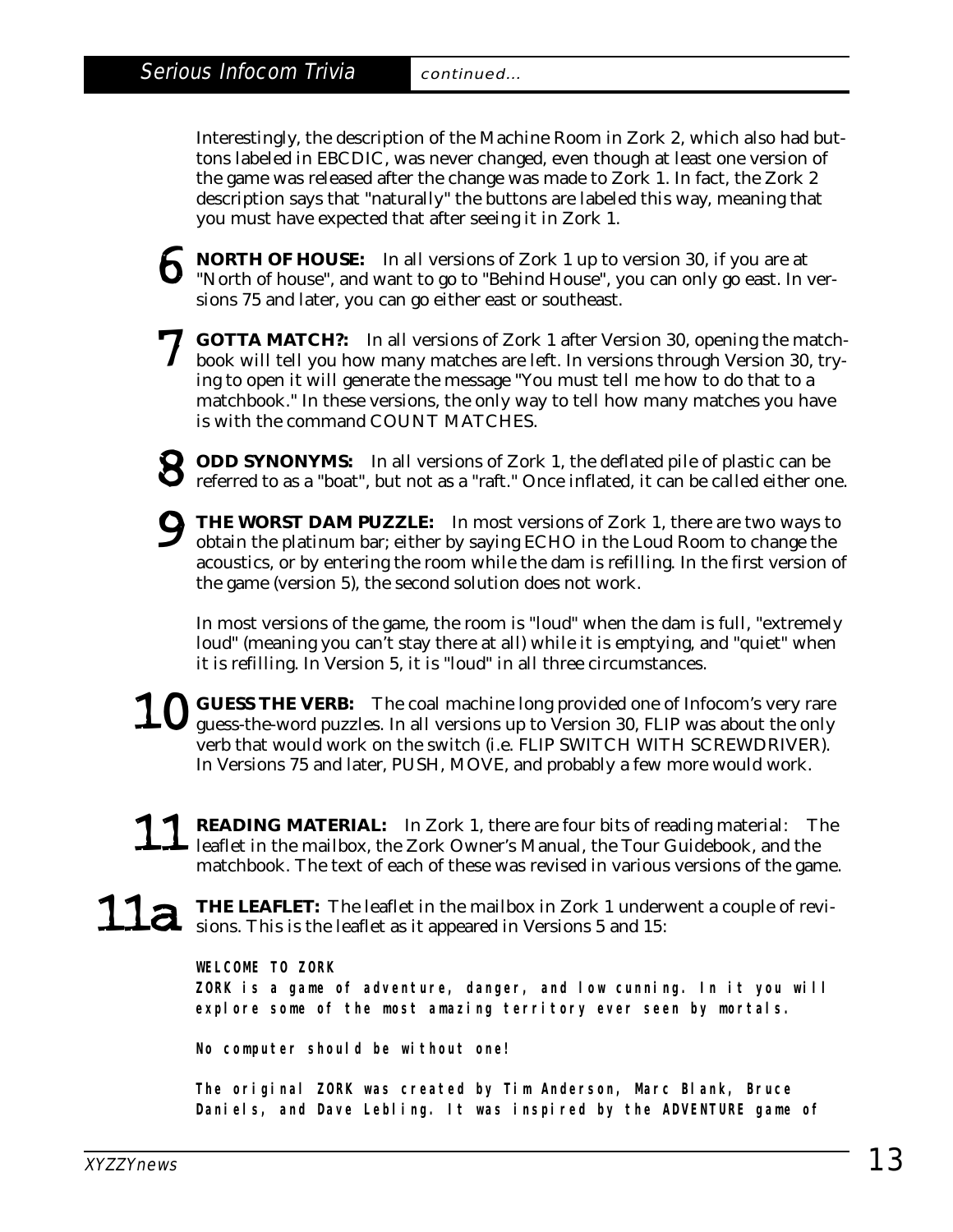**Crowther and Woods. This version was created by Marc Blank, Dave Lebling, Joel Berez, and Scott Cutler.**

**(c) Copyright 1979 & 1980 Infocom, Inc. All rights reserved.**

After version 15, the third paragraph with it's reference to the Colossal Cave Adventure game, was deleted, and the fourth paragraph was expanded. This is how the leaflet looked in Versions 20, 23, 25, 26, 28 and 30:

**WELCOME TO ZORK ZORK is a game of adventure, danger, and low cunning. In it you will explore some of the most amazing territory ever seen by mortals.**

**No computer should be without one!**

**Copyright 1982 by Infocom, Inc. All rights reserved. ZORK is a trademark of Infocom, Inc.**

Finally, the copyright paragraph was also deleted and the whole leaflet message was put in quotation marks, and combined into one paragraph. The leaflet in versions 75, 76, 88, and 52 looks like this:

**"WELCOME TO ZORK!**

**ZORK is a game of adventure, danger, and low cunning. In it you will explore some of the most amazing territory ever seen by mortals. No computer should be without one!"**

11b **THE ZORK OWNER'S MANUAL:** There were four separate versions of the Zork Owner's Manual. The first one, appearing only in Version 5, looked like this:

#### **Congratulations!**

**You are the privileged owner of a genuine ZORK Great Underground Empire (Part I), a self contained and self maintaining universe. As a legitimate owner, you have available to you both the Movement Assistance Planner (MAP) and Hierarchical Information for Novice Treasure Seekers (HINTS). For information about these and other services, send a stamped, self-addressed, business-size envelope to:**

**Infocom, Inc. GUE I Maintenance Division PO Box 120, Kendall Station Cambridge, Mass. 02142**

For version 15, the funny acronyms and hint instructions were removed in favor of a commercial for Zork 2, and looked like this:

**Congratulations!**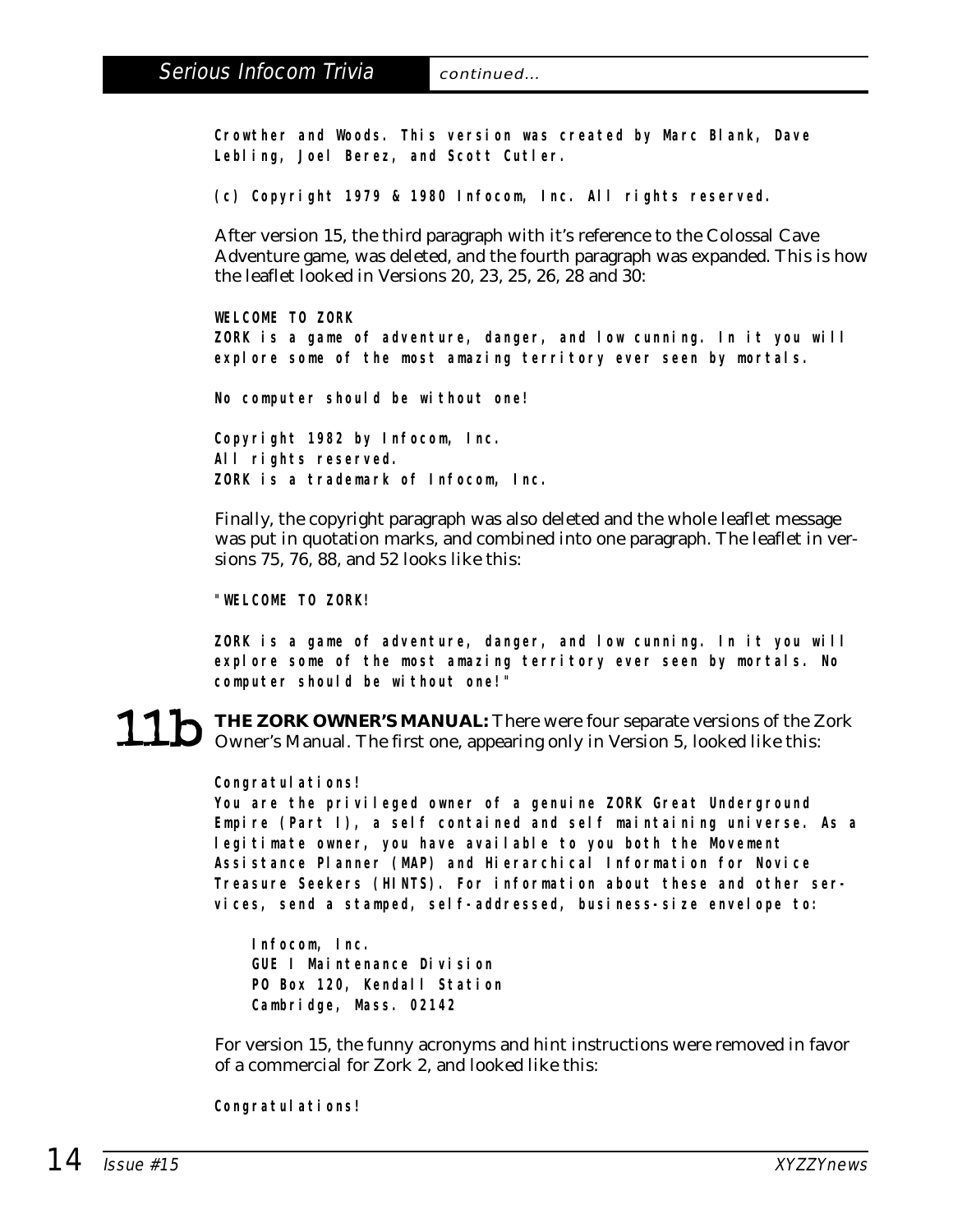**You are the privileged owner of a genuine ZORK Great Underground Empire (Part I), a self contained and self maintaining universe. If used and maintained in accordance with normal operating practices for small universes, ZORK will provide many months of trouble-free operation. Please check with your dealer for Part II and other alternate universes.**

After Version 15, the manual was altered slightly to remove the reference to Zork 2, and to this game being part 1. Here's how the manual looked in Versions 20, 23, 25, 26, 28, and 30:

#### **Congratulations!**

**You are the privileged owner of a genuine ZORK: The Great Underground Empire, a self-contained and self-maintaining universe. If used and maintained in accordance with normal operating practices for small universes, ZORK will provide many months of trouble-free operation.**

After Version 30, the manual was changed even more slightly, simply by adding a blank line after "Congratulations!" It appeared that way in Versions 75, 76, 88, and 52.

THE TOUR GUIDEBOOK FOR FLOOD CONTROL DAM #3: Except for minor pagination changes, The Tour Guidebook only changed once; for the Solid Gold version. Here is how it appeared there:

**" Flood Control Dam #3**

**FCD#3 was constructed in year 783 of the Great Underground Empire to harness the mighty Frigid River. This work was supported by a grant of 37 million zorkmids from your omnipotent local tyrant Lord Dimwit Flathead the Excessive. This impressive structure is composed of 370,000 cubic feet of concrete, is 256 feet tall at the center, and 193 feet wide at the top. The lake created behind the dam has a volume of 1.7 billion cubic feet, an area of 12 million square feet, and a shore line of 36 thousand feet.**

**The construction of FCD#3 took 112 days from ground breaking to the dedication. It required a work force of 384 slaves, 34 slave drivers, 12 engineers, 2 turtle doves, and a partridge in a pear tree. The work was managed by a command team composed of 2345 bureaucrats, 2347 secretaries (at least two of whom could type), 12,256 paper shufflers, 52,469 rubber stampers, 245,193 red tape processors, and nearly one million dead trees.**

**We will now point out some of the more interesting features of FCD#3 as we conduct you on a guided tour of the facilities:**

**1) You start your tour here in the Dam Lobby. You will notice on your right that....**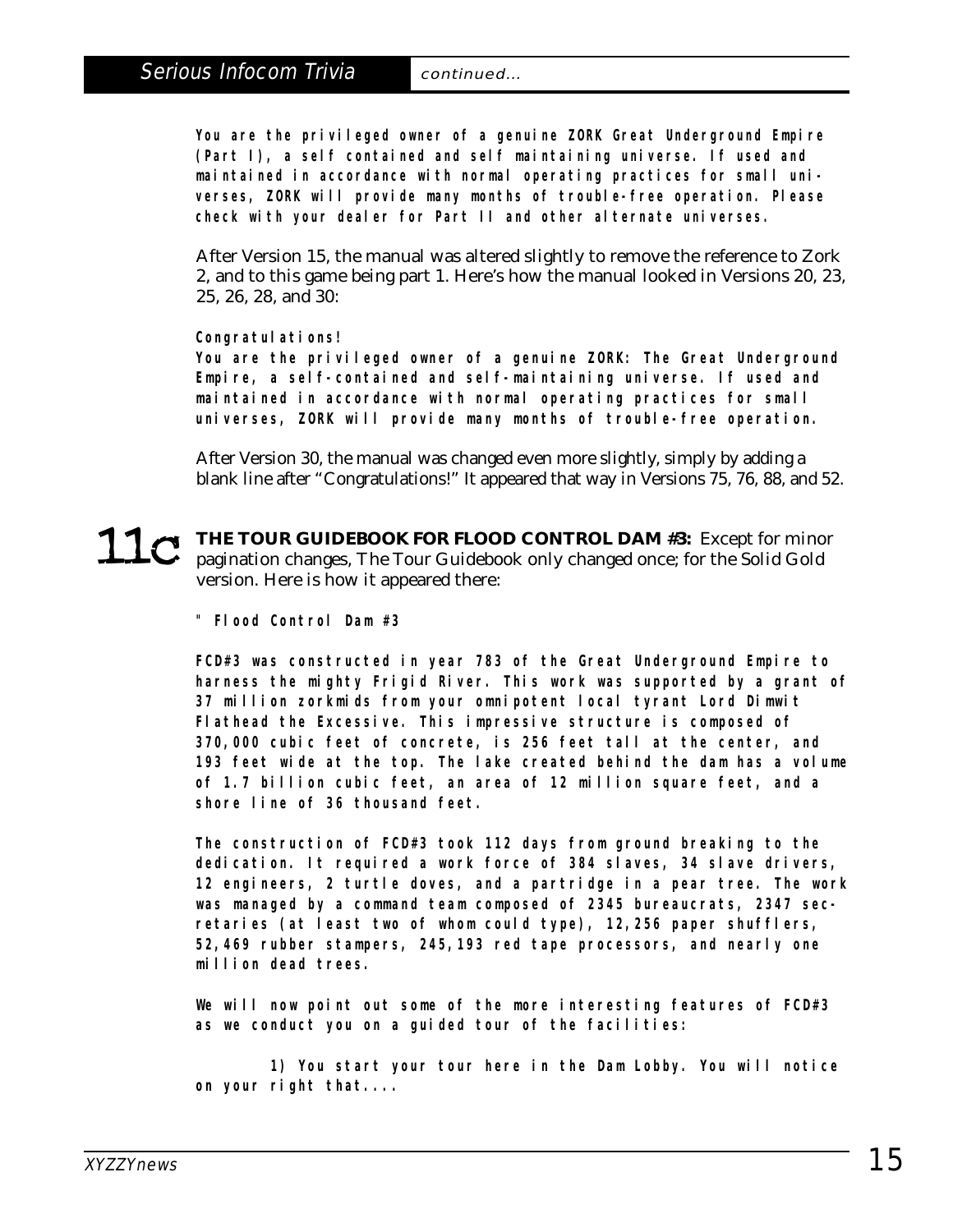In previous versions, the paragraph beginning with "The construction of FCD#3 took 112 days" was not present.

## **11d** THE MATCHBOOK: The matchbook remained virtually identical in all versions of Zork 1. It was changed only once, and very slightly. This is how it appeared in versions 5, 15, 20, 23, 25, 26, 28, and 30:

**(Close cover before striking)**

**YOU too can make BIG MONEY in the exciting field of PAPER SHUFFLING!**

**Mr. Anderson of Muddle, Mass. says: "Before I took this course I used to be a lowly bit twiddler. Now with what I learned at GUE Tech I feel really important and can obfuscate and confuse with the best."**

**Dr. Blank had this to say: "Ten short days ago all I could look forward to was a dead-end job as a doctor. Now I have a promising future and make really big Zorkmids."**

**GUE Tech can't promise these fantastic results to everyone. But when you earn your MDL degree from GUE Tech, your future will be brighter.**

In versions 75, 76, 88, and 52 the grammar was changed to eliminate a slight redundancy. The phrase "I used to be a lowly bit twiddler," was changed to "I was a lowly bit twiddler."

## Zork II: The Wizard of Frobozz

- 1 In the first release of Zork 2 (version 7), the game is subtitled "The Great Underground Empire - Part 2.", in addition to "The Wizard of Frobozz." (See the discussion of the series title under Zork 1, for more about this).
- In versions 18, 19, 22, 23, and 48, you must have the Wizard's Wand with you when<br>you descend the staircase to the Zork 3 area, or else you will be killed by the green<br>lines of force. In versions  $7, 15,$  and  $17,$  the wo lines of force. In versions 7, 15, and 17, the wand is not necessary to win.
- 3 All versions of Zork 2 know the words "Ulysses" and "Odysseus" (from Zork 1), but have no response for them. The game simply returns no output at all and goes to the next turn. This is obviously a holdover from the days of the mainframe Zork. No version of Zork 3 knows either word.  $-$  P. Darnows  $\bullet$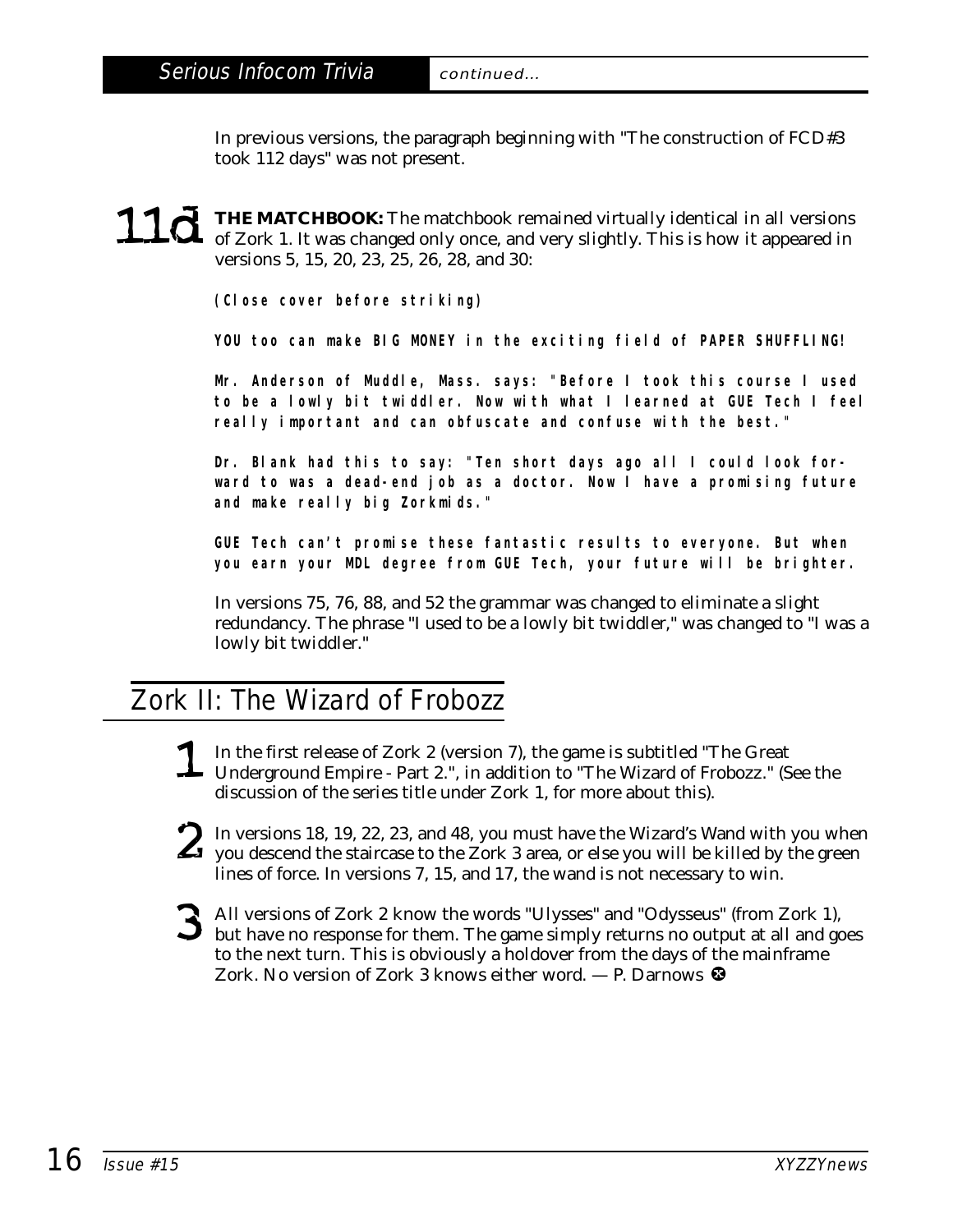# Works in Progress

Sneak previews of two up-and-coming text adventures

**The Nindstrom Effect** is an upcoming TADS game. On board a space ship in orbit around Planet Earth, things begin to happen which awaken suspicion in the crew. Situations develop leaving the player puzzled. The Terran Space Administration seems different than a few years ago, or is it just the Captain? Players will have to sort their way through a series of puzzles for the first part of the game, and then deal with a completely unlinked plot twist — or so it seems. The Nindstrom Effect promises to take place in no less than 10 locations and provide the player with no less than 200 or more rooms to explore, plenty of puzzles from simple to hard to keep the IF game players mind thinking hard. The full release is expected to be around mid 1998, baring any unforeseen problems.

—Angus McLaren neelix@hydra.com.au

**Tantomile's Journey** starts with the player character standing in complete darkness. While you try to figure out what`s wrong, you will be told about some rather painful changes in your body. A bit later, you emerge from the darkness as a chimaera girl, walking on four legs, with deep violet fur, a demon's tail, three-toed feet (right, hind legs), gleaming eyes and batlike wings. But you were a human before...

That's the intro. The real game starts when Januar, the Muse of Dreams, visits you and offers you a unique chance: She will allow you to re-write your history. You were shape-changed by magic, and now have the chance to make this transformation undone. To do so, you will need the help of the Sapphire of Dreamweaving; this sacred gem will allow you to go back in time, and try to change your own history. To find the Sapphire is the first task, but it is merely the introduction, forcing you to create a magical potion, figure out what a foxfire is any good for, and reunite a Nymph and the skeleton of a dead Knight. Once the Gemstone is in your hands, you will still need to trigger its magic, and then, you will be sent back to the night of your transformation- and you will find out why you were transformed, and what the effects where, are, and will be...

So far, Tantomile's Journey consists of about twenty rooms, and takes my Playtester about an hour to be solved. I spent quite a lot of time to make Tantomile a fleshed-out character, without confusing the player. I found few games featuring a definitely female main character, and Tantomile is not even human. Then again, this allows some nice features: Tantomile is able to fly, has extremely well-developed senses, and still is a human soul trapped in the body of a beast. There was some trouble with that, too, since holding about twenty items while walking on four legs is quite tricky (well, there are automatic sack\_object...).

I also thought of a great online-help: Whenever you type "help", you'll be given a sandwich. Thinking isn't easy if you're hungry...

—Björn Ludwig seniorat@germanistik.rwth-aachen.de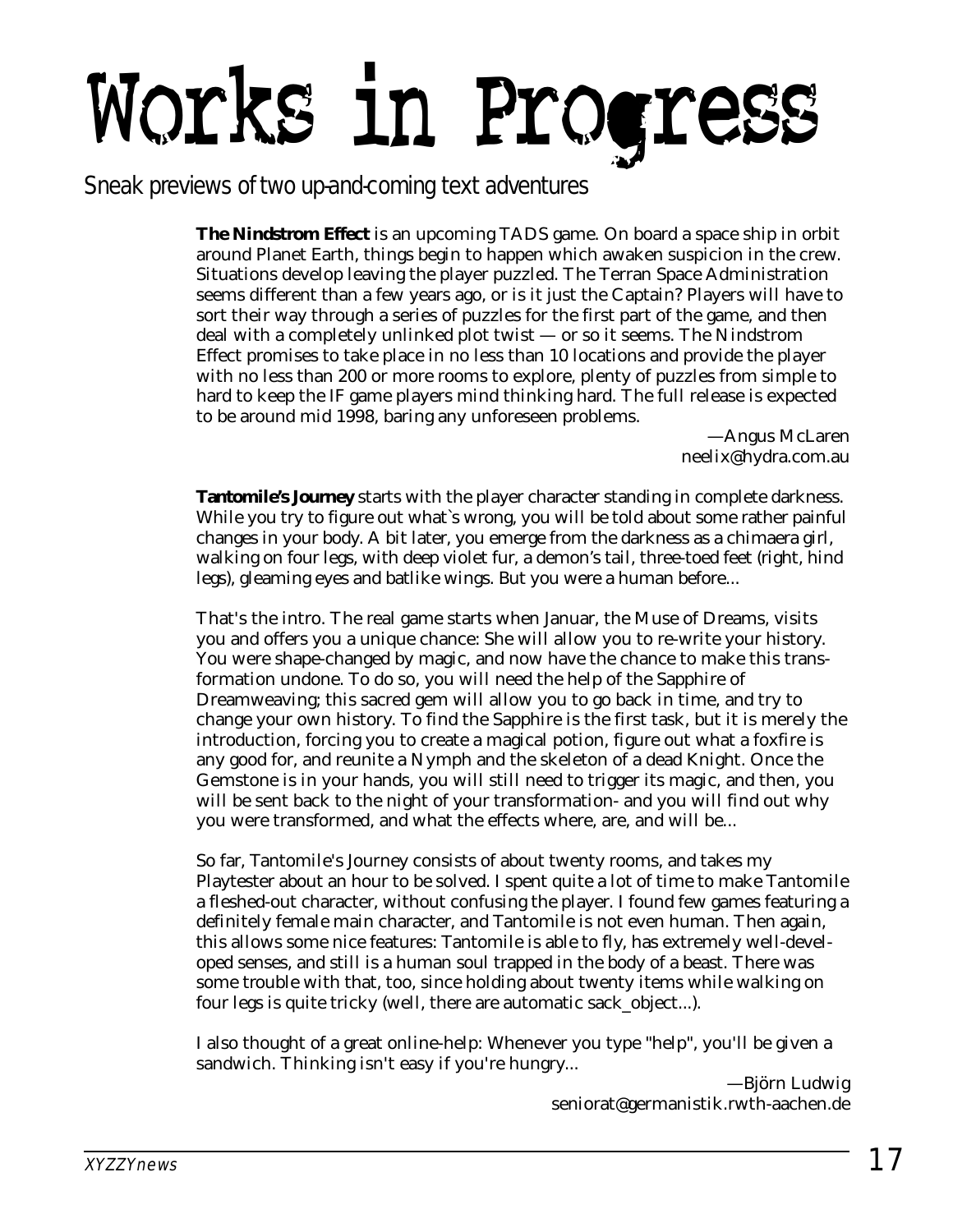## Live from the MUD: The Second Annual XYZZYs

The Second Annual XYZZY Awards Ceremonies were held live on February 5, 1998 on Liza Daly's ifMUD: A MUD Forever Voyaging. The following transcript outlines the games and the authors that won top honors. Some of the MUD activity (such as attendees signing on, leaving the room, or laughing in general) not affecting the course of events has been omitted for brevity's sake.

#### **Auditorium**

Newly dug, this immense auditorium is almost pristine. Hundreds of rows of plush velvet seats surround the main stage in a graceful 'U.' Wide aisles allow easy passage, and converge into a shallow orchestra pit. There is a brightly-lit doorway to the west, over which hangs the helpful sign, "Exit."

On the stage you can see a podium.

Spatch hollers, "FREE PIE to whoever can help me with our MUD's wildcard/substitution system!" neild says, "Mmm... pie." Atomic looks impressed at the nice comfy seats. In front of the entire MUD: jaysmith hollers (at Spatch), "What's the problem?" Atomic looks impressed with all the famous names from r.a.i-f here... DGlasser waves at all. eileen tugs nervously at her little black dress. mamster storms out, forgetting his pants. Atomic straightens his bow tie ddyte tugs nervously at his little black dress. Jstn asks, "is it possible to block out everything the audience says, and only hear what the person on the podium says?" Den levitates to ten feet and then remains there, cross-legged Grocible wonders if he should be wearing something special neild says (to Jstn), "SHUT EARS." Spatch changed especially for the occasion. mamster stares, enrapt, at the funky chicken. Adam says (to Jstn), "That would kill mimesis." >KILL MIMESIS Mimesis cries! ddyte says, "Mimesis is dead, Jim." Jalkio ashes a cigarette into the collar of the person sitting in front of him. markm says, "It's his game, after all." zarf turns around and whaps Jalkio You were supposed to nurture mimesis. Sargent dozes off, his nose dipping into his program. A hollow voice says, "No smoking please." eileen exclaims, "That would be a crime! No, a sin!" neild cranes his neck to see over all the tall people. Jalkio says (to zarf), "Sorry."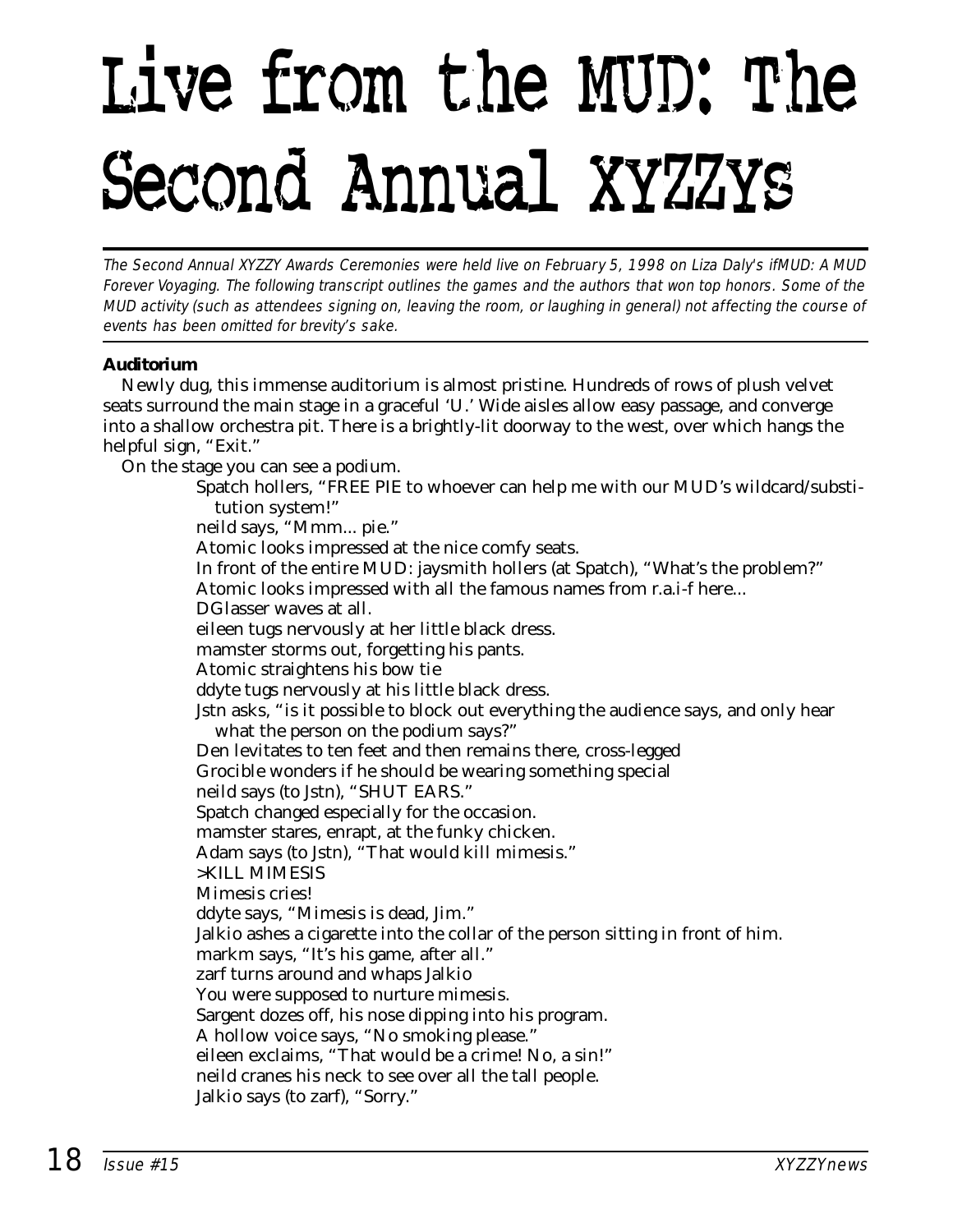markm stands on his chair. Ivan exclaims (to ddyte), ""Dammit Jim, I'm a Doctor, not an editor!" zarf eats the curtains. Grocible pulls on a casual chainmail shirt over his leopardskin spandex bodysuit neild lops off the head of the person in front of him. zarf says (to curtains), "Sorry." Grocible puts on his pith helmet ddyte exclaims (to neild), "Ow!" Jalkio puts off his cigarette on Zarf's neck. jaysmith take a seat. Spatch says, "oh boy." Sargent says, "If Cask wins, I'm rushing the stage." mamster says (to Sargent), "It's going to win. I rigged it." Spatch asks, "Is Matt Barringer getting the Lifetime Achievement Award this year?" markm raises his hand. "Um," he says. "I appear to have broken my chair." Sargent exclaims (to mamster), "Sweet!" Den asks, "Sadie Hawkins?" Jalkio shouts "HEIST! HEIST! HEIST!" ddyte says (to Spatch), "You da man." Grocible says, "poor matt barringer" mamster says (to Den), "The best rock band made up of all ifMUD regulars." zarf says, "Hell, poor anyone who the newsgroup decides to laugh at." Grocible says, "I think we should stop using Matt Barringer's name in vain" The newsgroup laughs at zarf. mamster tries to start a mosh pit, but is shut down by security. Off the pig! devil says (to neild), "Good afternoon." Jalkio draws a banderoll saying "Andy Rules! DGlasser exclaims (to devil), "Satan!" Spatch says (to zarf), "actually, all I did was use the MUD's new %easy-target substitution feature." ddyte says (to Grocible), "Do we have to? I had 57 slagging references to him all lined up for my next game." Spatch says (to zarf), "it automatically figures out the person who will least likely be able to defend themselves from whatever pithy barbs you choose to fling." Den says, "I'll never release anything in my own name then." eileen checks her watch. It's 3:59! We'll be starting soon... Den says, "Of course, that was always inevitable." TikiBoy says, "This security is pretty harsh." Ghogg calmly takes out a ray gun and vaporizes security. mamster says (to TikiBoy), "Rock and roll is not a pretty thing." Ghogg asks, "There, isn't that better?" neild begins clapping in unison. At least as unison as one person can get, anyway. zarf offs the pig. devil says, "I trained all the security guards myself." DGlasser claps with neild. Spatch starts logging. Jalkio joins neild. mamster is on the edge of his seat.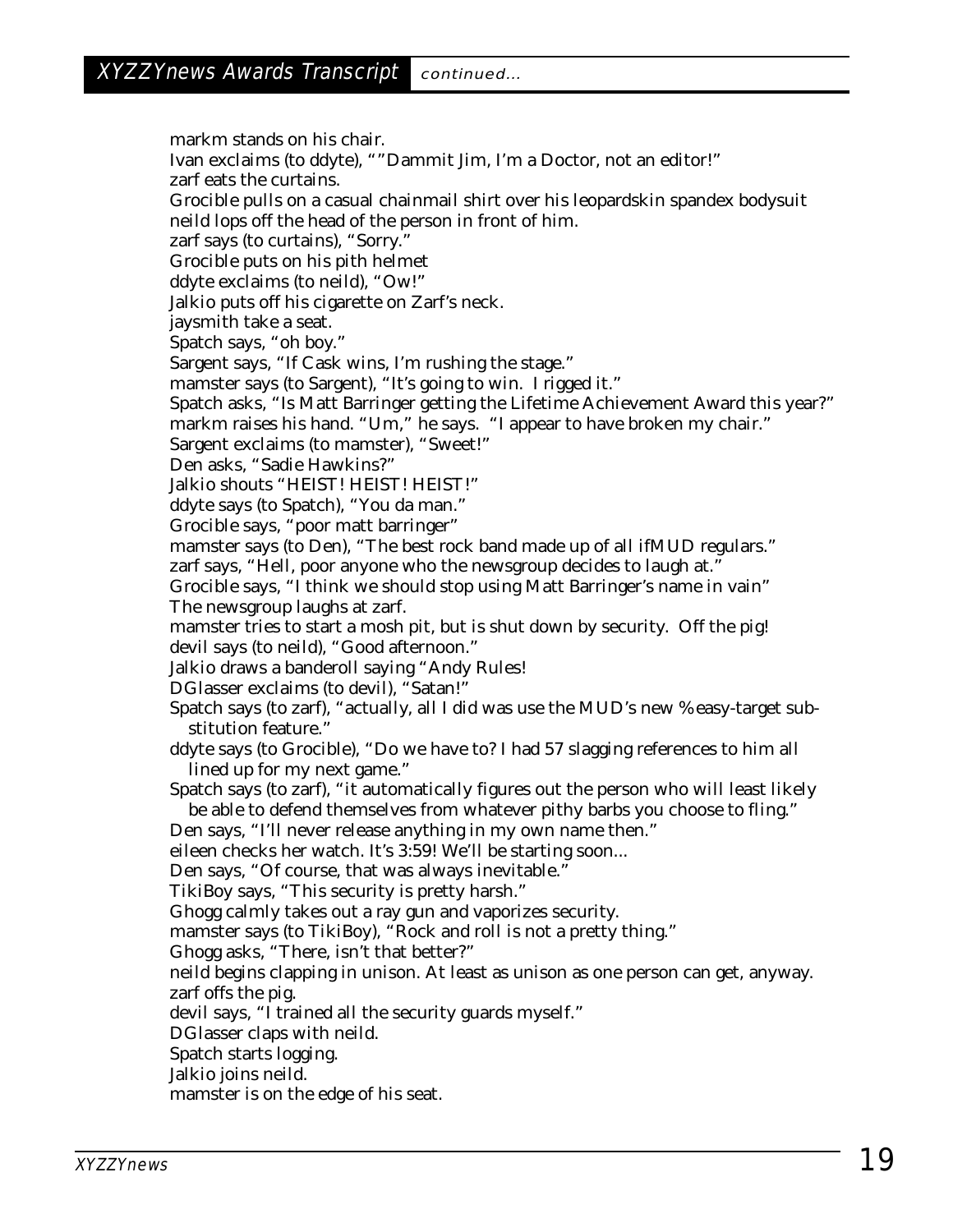neild says, "CLAP CLAP CLAP CLAP CLAP" ddyte syncopates on that rhythm. Ender begins clapping out of unison. TikiBoy asks (to mamster), "No kidding!! What's the deal with most alternative bands looking like they need a flea dip?" Ender attempts to throw off neild's rhythm. eileen walks over to the podium. Den practices clapping but forgot to code his hands as separate objects... mamster says (to Tiki), "Mmm...sheep dip." ddyte plays bass to the rhythm. Spatch sells overpriced t-shirts, incense sticks, and wall hangings. eileen clears her throat to get everyone's attention. DGlasser claps with one hand. Grace Jones is Slave to the Rhythm. Sargent lets his attention wander. devil waves his wand and gives everyone a few more hands. Ender walks over to the podium and orders a Tom Collins. eileen says, ""Welcome to the second annual XYZZY awards!"" DGlasser listens to eileen. Sort of. Ghogg buys an incense stick reading 'I Went to the Second Annual XYZZY Awards and All I Got Was This Stupid Incense Stick.' neild says, "Last year's was better." eileen says, "We have 10 winners to honor tonight, in both old categories and new." Dilbon asks, "What was it like last year?" neild exclaims, "Best Game for best old category!" DGlasser lost already. markm exclaims, "shhh!" eileen says, "It's just like the academy awards.." Would the owner of a red toyota, license plate xyzzy, please remove your car from the handicapped parking zone? Gunther puts baby in blender blender cries! zarf says, "Guess it was Bruce's car." devil asks, "I wonder if the devil will win this year (again)?" eileen says, "I will present the first award, the winner of the **Best Use of Medium** award." DGlasser asks (to eileen), "The big overpriced games win?" mamster asks (to eileen), "Wait--what about the part where Billy Crystal sings that damn song?" eileen says, "And the nominees are..." Den munches pop-corn contentedly. neild asks, "Where are the people from the polling firm?" TikiBoy cuts the suspense with a butter knife. devil turns Den's popcorn into stones. eileen says, "A New Day (Jonathan Fry)(" eileen says, "Interstate Zero (Adam Cadre)" zarf whistles liza says, "YEAH SADIE RULEZ!!!1"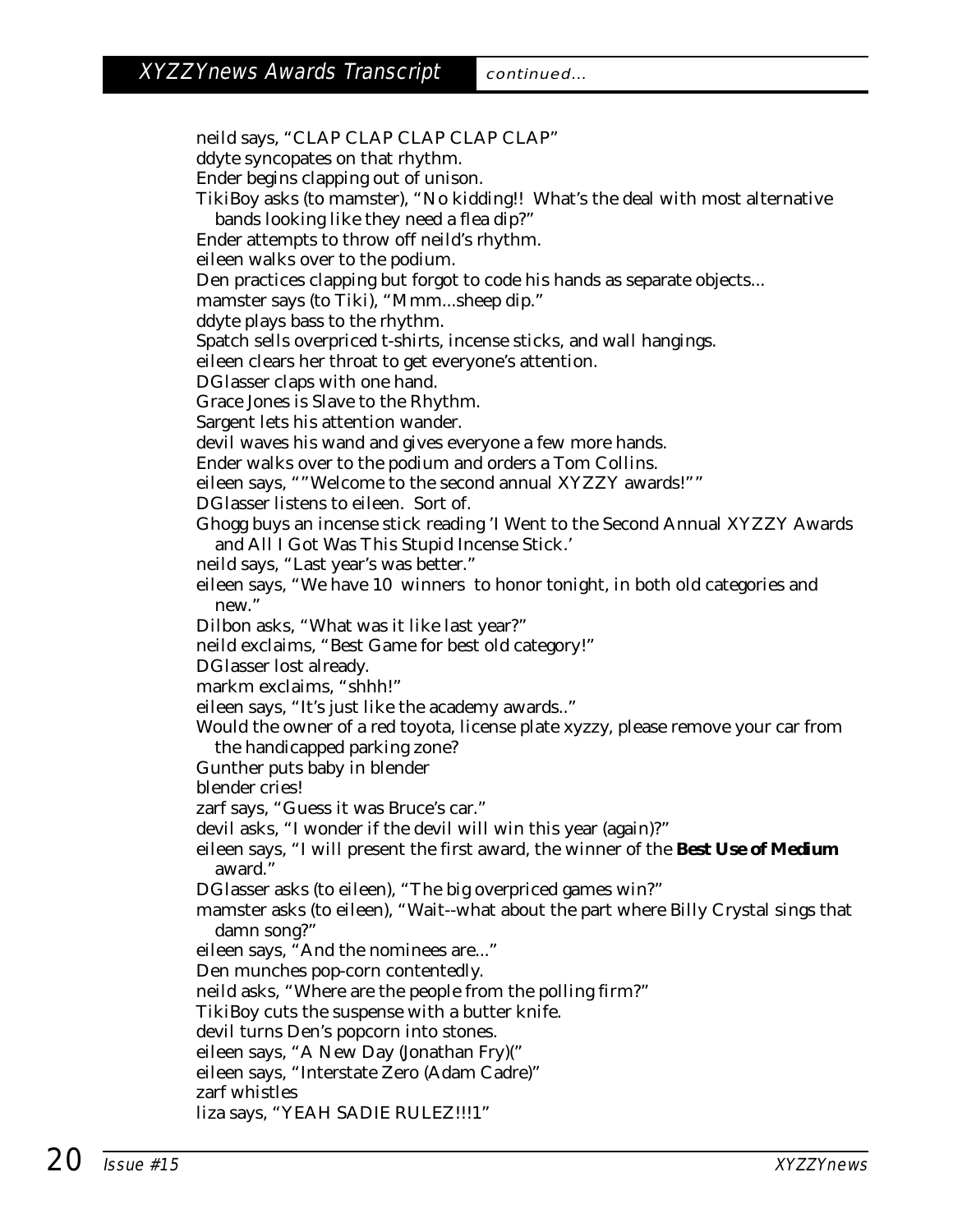lpsmith pats Adam on the back. TikiBoy pats Adam on the back soundly. lpsmith exclaims (to TikiBoy), "Timing!" Sargent exclaims, "Play Freebird!" eileen says, "Sunset Over Savannah (Ivan Cockrum)" TikiBoy says (to adam), "You know, it's an honor just to be nominated..." ddyte sits quietly sipping mineral water waiting for the Great Prophet Zarquon. Pastiche sings, "I been up and down that highway, haven't seen a goddamn thing..." Atomic wishes he'd played more games... eileen says, ""The Space Under the Window (Andrew Plotkin)" Den wishes he'd played \_any\_ games. Jstn votes for Titanic.. oops wrong awards eileen says, "and The Tempest (Graham Nelson)" Adam asks (to Jstn), "But what about all the nudity?" Dilbon asks, "A draw?" neild exclaims, "Yay William!" mamster exclaims, "Yay nudity!" eileen waits for the drumroll Bruce drumrolls. Drums roll. And Titanic wins for Most Nekkid People Award.... She's Got A Thing gets honorable mention... Drum rolls! Ghogg rolls a drum. Spatch rolls a drum nosily down the aisle. Sargent says, "BrrrrrRRRRrrrrrRRRRrrrrrr..." Jstn says, "ok, they could have taken stuff out of it, but the story was still good" Den says, "Verily, 'tis a fine gamme." eileen says, "And the winner is...." Drums roll into the audience, injuring hundreds. neild dies from the suspense. Sadie rolls a wicked snare. devil revives neild. zarf bates breath Jalkio starts stomping his foot. "Savannah, savannah!" eileen exclaims, "**The Tempest ... Graham Nelson!!!!"** DGlasser exclaims (to devil), "Timing!" neild exclaims, "Whoa!" lpsmith Whoops! markm cheers wildly. Den exclaims, "Huzzah!" Ellison asks, "what award was this?" ddyte exclaims, "Woohoo Graham!" Sargent applauds madly. DGlasser cheers! Atomic dies of suspense liza says, "Wow." Bruce claps. Spatch exclaims, "AWRIGHT! Acceptance speech in iambic pentameter!"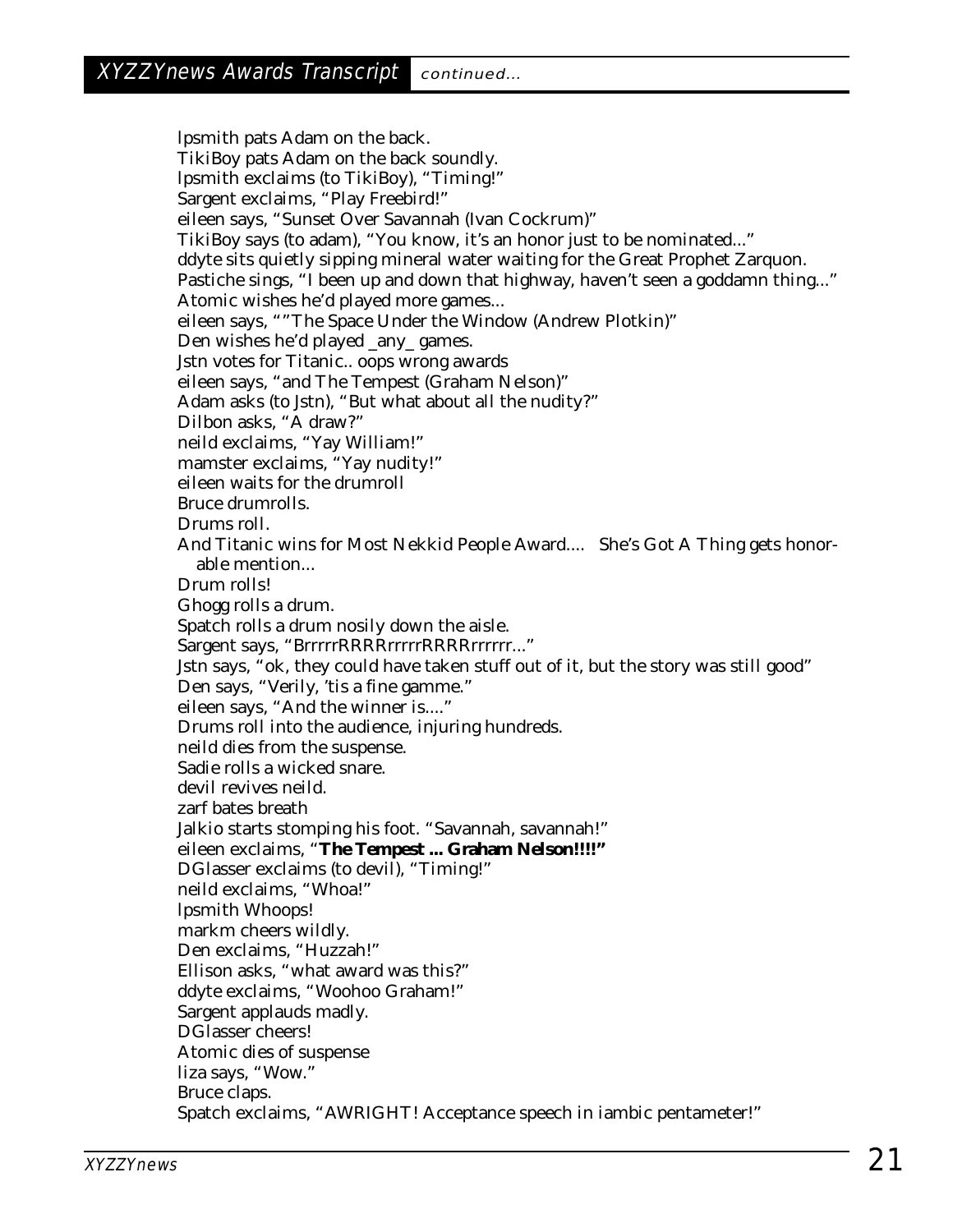devil asks, "Is he here?" Sargent says, "Someone needs to do their parody of Graham now." Grocible exclaims, "Graham wins again!" zarf cpas lpsmith boogies. DGlasser exclaims, "Go Ariel!" Jemima Applauds!!! TikiBoy applauds loudly!! Stu042 applauds Adam says, "Man, Angela M. Horns was robbed." devil says, "I prefer Caliban myself." Ellison applesauces Gunther applauds madly (he voted this) eileen asks, "Is Graham here to accept his award?" Graham says, "I have prepared a three-hour acceptance speech in the style of Stephen Douglas. NamelessAdventurer asks, "Anyone here to take this trophy off my hands?" markm looks around. Adam exclaims, "Er, I'm Graham!" Spatch asks, "doesn't the Earl of Oxford get to accept the award?" markm slaps Adam. Sargent says, "\_I\_ am Graham." Taj cheers neild exclaims, "No, I'm Graham. And so's my wife!" ddyte exclaims, "I'm Graham and so is my ex-wife!" lpsmith exclaims, "I'm Graham, and so is my wife!" mamster says, "I am Tiger Woods, dammit." DGlasser exclaims, "Me too!" neild exclaims, "Mega-timing!" Bruce exclaims, "Timing!" lpsmith exclaims, "Eeeagh! Timing!" Spatch asks, "Which of you is the author they call Grahamacus?" DGlasser quoted everything first. Jalkio exclaims, "Graham is my ex-wife!" liza says, "NEXT." Spartacus says, "I'm Graham." markm asks, "Which award was that?" eileen exclaims, ""OK, no worry. We will make sure Grapham gets his award, and the XYZZYnews T-shirt that will be sent to all winners!!" DGlasser says, "Always look on the bright side of life." TikiBoy munches some Graham crackers. NamelessAdventurer sadly packs the humongous trophy away for shipment to Grahamland. Ellison says (to Spatch), "keep up with that and we'll all be crucified before the awards are done.." Grocible senses a little impatience Bruce applauds wildly. Shakespeare says, "I'll take that trophy, thank you."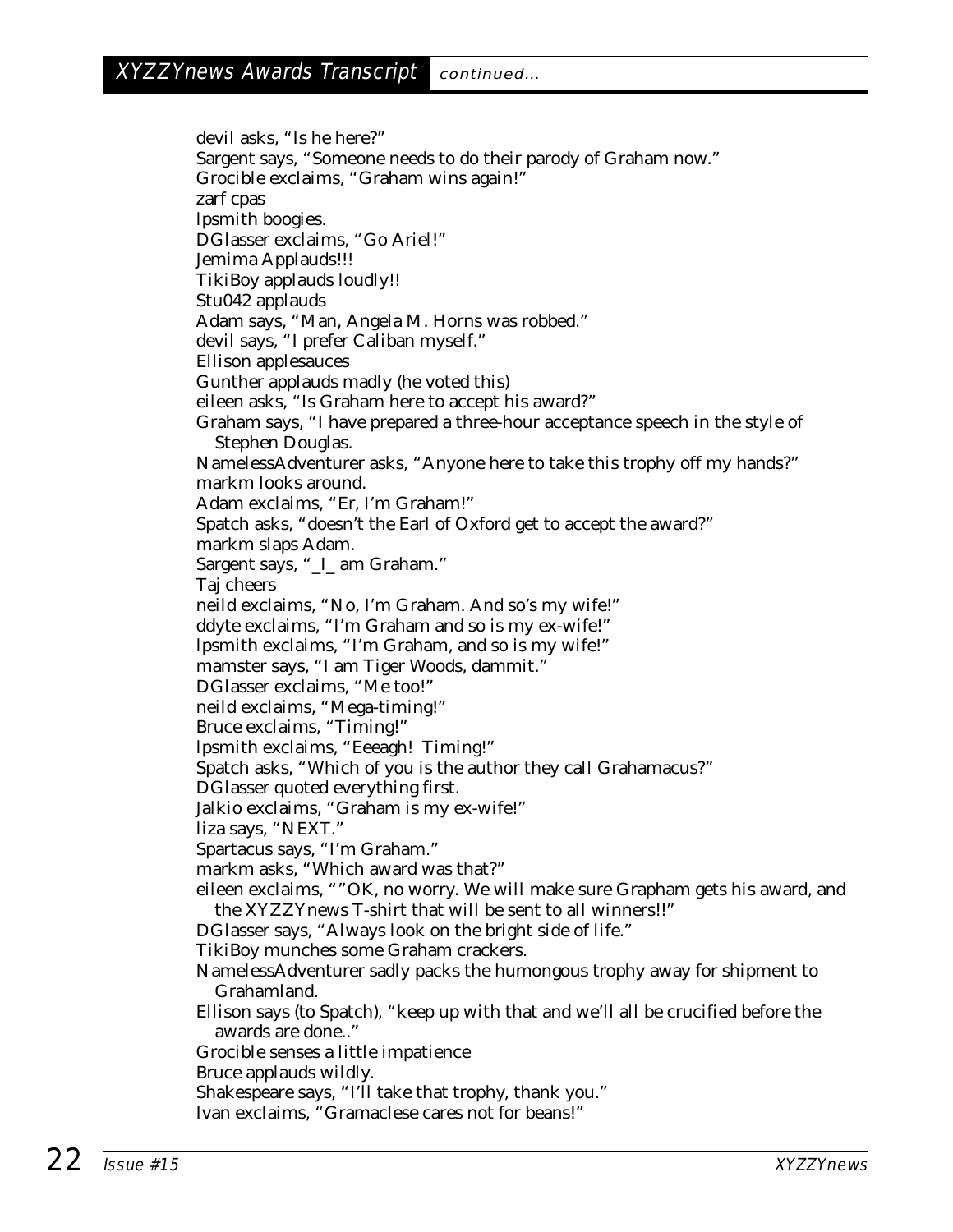DGlasser exclaims, "There's a prize? Wow!" devil asks, "Hey! Why weren't there t-shirts last year?!?" mamster says (to zarf), "Yep. You were robbed." Bruce robs Zarf. neild zarfs Rob. ddyte says, "Shakespeare's use of his medium sucked. Only Graham made The Tempest live." Ellison zarfs Rob lpsmith robs Zarfus to pay Graham. Adam exclaims (to ddyte), "Ha!" eileen asks, ""Zarf, I'll send you a belated T-shirt, okay?" edharel says, "Hello, all" zarf mutters, If I'da known there were shirts I woulda voted for myself. Bruce exclaims, "Timing!" Stephen Keaton says (to neild), "Is it Bob or Rob?" eileen says, "Now let me introduce our next presenter..." Grocible asks, "is zarf low on shirts?" devil asks (to eileen), "Just Zarf?" mamster says, "Okay, I can't even type fast enough to make jokes here." NamelessAdventurer asks, "Now?" devil weeps. SadieHawkins strikes up a stunning rendition of, "You Made My Dog Not Love Me Anymore." Bruce cries! Ellison makes a witty joke that impels all to laugh lpsmith sets up a collection for the "Keep Zarf Clothed" Fund. markm cheers! Oh, wait... TikiBoy says (to mamster), "You know, it's an honor to just be able to type..." Ellison says, "make that compels" Jstn asks, "who won the first award?" Adam says (to mamster), "Load Film Now." NamelessAdventurer asks, "Now?" Sargent sets up a collection for the "Make Zarf Unclothed" fund. eileen says, "Here to present" DGlasser says (to jstn), "Shakespeare." eileen says, "...the award for Best Individual PC..." Grocible asks, "wasn't it mamster cheering nudity just now?" neild says, "ZARF, UNDRESS." Dilbon shakes his spear. Spatch says, "MAKE.NEKKID.FAST" markm closes his eyes. mamster says (to Grocible), "That is correct. But not random acts of nudity." A jumbo jet zooms noisily by overhead, temporarily drowning out the proceedings. damned airport hotel ballrooms! Den stares in horror as time slows to a standstill - on his server, anyway. :-( eileen exclaims, "...is the Adventurer! Take it away!" Gunther donates sums of money to lpsmith's fund Grocible says, "pffft! anarchist nudity is nudity at its best" NamelessAdventurer clears his/her throat.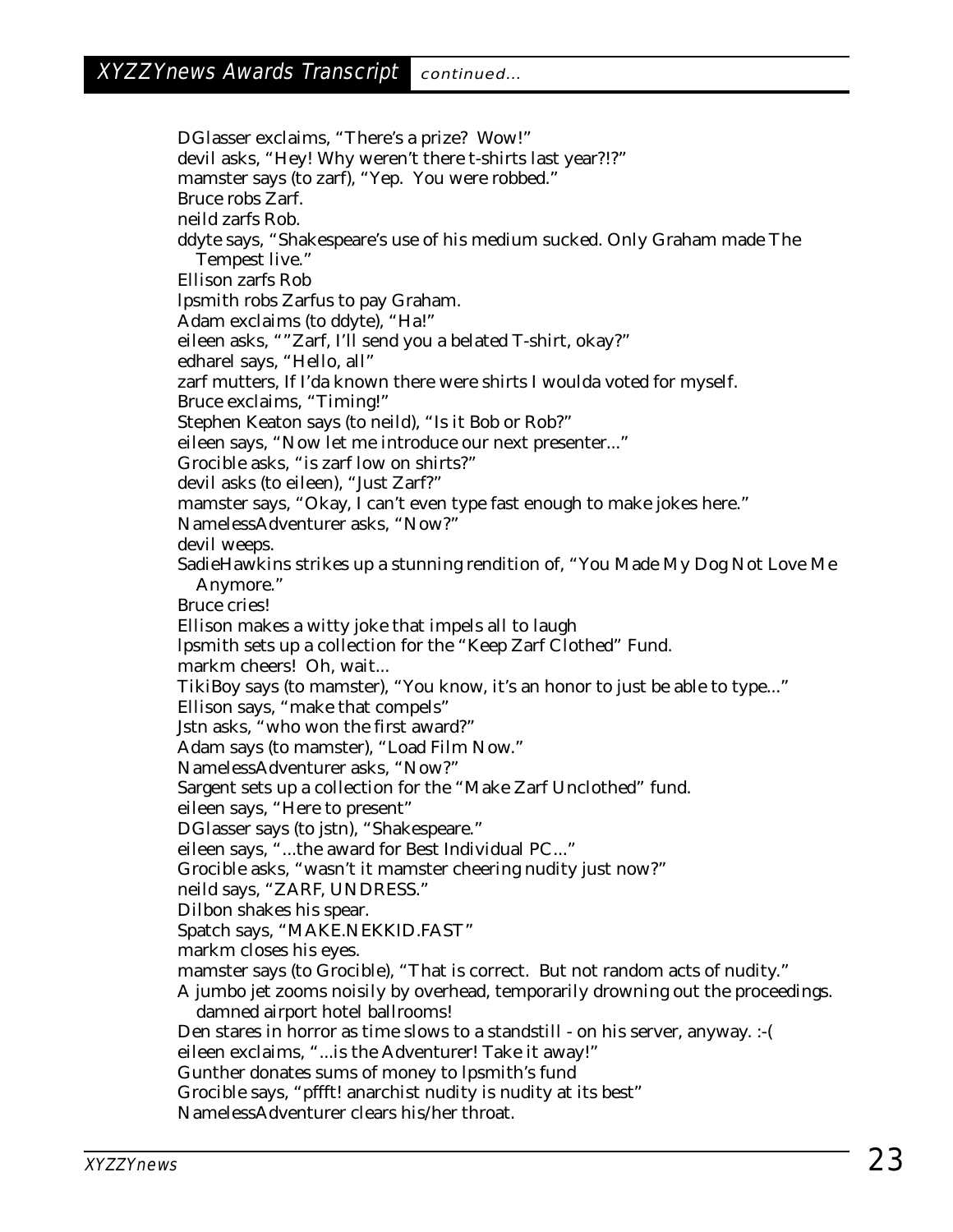mamster says (to Grocible), "Actually, random acts of nudity are fine, depending on who is doing the displaying."

DGlasser says (to sargent), "Black."

Bruce opens a bottle of champagne and sprays it about wildly.

mamster says (to Grocible), "Actually, they're fine in general."

devil shoots flame at everyone in glee.

Grocible says, "mamster: come visit Wreck Beach sometime in the summer"

Grocible listens to the Nameless Adventurer

mamster wrecks beach.

Spatch echo beaches.

markm listens with abated breath.

Den freezes, flickers badly, comes to life briefly then freezes again.

Bruce puts the baby in the blender.

NamelessAdventurer exclaims, "Hi! I'm the Nameless Adventurer! You know me from such games as the Zork Trilogy and the Pick Up The Phone Booth And Die! series!"

devil heats Den up a bit so he won't freeze any more.

Sargent asks (to Spatch), "There's a series?"

DGlasser says (to sarge), "Unfortunately."

>PICK UP NAMELESS ADVENTURER

ddyte says, "I always thought that adventurer's name was David Dyte. Damn." \*\*\*\*You have died\*\*\*\*

NamelessAdventurer exclaims, "Today I get to introduce one of the new categories, instituted by popular acclaim: **Best Individual PC!**"

Gunther picks up the phone booth

Bruce dies.

zarf attempts to shackle Stu042 to his chair, too

NamelessAdventurer says, "This is my only moment of glory. Other than lugging around this stupid trophies..."

Ender exclaims, "The Phone Booth for Best Individual PC!"

Ender ignores NamelessAdventurer's moment of glory.

Gunther dies.

markm shivers slightly, turns translucent and, without warning, evaporates into the aether.

Dilbon says, "The most PC award."

Ellison sighs, wistfully, and remembers his childhood dream to lug around trophies... NamelessAdventurer says, "Really, after last year, I'm a bit upset that they didn't let

me MC the whole thing this year..."

lpsmith says (to NamelessAdventurer), "Well, you won Zork III,..."

Jstn likes the teddy bear from Bear's night out

Adam exclaims, "Best Individual Mac: Macaulay Culkin!"

Jalkio says, "Votes himself for the best individual PC."

Spatch surreptitiously wanders around the aisles selling rotted fruits and vegetables. DGlasser buys fruit.

NamelessAdventurer wobbles on the podium in a drug-induced haze.

Jemima listens to that Nameless guy.

DGlasser joins the horde.

ddyte exclaims (to Spatch), "Tomato here!"

There's some confusion as no one can tell apart the Daddy Mac or the Mac Daddy...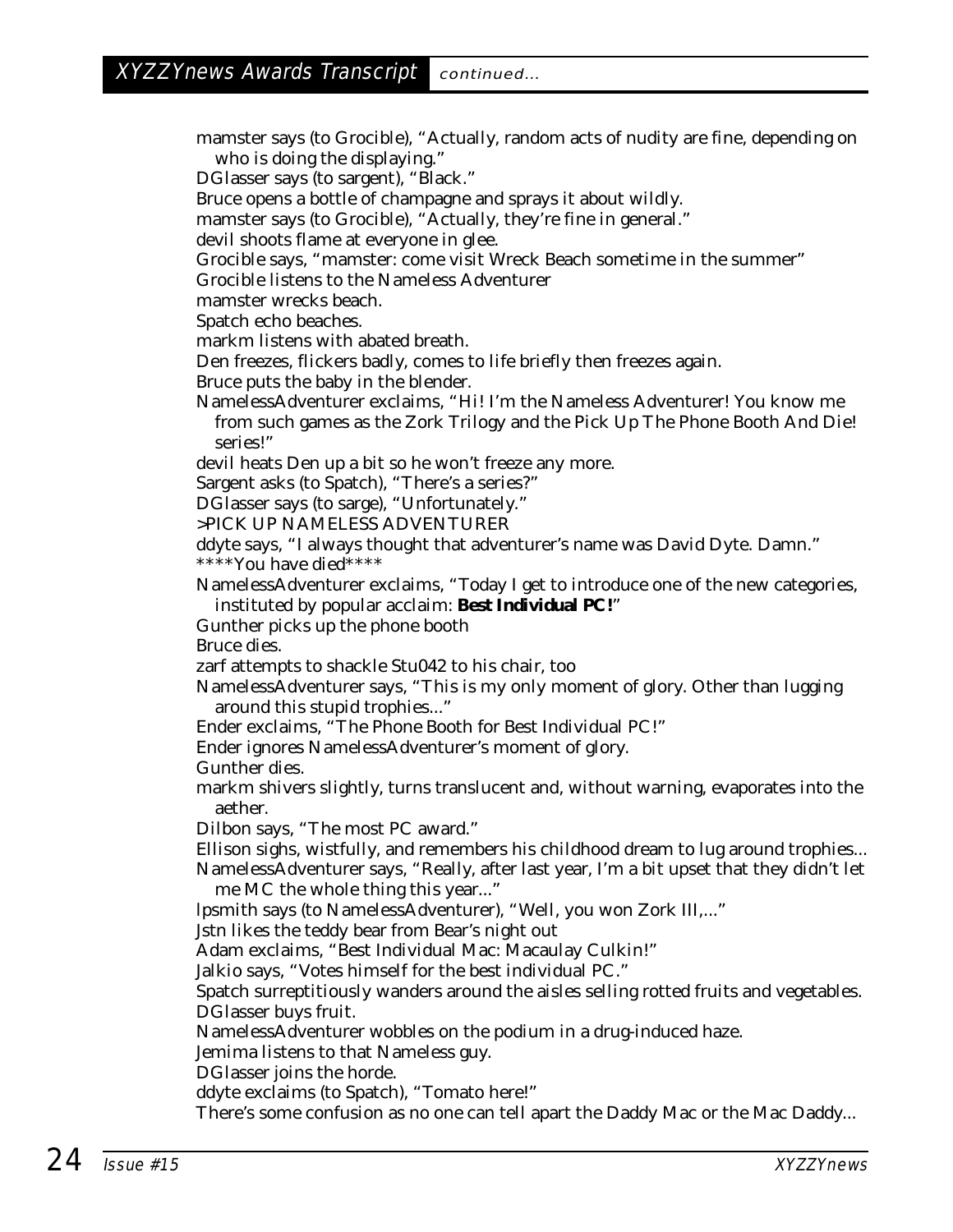Spatch exclaims (to ddyte), "that's no tomato, that's my sister!" Adam exclaims, "Warm it up, Chris!" Ellison exclaims, "I'm about to!" Ellison exclaims, "haah!" NamelessAdventurer says, "1. The Bear, from A Bear's Night Out (David Dyte)" Ivan exclaims (to Spatch), "Oh fruit boy! I'll take a cabbage while you're at it!" Jstn cheers for the bear ddyte exclaims, "Woohoo! Yeah! Awright!" Adam exclaims, "Snuggle must die!" DGlasser exclaims, "YEAAAH DAVE AND BEAR!!!!" Ender gives the bear a hug. NamelessAdventurer says, "2. David, from Babel (Ian Finley)" Sargent chants, "bear...Bear...BEAR!" Ellison cheers for the bear mamster says (to Adam), "Blue is pretty." devil cheers and whoops for the bear! DGlasser exclaims, "YEAH IAN!!!!!!!!" Bruce exclaims, "BEAR! BEAR! BEAR!" even if the bear doesn't molest that dumb guy in the bed... Atomic go Ian! Spatch exclaims, "And then the bear comes back for more fighting!" NamelessAdventurer says, "3. Tracy Valencia, from I-0 (Adam Cadre)" DGlasser says (to nameless), "You just gave away the whole plot." Tracy Valencia cries! Naked! Taj exclaims, "Tracy! Tracy!" IF rushes in, tying his bow tie and slipping on his tailcoat Sargent says, "Tracy does IF." edharel says, "I-0! (The only one I've played :))" NamelessAdventurer says, "4. Improv, from Frenetic Five (Neil deMause)" Ender exclaims, "Hey! We used up the nudity jokes already!" zarf hugs Tracy. ddyte exclaims, "Nude Improv!" Bruce licks Tracy. DGlasser exclaims (to neild), "YEAH!!! NEIL!!!" edharel exclaims, "Oh, err, and FrenFive too!" NamelessAdventurer says, "5. Mattie, from the Lost Spellmaker (Neil James BRown)" devil exclaims, "Improv rocks!" Grocible says, "nudity is an endless source of hilarity" Guest says, ""Yay neil!"" Tracy slaps Zarf. "And dinner was no fun either!" NamelessAdventurer says, "And the winner is..." mamster says (to ddyte), "Live nude improv would be really funny." mamster says (to ddyte), "Actually someone always gets naked during theatre sports." NamelessAdventurer tears open the envelope. Sargent says, "Shh." DGlasser strips. Spatch exclaims, "bare bear!"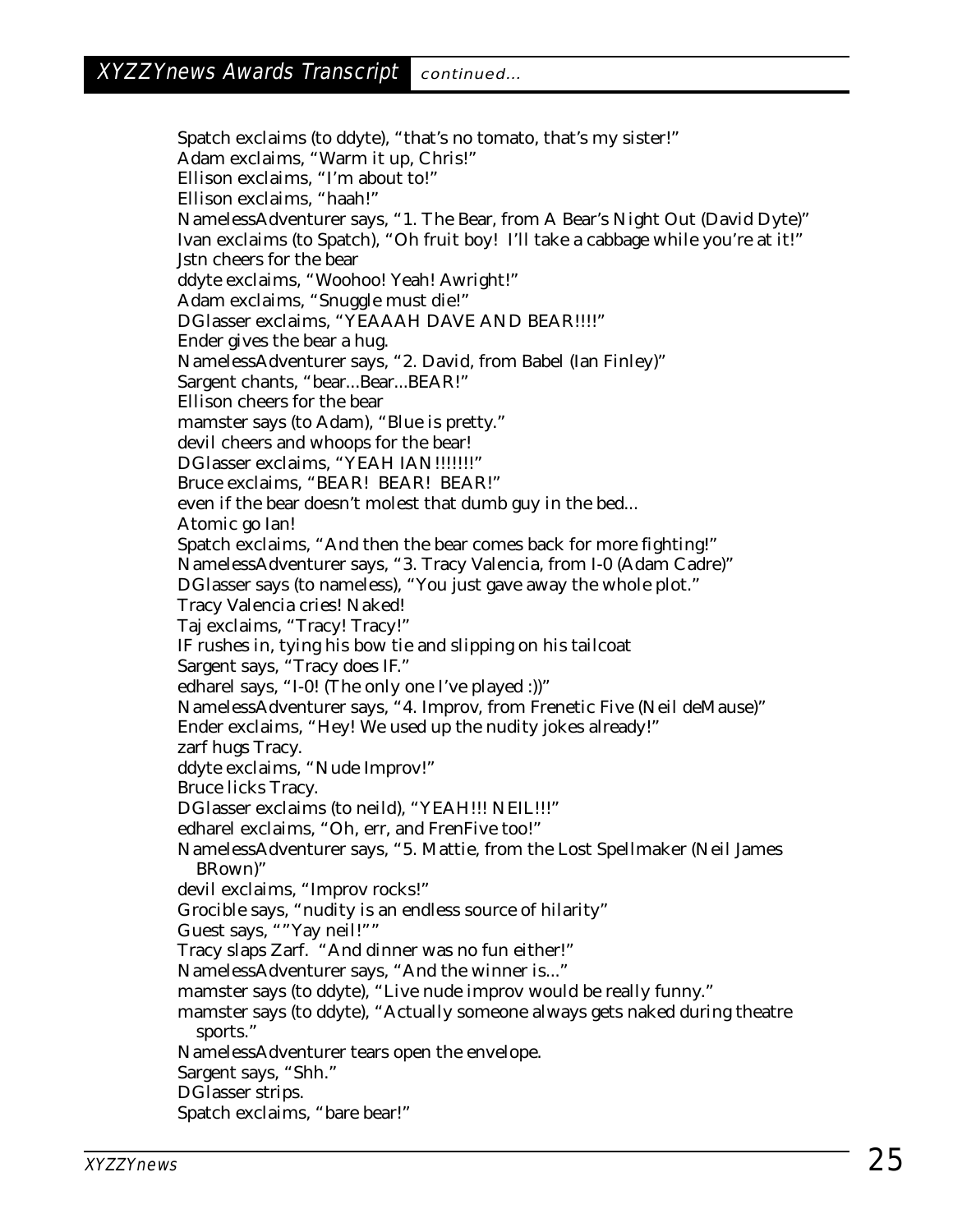NamelessAdventurer looks. Jalkio exclaims, "Why wasn't the player character from Symetry a nominee!?! Boo!" Sargent whomps Spatch. zarf exclaims, "bare dwarf!" Ellison says, "someday, we may have an award with only Neil nominees..." NamelessAdventurer cringes. devil exclaims, "Say it already!" NamelessAdventurer exclaims, "The inner is **Tracy Valencia, from I-0!**" NamelessAdventurer exclaims, "The winner, even!" DGlasser asks, "The inner?" Sargent asks, "Who's the outer?" DGlasser asks, "What's the outer?" mamster exclaims, "I thought she was an outie!" edharel says, "I-0!!!! \*clap\* \*clap\*" Taj cheers wildly! Spatch says, "WOOOOOHOOOOO" Guest asks, "Um, the inner?" lpsmith asks, "She's an innie?" Adam says, "Wow! What can I say? I'm touched. And even though Tracy couldn't be here to accept this award, I'm sure she's touched too. In fact, she's probably being touched this very moment." DGlasser exclaims (to sarge), "Timing!" Sargent politely applauds Tracy and her muse Adam. unicorn congratulates Adam Atomic congratulates Adam! DGlasser exclaims, "YAY!!!! Adam!!!!!!!" Spatch exclaims (to adam), "you practiced that one for weeks! admit it!" Guest exclaims, "congrats Adam!" Adam says, ""What makes this award especially meaningful is that Tracy won it on merit. See, she'd planned to rig the awards by sleeping with everyone on r\*if. But she got mixed up and ended up sleeping with everyone on alt.tv.teletubbies instead." IF says, "Bravi" DGlasser says (to adam), "You see, this is why I didn't cheer earlier." Bruce shakes Adam's hand. ddyte congratulates Adam and heads off to sulk somewhere. zarf cheers for sex in IF. IF says, "Thank you zarf ;)" Jstn cheers for the bear, winner of People Spatch says (to zarf), "wait'll adam enhances I-0 for Blorb." NamelessAdventurer asks, "Adam, would you like to say a few words?" lpsmith and a bunch of others hoist Adam to their shoulders, chanting. liza says (to Adventurer), "He already did." NamelessAdventurer realizes Adam's already saying words, and slumps in disgrace. NamelessAdventurer gives Best Individual PC trophy to Adam. NamelessAdventurer says, "Here." SadieHawkins jams out to "Free Bird" in celebration. Ellison mistakes the Nameless Adventurer for the head from 'Losing'... and after growing tired of making fun of it, kicks it in the head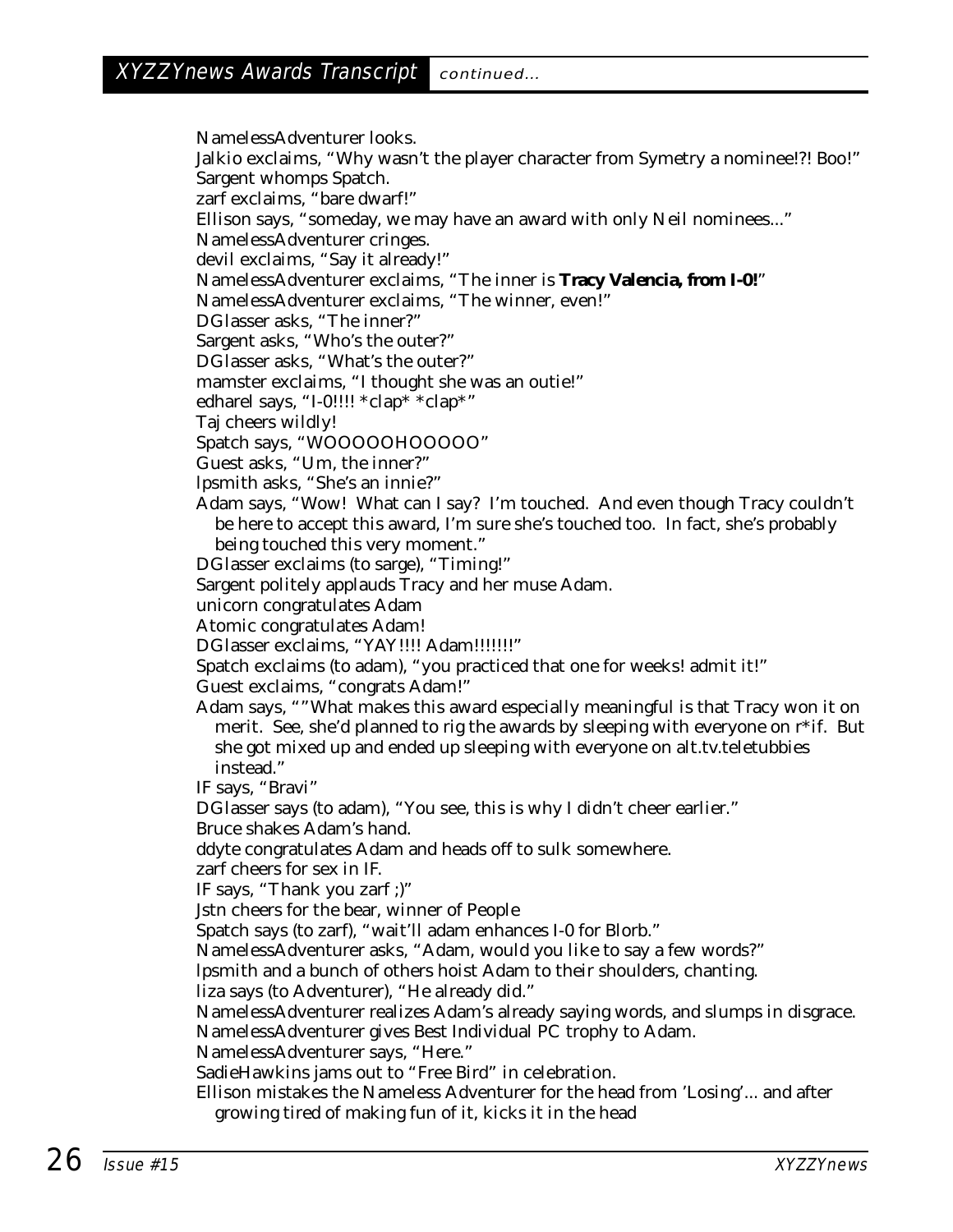Den says, "Phew!"" Jalkio mutters: "At least there was nothing commercially sexual about the PC in Symetry." Sargent says, "I want to hear about the accounting firm responsible for handling voting." Adam says, "I-- I believe that art is about giving, so I want to ask Mr. Jack Lemmon to come up on stage and take this award." mamster falls over. DGlasser exclaims (to jalkio), "Hey! I liked symmetry!" mamster asks (to Adam), "Who do you think you AHHHH? Ving RHAAAAAMES?" edharel asks, "I don't 'know the word 'sex'. What would your mother say?" Adam says (to mamster), "I knew you'd be the only one to get that." Ivan gives Tracy Valencia to zarf. Ellison plots to make fake XYZZY awards t-shirts and sell them to shafted nominees for outrageous prices... eileen says, "Now let me introduce the presenter of the next award..." Sargent exclaims (to Ellison), "Hey! This t-shirt says "yzzyX" on it!" Sargent exclaims (to Ellison), "That's not right!" eileen exclaims, "Here to present the award for Best Individual NPC is last year's winner: the devil from Small World!" Spatch says (to sargent), "That's ok, sir it'll ride up with wear. No, wait. Sorry." mamster asks, "Hey, is Kim Basinger going to be presenting?" Ellison exclaims (to Sargent), "you read the warranty, right? that's right, buddy, there wasn't one!" devil says, "Thank, you all. No, don't boo, really." Sargent says (to Ellison), "Oh, man, oh, man, I was such a fool." edharel dropped XYZZY t-shirt. Sargent says (to Ellison), "AND this thing needs batteries. Geez." devil pushes Sargent off the podium edharel got XYZZY t-shirt. devil says, "The nominees for **best individual NPC** are..." neild exclaims, "De-VIL! De-VIL!" edharel asks, "Alright, who wanted an Xyzzy shirt?" devil says, "...Taco Junta girl in Interstate Zero (Adam Cadre)..." Adam says, "Sheila the Taco Junta girl says thanks for the nomination, and she'll meet you all here at six o'clock to thank you all personally." Dilbon asks, "Cruella DeVil?" devil says, "2. The big tree in Sum Game Zero." mamster exclaims, "Taco!" edharel exclaims, "Taco Junta!" Spatch exclaims, "It'll be a sapphic shocker should she win!" devil says, "...Pick Up the Phone Booth and Die (R. Noyes)..." Grocible asks, "Sheila eh?" Bruce shocks a Sapphic. devil says, "Sorry, that last one I think was wrong." Ender chants, "Phone booth! Phone booth!" devil says, "I'm pasting these in here from another text program, gimme a sec..." Ellison exclaims, "who's going to tell the phone booth? he'll be crushed!" Paul bows to Liza in gratitude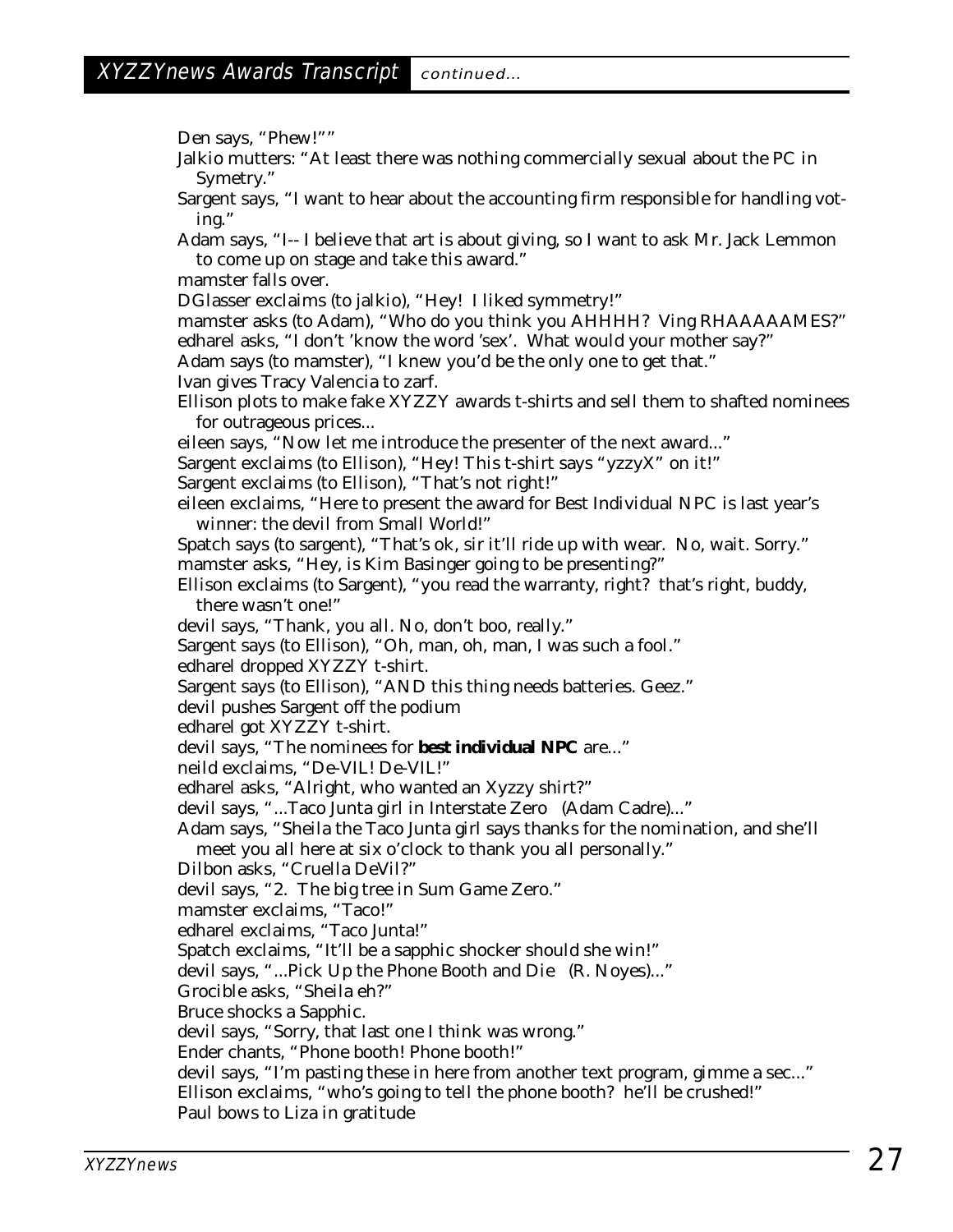devil says, "...Bob in She's Got a Thing for a Spring (Brent vanFossen)..." IF cuts tension with knife ddyte says, "Once again the devil gets his ass whipped, just like in Georgia." devil says, "...The devil in Sins Against Mimesis (Adam Thornton)..." IF applauds wildly for Brent > HIT BOB WITH FIST Adam says, "3. Bob the Microsoft OS..." Taj repairs tension with glue. mamster says (to ddyte), "I hear Jesus just left Chicago." Bruce cheers wildly for his own game. devil says, "...The Stranger in The Edifice (Lucian Smith)..." DGlasser exclaims, "YAY Other DEVIL!!!!" devil says, "...The cow in The Lost Spellmaker (Neil James Brown)..." DGlasser exclaims, "YAY STRANGER!!!!" ddyte says, "Moooooo" neild says, "Mmm... cow." lpsmith attempts to look modest, and fails. Spatch exclaims, "COWS ALWAYS WIN!" DGlasser exclaims, "YAY NEIL's COW!!!!" Dilbon says, "Don't have a cow, man." edharel asks, "moo?" Taj exclaims, "Go Stranger! Go Friend!" Ender says, "This is nothing out of the ordinary. Cows turn themselves inside out all the time." TikiBoy says, "Jesus kicks Satan's ass." devil takes the envelope. DGlasser exclaims, "GO EVERYONE!" DGlasser asks (to tiki), "South Park?" devil tears it open. mamster exclaims, "Go Fighting Marmosets!" Ellison feels compelled to cheer for the cow... TikiBoy exclaims (to dglasser), "of course!" neild exclaims, "Let's go, devil!" devil loses the envelope in all the confusion. Spatch says, "Rise, and shout, the Ameobas are out..." Ender butchers and eats the cow. devil picks it up again. Ellison eats the envelope! Armed thugs from Price Waterhouse commit mass slaughter. Spatch thinks the spear and stump should get a co-nomination lpsmith gives devil the envelope. Really! devil says, "And the winner is..." Spatch says, "What a team." For good measure, Ender butchers and eats Tracy Valentia. liza exclaims, "YOUR MOM!" devil says, **"She's Got a Thing --> Bob**" lpsmith cheers! Spatch exclaims, "YAY BOB!" neild applauds!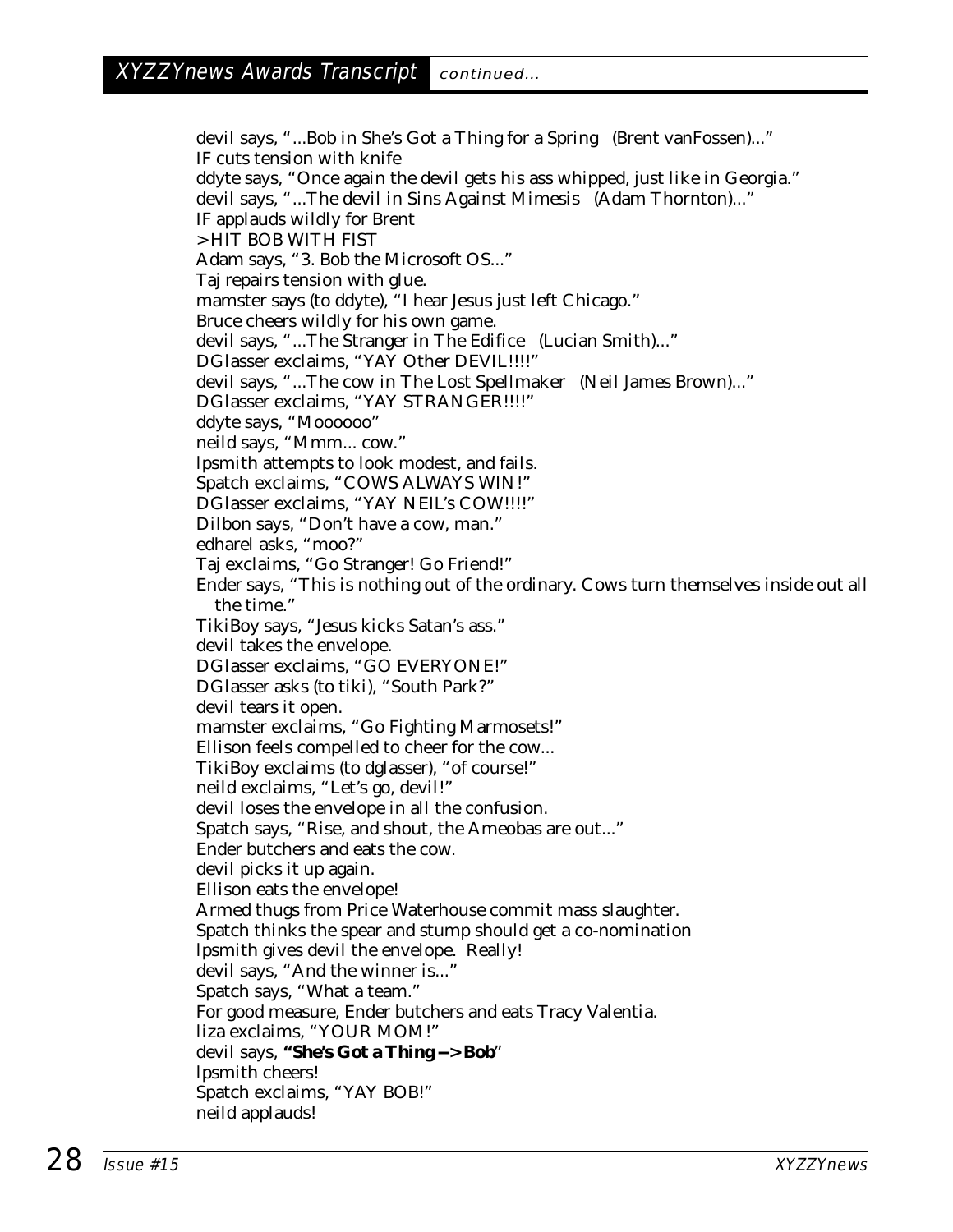Ghogg exclaims, "Whee!" ddyte exclaims, "Woohoo! Yay Bob!" devil exclaims, "Congratulations!" Paul exclaims, "Yay Bob!" IF says, "emotes continues to cheer wildly" Adam exclaims, "Eww! She's got a THING!" Bruce cheers, then breaks into explosive sobs. ct applauds for bob!! liza asks, "But what about Bob?" edharel says, "\*clap\* \*clap\*" Jemima applauds loudly, even though she hasn't played that game yet. mamster exclaims (to Adam), "Some kind of SQUID THING!" Spatch exclaims, "She's got a thing for a squid!" devil levitates from the podium. Dilbon says, "Bob killed Laura Palmer." Jalkio exclaims, "Yay Bob! A man to my liking!" Ellison exclaims, "Now you can afford a real house that's not out there in nowhere!" ddyte feels Bruce's pain in return. Ooh, squishy. Spatch says (to dilbon), "no, that was BoB. or bOb." Ender sings, "Jesus brother Bob, Jesus brother Bob, a nobody relative of the Son of God." TikiBoy says, "Microsoft Bob." NamelessAdventurer asks, "Is Brent here anywhere?" devil goes and sulks that he didn't win 2 years in a row. Then he cheers up again and congratulates Brent vanFossen. Jalkio says (to dglasser), "Bob." DGlasser asks, "Wasn't the devil bob too?" DGlasser asks, "The cool nature photo guy, right?" Paul looks over his shoulder to make sure his boss isn't watching. Gunther congratulates Atomic asks, "Maybe someone can pick up the award on his behalf?" lpsmith says (to DG), "Yup." eileen says, "Congratulations, Brent! If you're not hear -- ps, here -- we'll send you your trophy and t-shirt" Brent's wife comes forward to accept the award. devil says, "There's a trophy, too?!? Damn, I've got to write more games." Paul says, "He's out taking pictures somewhere in Florida. No, really." Ganvira hollers, "Uh, I think someone killed the lounge area." Ellison asks, "do I smell incense?" eileen says, "Well, just a virtual trophy. The t-shirt will be real." ddyte says, "T-shirt \*and\* trophy? Geez now I'm really cut up." Dilbon says, "I have never seen a real T-shirt." lpsmith says, "Hey, some wizzard teleport inky in here." eileen exclaims, "Not a real trophy! Sorry to get anyone's hopes up!" Bruce smells incense. Grocible says, "I have a bowling trophy that some dork gave me as an office Christmas party present that I could donate to the next awards" Bruce buys some pot.

ddyte plays with Matt and Terry in the corner.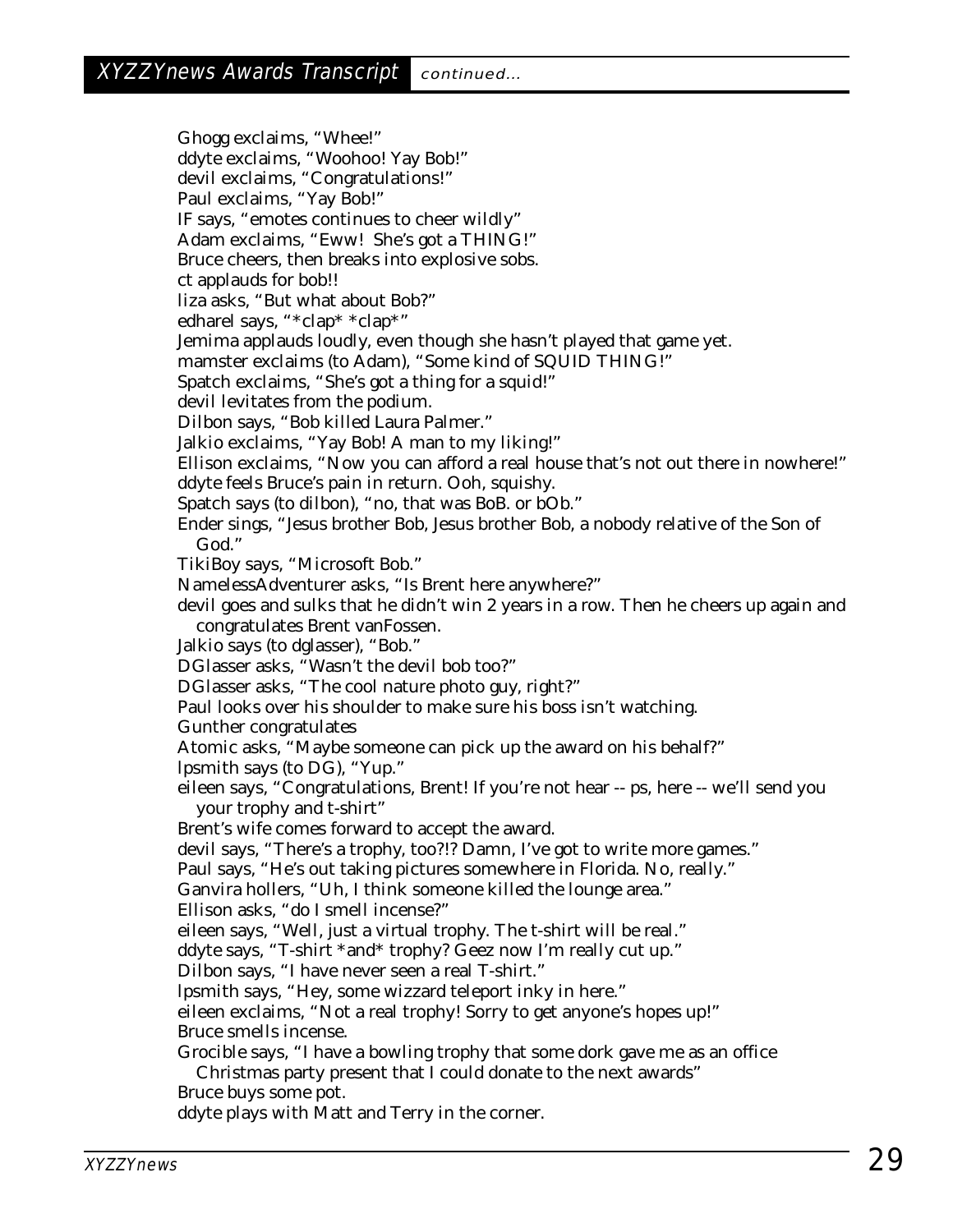edharel gives band aid to Bruce. NamelessAdventurer goes up to the podium again. DGlasser says, "The scoreboard is screwed up." NamelessAdventurer says, "Where are we? Best individual puzzle? Oh, yeah." mamster says (to Grocible), "I have a Boys Club soccer trophy. So nyaa. west\_pillar asks, "Am I on? What?" NamelessAdventurer says, "Here to introduce the award for **Best Individual Puzzle** is a puzzle you all know and love..." liza asks (to Ganvira), "Is that better?" west\_pillar rocks back and forth. edharel says, "I'll close my ears/eyes. Don't want to see any spoilers..." NamelessAdventurer exclaims (to west\_pillar), "Not yet!" Jalkio exclaims, "I vote all of Symetry for best individual puzzle!" Adam exclaims, "They'll R2-45 our asses!" Dilbon says, "Where is the Worst Individual Puzzle Award? I really should get it for the statue puzzle in Leaves" NamelessAdventurer exclaims, "Here it is! The west pillar from So Far!" mamster says (to Adam), "Amnesia ray." west\_pillar exclaims, "Hiya!" Stu042 exclaims, "yay pillar!" west\_pillar looks only slightly confused. Ganvira says, "Oh, OK." markm tips the pillar. mamster asks, "Pilar?" liza says, "Mmm... rice pilar." mamster asks, "?Pilar, es tu?" neild picks up the pillar, and dies. edharel says, "I'll go check r.[a|g].if" west\_pillar exclaims, "It's great to see so many people here today!" Atomic says, "zarf "How does it feel to meet your creation?"" NamelessAdventurer gives Best Individual Puzzle nominees to west\_pillar. Gunther tries to assassinate Nameless, shouting "I AM THE CATCHER IN THE RYE!" west\_pillar says, "And... um..." Ellison asks (to pillar), "you're not going to preach the faith on us, are you?" Grocible asks, "so what's the next award?" Bruce exclaims, "I want some snackycakes!" west\_pillar fumbles for the list of nominees Jalkio eats a banana in honor of Rybread. neild wonders where the hors d-oeuvres went. west\_pillar says, "I forgot my big list of catchy intro lines." mamster says (to Ellison), "I'm gonna preach the faith all over your mom." devil asks (to west\_pillar), "Do pillars have hands?" Bruce asks, "Where the hell are the Cheezy Poofs?" Adam notes that the pillar isn't wearing the customary lapel ribbon! Shame! Shame! TikiBoy exclaims, "Yeah, I want some cheezy poofs!!" Ender exclaims (to Bruce), "Yeah, I want Cheezy Poofs!" Dilbon poofs.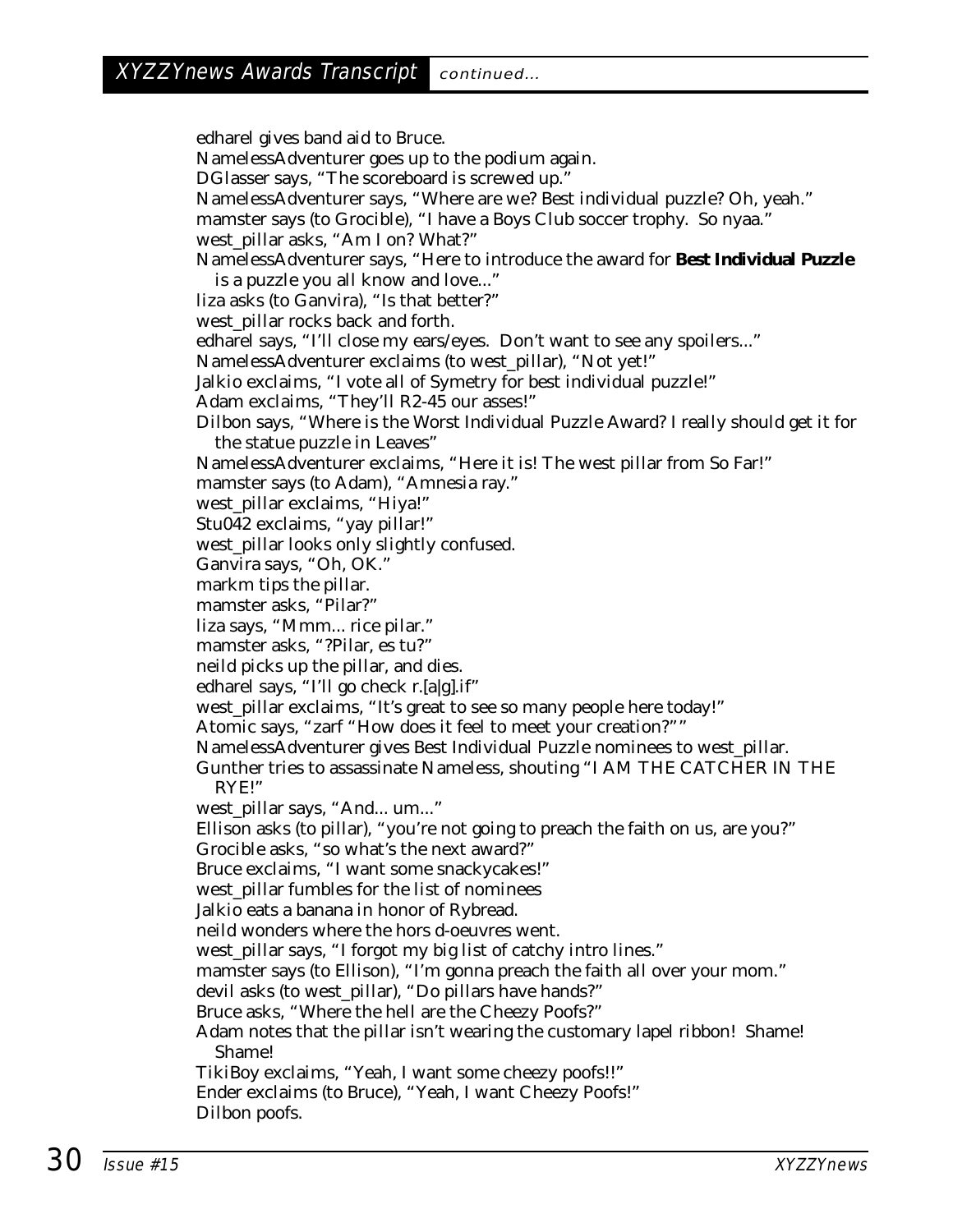mamster says (to Tiki), "That does sound pretty gooood." west\_pillar asks, "Hey, why is an Egyptian mummy like a gospel singer?" devil says (to Ender), "Poof! You're Cheezy." Spatch says (to adam), "i gotcher Cause-Of-The-Moment ribbons HANGING LOW, PAL." Bruce asks, "How about some chocolate chicken pot pie?" lpsmith pushes the west\_pillar. neild exclaims (to west\_pillar), "They both slept with Bill Clinton!" west\_pillar exclaims, "Because they're both bound for the promised land!" DGlasser exclaims, "su-weet!" TikiBoy exclaims, "No, kitty, it's my chicken pot pie!!" mamster says, "Eeagh! Elliott Abrams! " Spatch says, "I thought it was cause they both hang out in Memphis." west\_pillar rocks back and forth. liza sets the pillar on fire. Ender exclaims (to TikiBoy), "MOM!!!! Kitty's being a dildo!" Bruce exclaims, "Bad Kitty! MY POT PIE!" Ganvira exclaims, "Oy!!" NamelessAdventurer says (to west), "Cut to the chase, I think..." Spatch spray-paints "STINKY POOP ASS" on the pillar. Bruce exclaims, "Well, I know a certain kitty kitty who's sleeping with mommy tonight!" edharel asks, "The question is: Who is Lewinsky and Hillary?" Ender asks, "What?" west\_pillar looks disappointed. west\_pillar says, "Ok, I'll cut to the chase." Jemima listens attentively to West Pillar. Bruce exclaims, "Ultra-vibe pleasure 2000!" Jalkio counts 47 visitors at the moment. Ellison listens to the crickets, chirping in the meadow neild cheers! Adam says, "You know, 'west pillar' anagrams to 'rapscallion'." edharel asks, "Sell some? what, are we getting the ads and flames of newsgroups on here?" Bruce cries! west\_pillar exclaims, "The nominees for **Best Individual Puzzle**!" Ganvira tries to listen to West but is spam. Bruce exclaims, "You go to hell, Kyle! You go to hell and you die!" Adam says (to liza), "Except for a brief period in 1989." Grocible says, "liza: it's to your credit" west\_pillar exclaims, "Setting the digital clock in Heist!" devil asks (to Bruce), "Would you like me to damn him for you?" mamster says (to neilb), "Three awards, I think." DGlasser exclaims, "YEAH ADNREW!!!!" ddyte says (to neilb), "Yeah, Bob won best NPC. Bad luck for the cow :-(" Dilbon says, "I solved that by trial and error" west\_pillar says, "Pick Up the Phone Booth and Die" Dilbon says, "the first time, I mean" Bruce exclaims, "Bad luck for the Devil! No sympathy for the Devil!"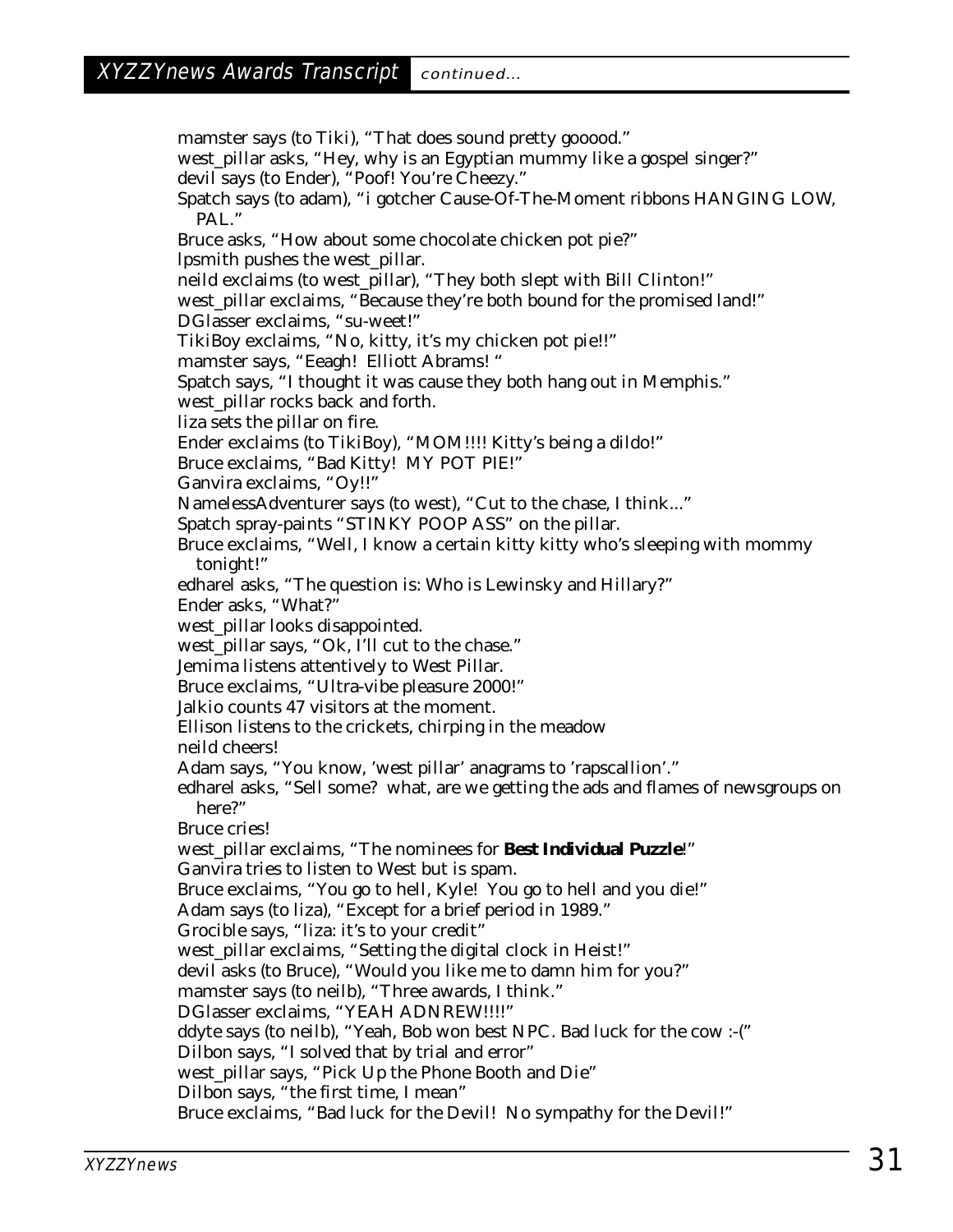west\_pillar exclaims, "The language puzzle in The Edifice!" DGlasser exclaims, "YAY SPATCH!!!!!!" devil says, "Poor me." Jalkio exclaims, "Yay, Andy,!" Ender chants, "Phone Booth! Phone Booth!" mamster exclaims (to Bruce), "No rest for the wicket!" DGlasser exclaims, "YAY LP!!!!!!" neild exclaims, "Yay unintelligible language!" lpsmith grins. liza says, "Whoop, I say. Whoop." Spatch exclaims, "It's the best individual puzzle nominee because it was the ONLY PUZZLE! RAR!" west\_pillar exclaims, "Defeating the Kunkel in Sins Against Mimesis!" Ender says, "Yay gfdesbig ziblmeys!"" neilb says, "I was disappointed that the Mad Bomber wasn't nominated for best NPC." DGlasser exclaims, "YAY BRUCE!!!!!" Paul asks, "What about the langauge puzzles in Symetry?" west\_pillar says, "Building the sand castle in Sunset Over Savannah!"" Kunkel says, "I'm offended by this award!" Jalkio exclaims (to paul), "Quite!" Bruce eats the Kunkel. west\_pillar apologizes for forgetting one ! mark west\_pillar rocks back and forth in excitement west\_pillar opens an envelope DGlasser says (to neild), "Neil G is here." DGlasser sits on the edge of his seat. west\_pillar stares at a tax form and puts it back in the envelope mamster exclaims, "THEY SOLD ME THE WHOLE SEAT, BUT I ONLY NEEDED THE EDGE!" west\_pillar open a different envelope Ender sits on the edge of his razor blade. Bruce cheers proactively for lpsmith. west\_pillar says, "The winner is..." mamster says (to neild), "Out gathering voom, of course." SadieHawkins plays a riff from, "Incompetent Pie Boy." neild votes for The Edge for most annoying Guitarist. west\_pillar says, "Da da da da! **The language puzzle**" Adam exclaims (to lp), "Give your acceptance speech in Strangerese!" Spatch exclaims, "COMMA SPLICE!" DGlasser exclaims, "YAY LP !!!!!!!!!!!!!!! DGlasser exclaims, "YAY!!!!!" Bruce cheers again. Spatch exclaims, "YAY EDIFICE!!!" JasonMel yeehaws. jaysmith cheers! lpsmith grins hugely. ddyte draws a picture of someone cheering for the language puzzle. liza exclaims, "LPLPLPLPLPLPLPLPLPLPPLPLPP!"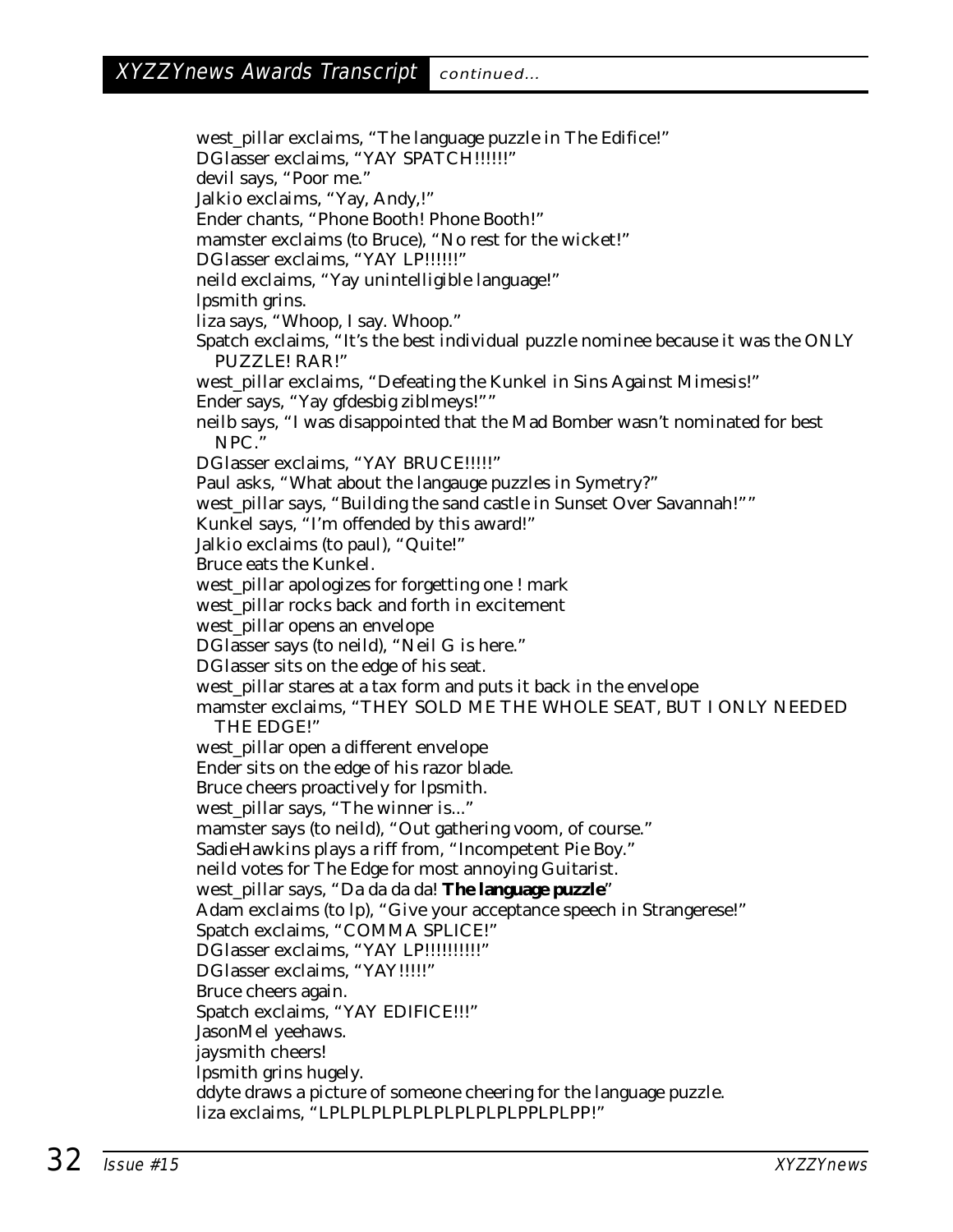Paul salutes Lucian IF exclaims, "Congratulations!" west\_pillar falls over with excitement. markm exclaims, "L!P! L!P! L!P!" Bruce exclaims, "Ix-nay on-ay everroot-Fay!" NamelessAdventurer gives Best Individual Puzzle trophy to lpsmith. Ellison exclaims, "wtg!" Ganvira shouts GoLP!!!!! DGlasser says, "You know, any game that makes a vegetarian want to kill a Beast is good." mamster says (to lpsmith), "I made you this marshmallow sculpture." lpsmith alsens the trophy. Spatch holds up a large sign with an L on it. Then he holds up one that says P. Over and over. DGlasser says, "Or not, good, but at least well done." lpsmith steps up to the podium. Bruce says, "My beast was kind of medium-rare." Ellison asks (to Spatch), "wow, you were just prepared for everybody, huh?" RedoFromStart jumps on spot, fruitlessly Theif\_from\_Dungeon takes the trophies from the adventurer's sack. mamster says (to neilb), "Watch me." mamster emotes. Bruce tears liza's eyes. Ellison asks, "okay, who blew spice into liza's eyes?" DGlasser sits back on the center of the seat. lpsmith exclaims, "Uh, thanks everyone!" neilb asks, "what ? was that it?" neild exclaims (to lp), "More speech!" mamster says (to Ellison), "The spice girls, of course." liza cheers lpsmith wildly. lpsmith exclaims, "Oh, and one more thing!" DGlasser says (to neilb), ":emotes." Bruce cheers! He loves Lucian! Spatch exclaims, "The Beef-A-Roni must flow!" Paul says, "He's just learning our language." ddyte says, "So much for command of language." Gunther wonders why Tempest didn't even show up in this section... Ellison says (to mamster), "hehe" DGlasser says, "alanasen takramul." lpsmith says, "As thanks for this lovely prize, I've given you all a present." DGlasser says, "ne rema fe" devil says, "I haven't finished that puzzle yet." lpsmith says, "You'll find it in incoming/if-archive." Taj exclaims, "Rakasha a ben selme!" lpsmith grins. Ellison just noticed that both neilb and neild are here... liza yells, "Dear lord, Lucian, PUT THAT AWAY!" neilb says, "this would have been a lot cheaper on a Saturday, you know..." west\_pillar shakes lpsmith's hand, somehow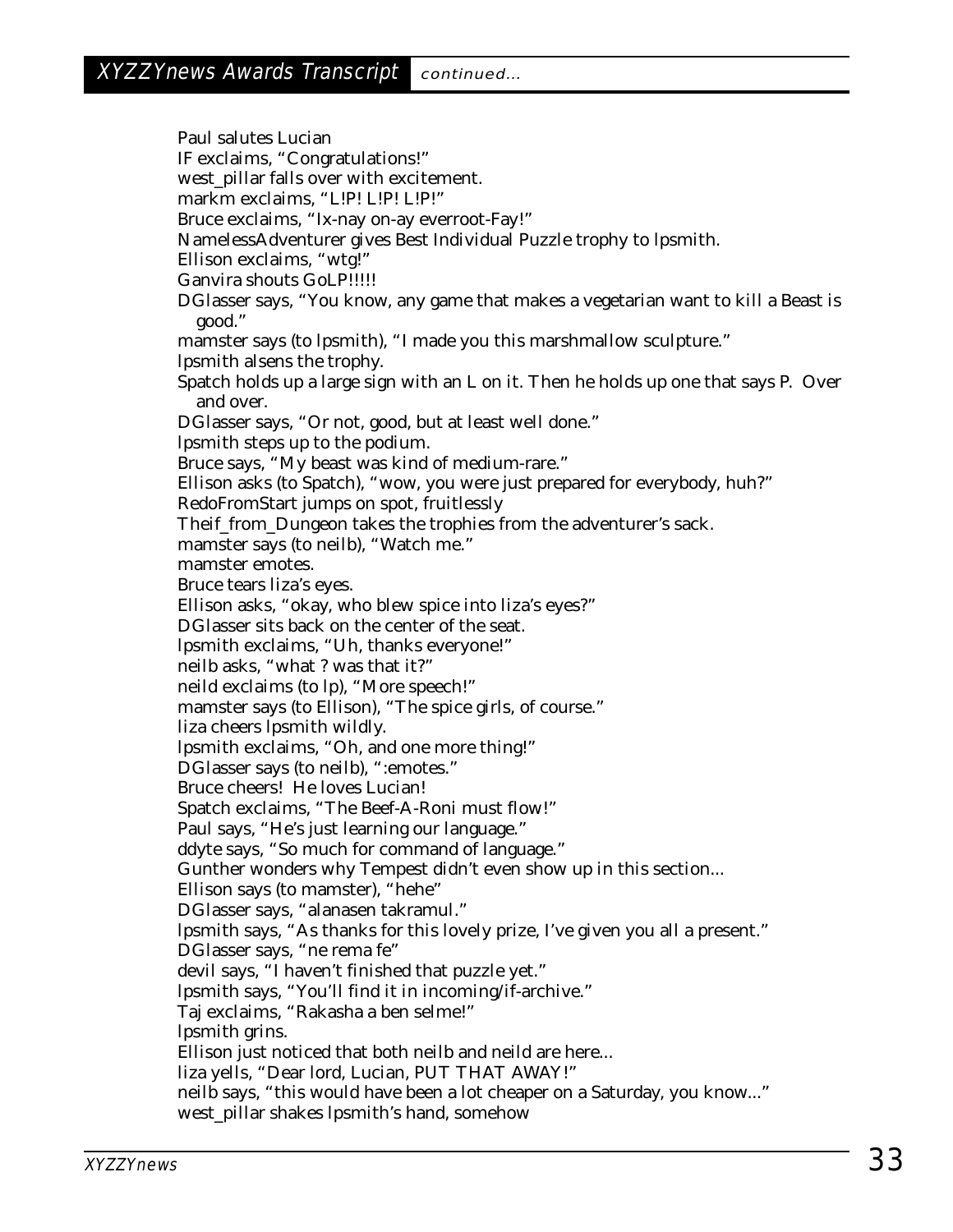lpsmith exclaims, "No more infinite loops!" Paul whines "I want to know NOW!" Ganvira asks, "infinite loops??" eileen goes up to the podium Jstn says, "yea, I think my Latin course just came" Adam exclaims, "They're been replaced with froot loops!" neilb says, "people tell me that all the time" Adam says, "They've" Jalkio exclaims, "The infinite loop should have been nominated in the best use of medium!" TikiBoy places Paul on the Golden egg checker thingie, through which he falls. lpsmith exclaims, "It's nothing spectacular, but I've finally finished Release 2. So if you haven't played it yet, you can play the fumigated version. Thanks!" ddyte collects his present. DGlasser exclaims, "YAY LP!!!!!!" Ellison says, "whee! where are the ooompaloompas" Grocible feels he should take this moment to thank one of the Bruces for crediting him as being the original poster of the mimesis plant joke. lpsmith steps down. Grocible exclaims, "I'm immortalized!" Spatch is immoralized! Paul whips out a gobstopper, and starts to chew TikiBoy is mortified. mamster is paralyzed by your peril eyes! liza says something immoral. liza exclaims (to mamster), "HA!" neilb tests the coommands. ignore him and his bad spelling. mamster says (to liza), "You're welcome." eileen exclaims, "And now, presenting the award for **Best NPCs**, we have last year's winner... Evan, from Kissing the Buddha's Feet!!" Spatch says, "There's no way of really knoowing which direction we are gooing" DGlasser asks (to neild), "What are the files by you in incoming?" markm says (to zarf), "Was that pillar costume stuffy? :-)" DGlasser cheers for LEON and EVAN!!!!! neild asks (to DGlasser), "New versions of FrenFive?" Bruce stuffs the pillar costume. DGlasser exclaims, "Everyone, get Small World Two. Much better than one. It is great!" Jalkio waves a depressing dirty rag that states "Rybread Rules" in barely readable dirt-like ink. Evan exclaims, "Hello, everyone!" neild says, "ASK EVAN ABOUT AWARD." mamster says (to Jalkio), "That rocks." RedoFromStart is looking for his camera leonlin says to Evan, "I created you!" to which Evan responds, "No one user created me..." ddyte says (to neilb), "Yeah. I got hosed." Evan says, "NPCs are a very important part of IF." neilb says, "this client is so naff"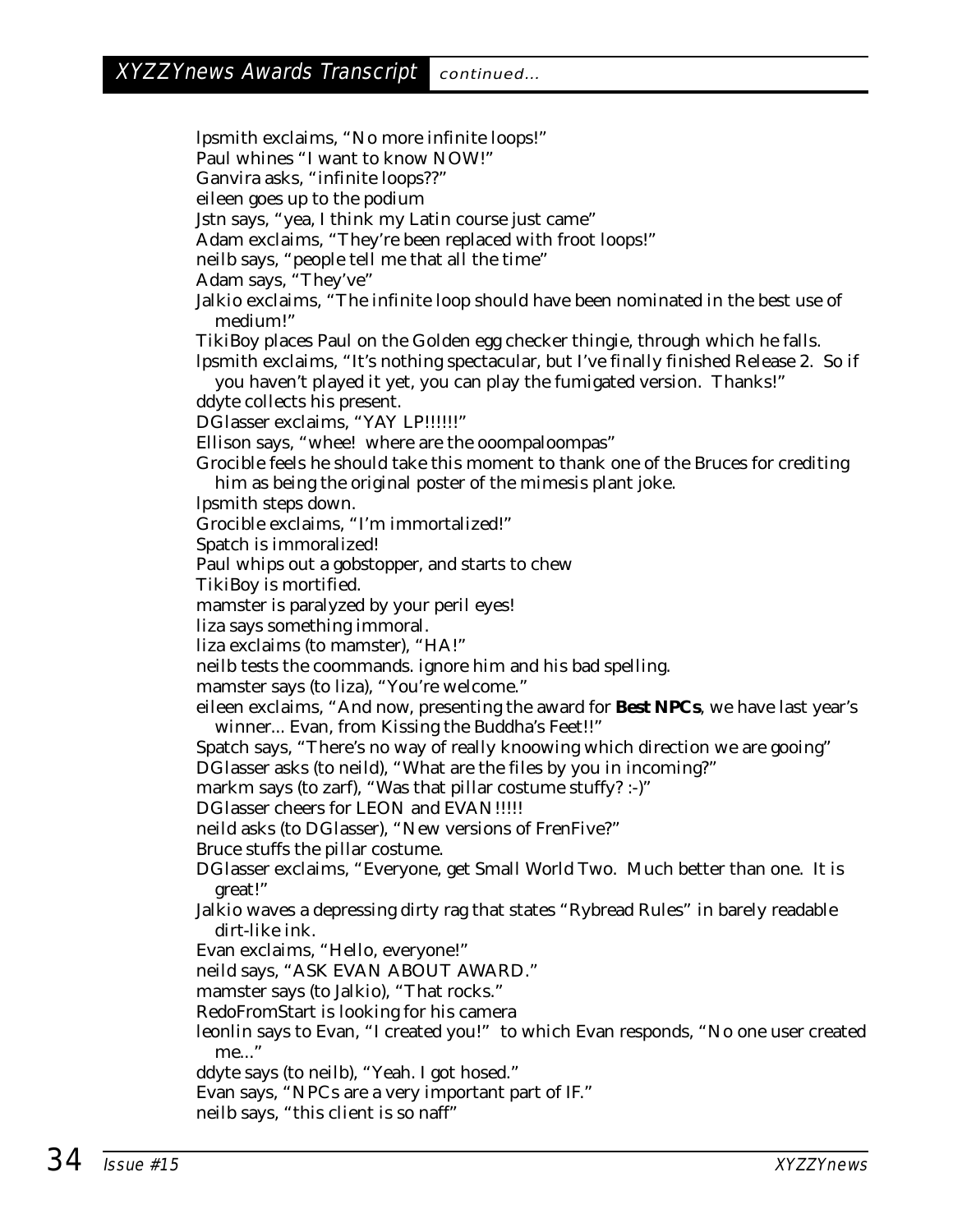devil exclaims (to Evan), "Hey, Evan!" lpsmith runs a 'tron' on Evan, which shuts him down. HairBrain moos neild says (to ddyte), "Your day will come..." Ellison exclaims, "haha!" Evan exclaims, "If it weren't for NPCs, we'd all be exhibiting signs of impending mental collapse with no one else to talk with!" Ganvira asks, "What's the file for wcsmall world?" Evan says, "Anyway..." Evan says, "The nominees for Best NPCs are..." Evan exclaims, "Everybody Loves a Parade, by Cody Sandifer!" devil says, "The Small World files are for release 2, which I'll announce in a little bit." DGlasser exclaims, "YAY CODY!!!!!!! YAY!!!!!" DGlasser exclaims, "YAY CODY!!!!!" devil exclaims, "Parade rocks!" DGlasser exclaims, "YAY CODY!!!!" Evan exclaims, "Interstate Zero, by Adam Cadre!" neilb asks, "did IF and zarf leave together then?" liza exclaims, "WOO!" mamster exclaims, "Everybody Loves Everybody Loves a Parade!" DGlasser exclaims, "YAY Adam!" Evan exclaims, "She's Got a Thing For a Spring, by Bren vanFossen!" markm claps! Spatch exclaims, "Everybody Loves Raymond Who Loves A Parade!" neild cheers a bit more. DGlasser exclaims, "YAY cool nature photo guy!" Evan says, "Oops, that's Brent vanFossen." TikiBoy says (to neilb), "I think Zarf is too old for IF. ;-)" zarf claps belatedly (was lagged) Ellison exclaims, "Everybody's got a thing for She's Got A Thing!" neilb says, "I wish I could understand what's going on..." DGlasser says (to evan), "Just do what I do, call him cool nature photo guy." Evan exclaims, "The Frenetic Five vs. Sturm and Drang by Neil deMause!" Ender says, "Bran Van Fossen is Drinking in L.A." ddyte exclaims, "Woohoo heroes and villains!" DGlasser exclaims, "YAY NEILD!!!!!!!!!" Spatch exclaims, "YEEEHAW!" neild exclaims, "YAY, ME!!!!!! WHO-HOO!!!!" liza exclaims, "NEEEEEEEEEEEEEEEEEILLLLLLL!" Evan exclaims, "And Zero Sum Game by Cody Sandifer!" devil claps frenetically for Fren5. neild says, "Cody. Yeah." ct exclaims, "FUNKY FIVE! Yay!" DGlasser exclaims, "YAY CODY AGAIN!!! WOO-HOOO!!!! CODY RULES!!!!! YAY!!!!" mamster exclaims, "They're all, like, good and stuff!" DGlasser exclaims, "CODY! CODY! CODY!" Spatch exclaims, "I can't make up my mind!"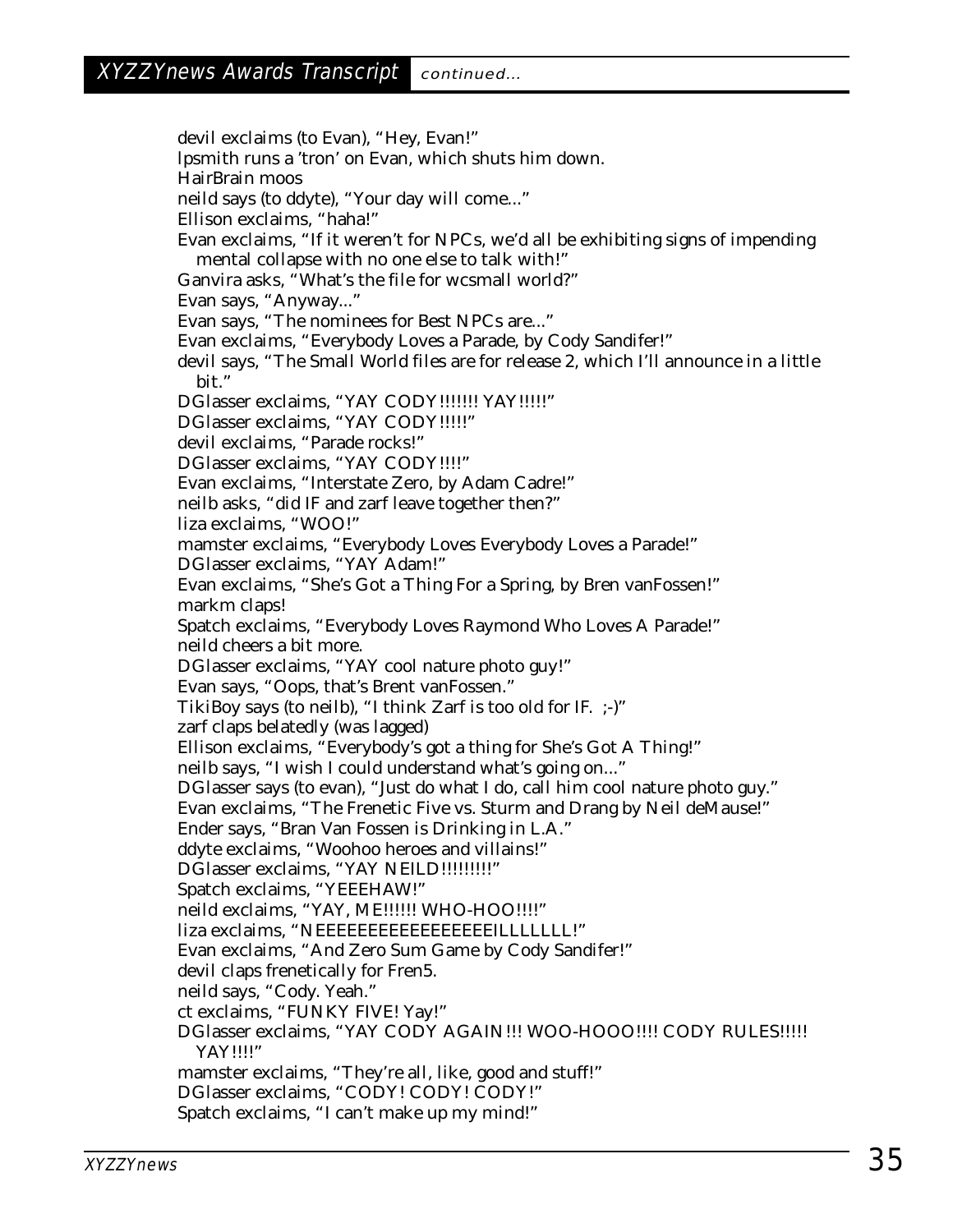Evan says, "And the winner is..." ddyte says (to mamster), "Nah, they all suck." DGlasser is a die-hard cody fan. neild implodes. Bruce makes up spatch's mind. Evan exclaims, **"The Frenetic Five vs. Sturm und Drang by Neil deMause!**" Bruce cheers. neild exclaims, "Gak!" Bruce claps. Evan applauds DGlasser exclaims, "YAY NEILD!!!! YAY!!!! YAY!!!!" Grocible exclaims, "woohoo!" devil exclaims. "WHOOOOOOO!" lpsmith's left half explodes, but he's all right. TikiBoy exclaims, "YAY NEIL!!!!!!!!!" edharel says, "BAh." mamster says, "I voted fer that." neild is baffled. ct cheers wildly!! yay for the famous five! Grocible exclaims, "rock on neild!" Paul claps frenetically Atomic congratulates Neil markm NEIL! EIL! NEIL! NEIL! Jalkio exclaims (to neild), "Congrats!" Stu042 exclaims, "go neil!" lpsmith exclaims, "Yaaaaaaaay!!!!!!!" devil congratulates Neil. Evan exclaims, "Congratulations, Neil!" zarf exclaims, "Heil Neil!" neild goes up to the podium. TikiBoy shoots lpsmith's remaining half for that horrible pun. Adam exclaims, "So Leon Lin wins two years straight!" eileen gives Best NPCs trophy to neild. DGlasser exclaims, "YAY NEIL!!!!!!!!" neilb says, "what a great name that chap's got." Atomic waves at Neil mamster exclaims, "Yay, Leon!" neild says, "Really, you shouldn't be talking to me! You should be talking to the welfare recipients..." lpsmith exclaims, "Spoooooooooooooon!" Ender says, "As people clap, small objects pop up all over..." lpsmith exclaims, "Not in the face! Not in the face!" markm cheers wildly. neild says, "I really didn't prepare for this. Just like for releasing the game in the first place..." Ganvira is going to do the infocom fantasy collection first. neild says, "I guess I'd just like to thank the Frenetic Five, for being such interesting characters. And for forcing me to release this game despite my utter lack of coding skills."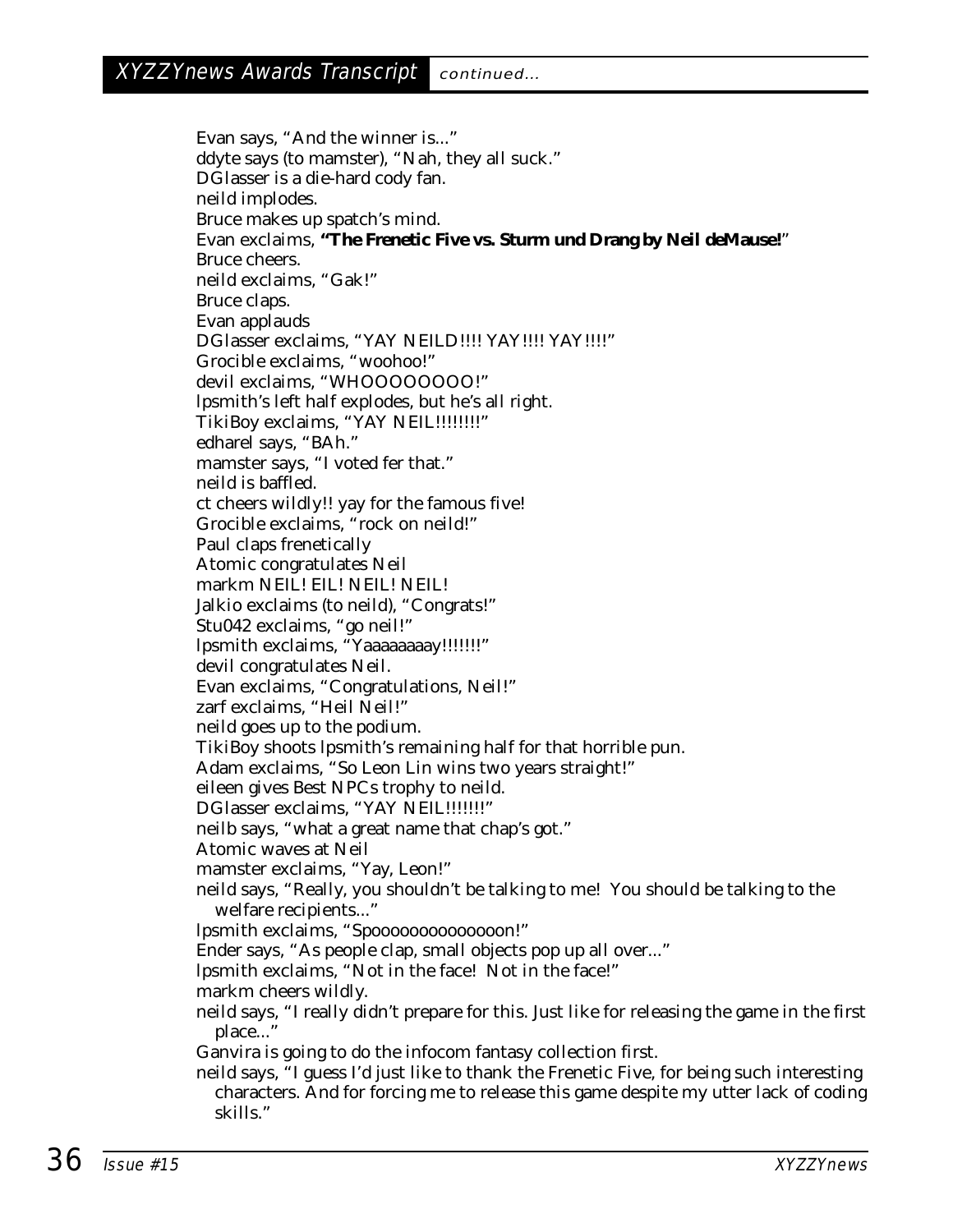lpsmith recants. devil asks, "Cody skills?" markm cheers! neild looks to the sky. "This one's for you, Pastiche! neild gets down from the podium. neilb asks, "if it's only five o'clock over in the US... why aren't you all working?" zarf applauds neild gets down and gets funky. lpsmith claps some more. Jalkio gets lost in New York. markm says (to neilb), "I'm \*supposed\* to be working..." Dilbon says, "Work is a four letter word." devil says, "I'm doing the devil's work." Paul says, "Define 'working'. I'm at my job." Grocible is at werk, but isn't werking. I'm using "lunch break" as an excuse. neild says, "Damn. Now I need to change my T-shirt..." TikiBoy says, "This awards thing is actually making my work very unproductive." zarf says, "Offer me a job, and I'll work." lpsmith exclaims, "I'm working, and so is my wife!" Bruce does the devil's work. Hordes of tiny donuts suddenly invade the auditorium, freed from their jail! They run around screaming wildly for a moment or two, then disappear as mysteriously as they arrived. ddyte says (to neild), "Now you can get rid of that t-shirt." mamster asks (to lpsmith), "What is that, anyway?" edharel dropped XYZZY t-shirt. NamelessAdventurer says, "Okay. So without further ado..." liza says (to Spatch), "Hold me closer, tiny donut." Atomic says, "I had to come to the computer labs in the middle of the night to get here... :)" mamster got XYZZY t-shirt. lpsmith says (to mamster), "Life of Brian." DGlasser says (to mamster), "Life of brian," mamster says (to lpsmith), "Ah." Ganvira finished classes at 11:00. Adam exclaims, "No! More ado! People are crying out for ado!" Grocible says, "I'm Brian of Nazareth..." Atomic says, "Well, 9pm anyway... :)" devil says, "I finished classes in 1994." NamelessAdventurer says, "To present the award for **Best Puzzles**..." Spatch says (to liza), "count the head lice on the highway." mamster dropped RNA polymerase. mamster dropped XYZZY t-shirt. NamelessAdventurer says, "Someone else you all know and love..." Jalkio exclaims, "HEIST! HEIST! HEIST!" edharel asks, "Much ado about nothing?" NamelessAdventurer says, "From the award-winning So Far..." Paul is puzzled. Lots. Bruce got XYZZY t-shirt.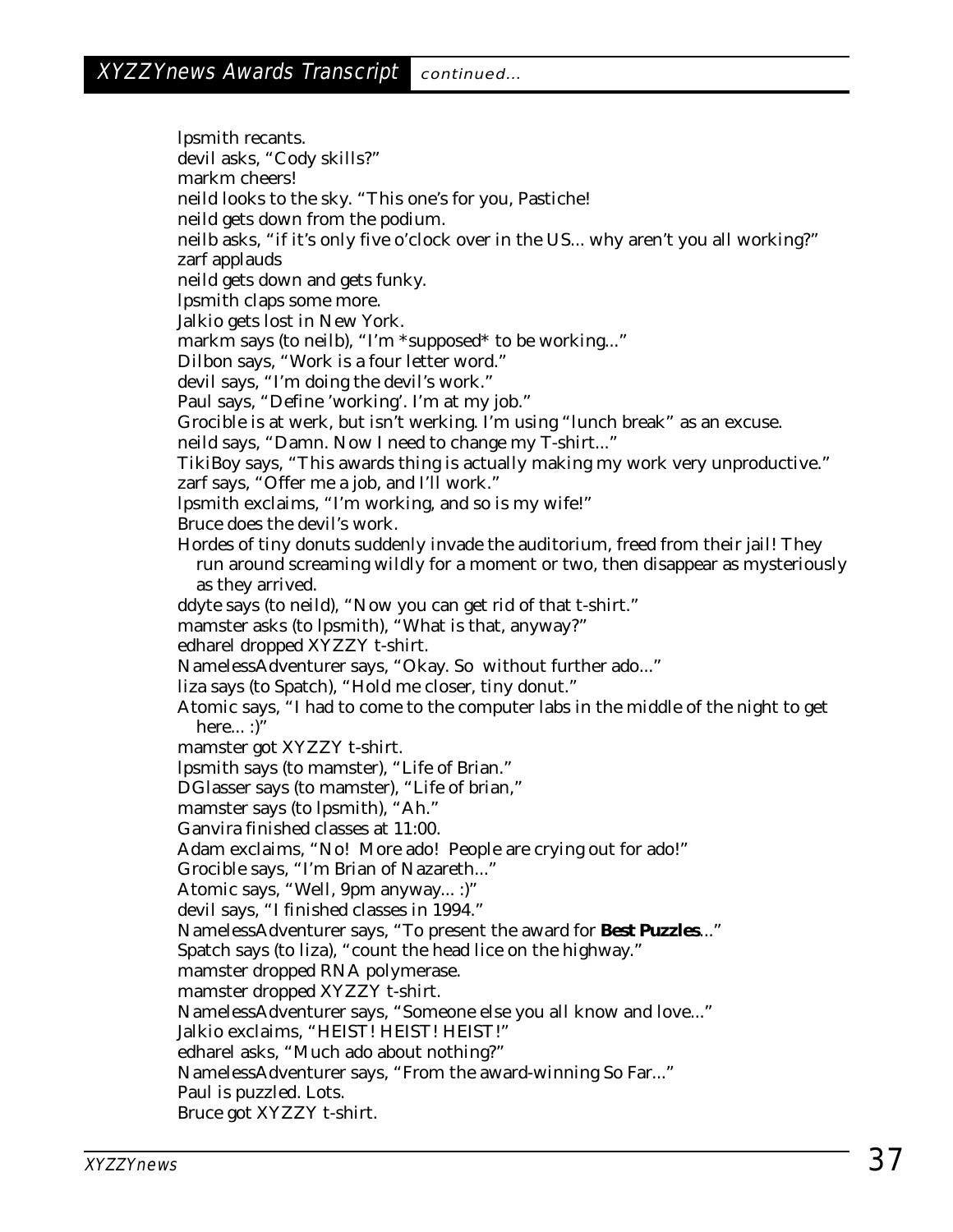DGlasser exclaims, "It's Zarf!!!!!!!!!" ct says (to Atomic), "I was thinking edinburgh's not that far off my latitude..." Spatch exclaims, "THE SHADOWS!" devil exclaims, "Zarf! Zarf! Zarf!" liza exclaims, "THE BIG ANIMAL THING!" mamster says, ">ENTER SHADOW" edharel asks, "When did Babylon 5 come into it?" DGlasser exclaims, "PUZZLES!!! PUZZLES!!" Adam exclaims, "Rito! As played by Leonardo di Caprio!" ragged\_boy has arrived. ct says (to mamster), "(You must be thinking of some other game)" DGlasser hates games without puzzles, but hates games with puzzles that he can't solve. Grocible exclaims, "ew! please! not dicaprio!" ragged\_boy looks around ddyte asks (to boy), "Hey how'd you get out of there?" TikiBoy asks (to Dglasser), "Picky, ain't ya?" NamelessAdventurer gives Best Puzzles nominees to ragged\_boy. mamster pours himself a crunchy bowl of DiCapri-O's. Spatch throws breadfruit at the ragged boy! Ellison orders a decaprichino. neild bangs on pipes! ragged\_boy blinks in the bright light. mamster hums that tune from Close Encounters. Dilbon is puzzled. lpsmith gives ragged\_boy a pipe. DGlasser says, "I want to hear happy news. About Leonardo DiCaprio." liza gives small pipe to neild. ragged\_boy smiles hesitantly at everyone. neild goes back on the pipe. Jemima gives a daisy chain to ragged boy. mamster exclaims (to DGlasser), "hee hee!" Jalkio exclaims (to ragged\_boy), "Hello Rybread, it must be you!" Bruce bangs on Leonardo DiCaprio. Ender says (to DGlasser), "He's dead. Be happy." DGlasser hits the daisy chain key on his mac. TikiBoy says (to DGlasser), "He came out of the closet. Ha!! Yeah, right." neild wonders how this is going to work. ragged\_boy holds up the list of Best Puzzles nominees liza bangs Leonard DiCaprio. "Boo-yah!" Spatch don't wanna work, he just wanna bang on de drum all day. ragged\_boy holds up a scrap of paper which says: Babel (Ian Finley) DGlasser says, "(Actually, that wasn't me. That was a 10-year-old Philadelphia girl.)" edharel asks, "hmm, how do you do an action?" mamster says (to edharel), ":cries." Dilbon actions. ragged\_boy holds up a scrap of paper which says: Everybody Loves a Parade (Cody Sandifer)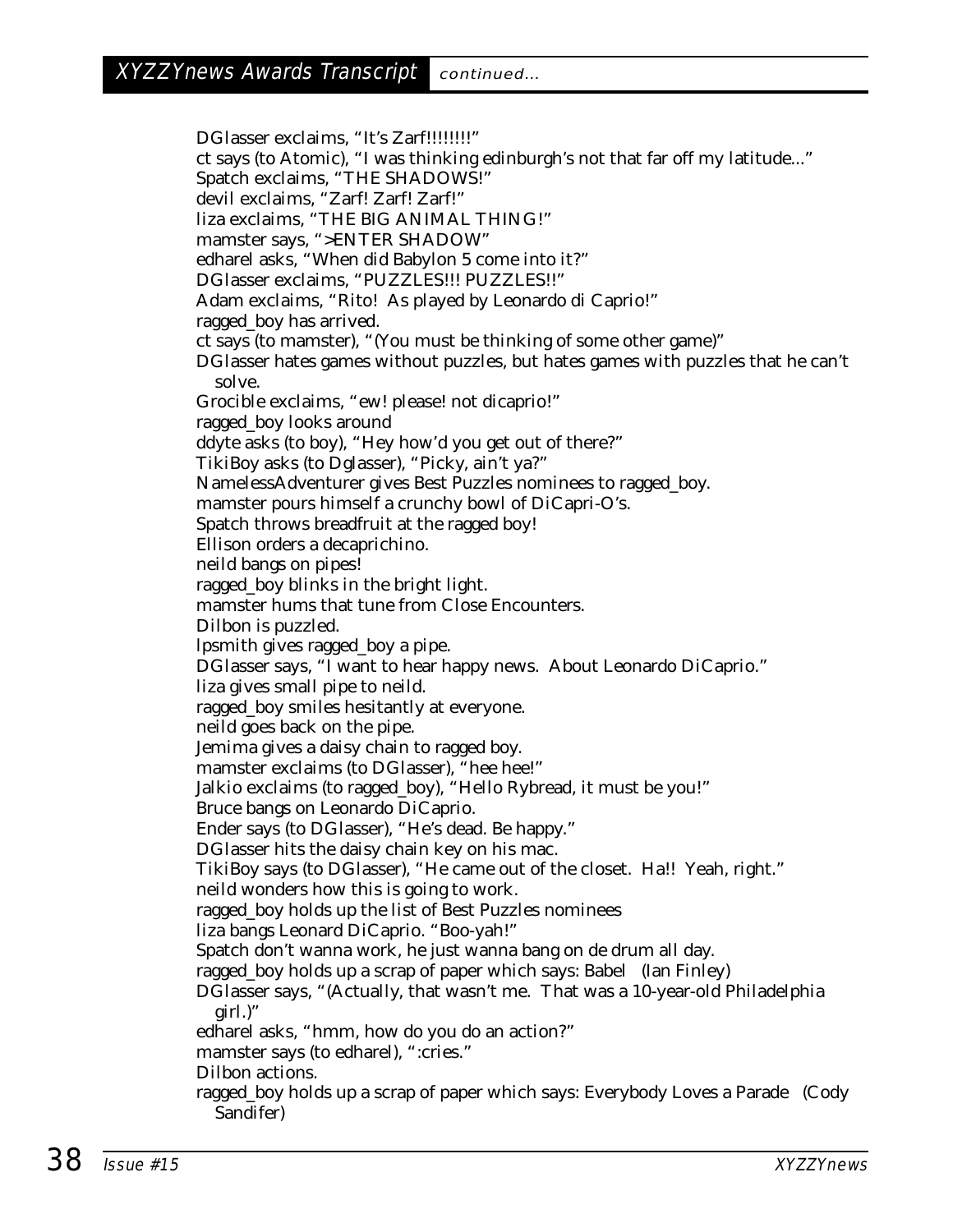neilb asks, "c'mon, tell us... what is a zarf?" liza says (to mamster), "You misspelled ':cries!'. Hope that helps." lpsmith cheers some more. Atomic cheers wildly for Babel (which he gave a 10) mamster says (to liza), "Oops." neild exclaims, "Yay Cody!!!!" ragged\_boy holds up a scrap of paper which says: Heist (Andy Phillips) mamster exclaims, "Codex Leicester!" neild asks (to Evan), "You want to change back to Leon now?" Spatch says, "This is a first! The presenter is GIVING the cue cards to the AUDI-ENCE." Jalkio exclaims, "HEIST! BRAVO!" devil exclaims, "Heist! Heist! Heist!" Adam exclaims, "YAY, HEIST, AND, ANDY!" ragged\_boy holds up a scrap of paper which says: The Edifice (Lucian Smith) liza says, "WOOOOOOO." Atomic decides he should play Everybody loves a parade... Taj throws spear! Ender says (to ragged\_boy), "I'm not reading that. No, not that either." neild exclaims, "Yay LP!!!" mamster exclaims, "Edificio DiCaprio!" edharel Hmm, are the Shadows related to the grues? ragged\_boy holds up a scrap of paper which says: Zero Sum Game (Cody Sandifer) ct exclaims, "Eddy! Eddy! Ed! Ed! Ed!" Gunther asks, "Ah my love. Can you forgive me?" neild asks, "Leonardo Orgasmo? What?" lpsmith realizes he's cheering his own game, but what the heck. He goes back to cheering Zero. neild exclaims, "Yay Cody yet again!" ragged\_boy opens an envelope Spatch says, "Edificssorshands." Atomic dies of suspense > PUSH EDIFICE ragged\_boy smiles secretively Edifice wrecks! Ellison kills the silent boy... liza wonders when the edifice and the west pillar are going to get it on. The Edifice does not yield to your efforts. Atomic regenerates himself with a puff of smoke... :) Ender exclaims (to liza), "We'll have none of that!" edharel says, "I think I liked the newsgroups better... not so crowded and noisy :)" Adam turns ragged\_boy in to Child Protective Services. ragged\_boy pulls out a brush and draws a small picture of an **edifice**. markm cheers wildly! Grocible asks, "liza: you \*sure\* you've never been a teenage boy before?" Bruce cheers wildly! Spatch exclaims, "YAAAAAY!" neild exclaims, "Yay!" Taj whoops wildly!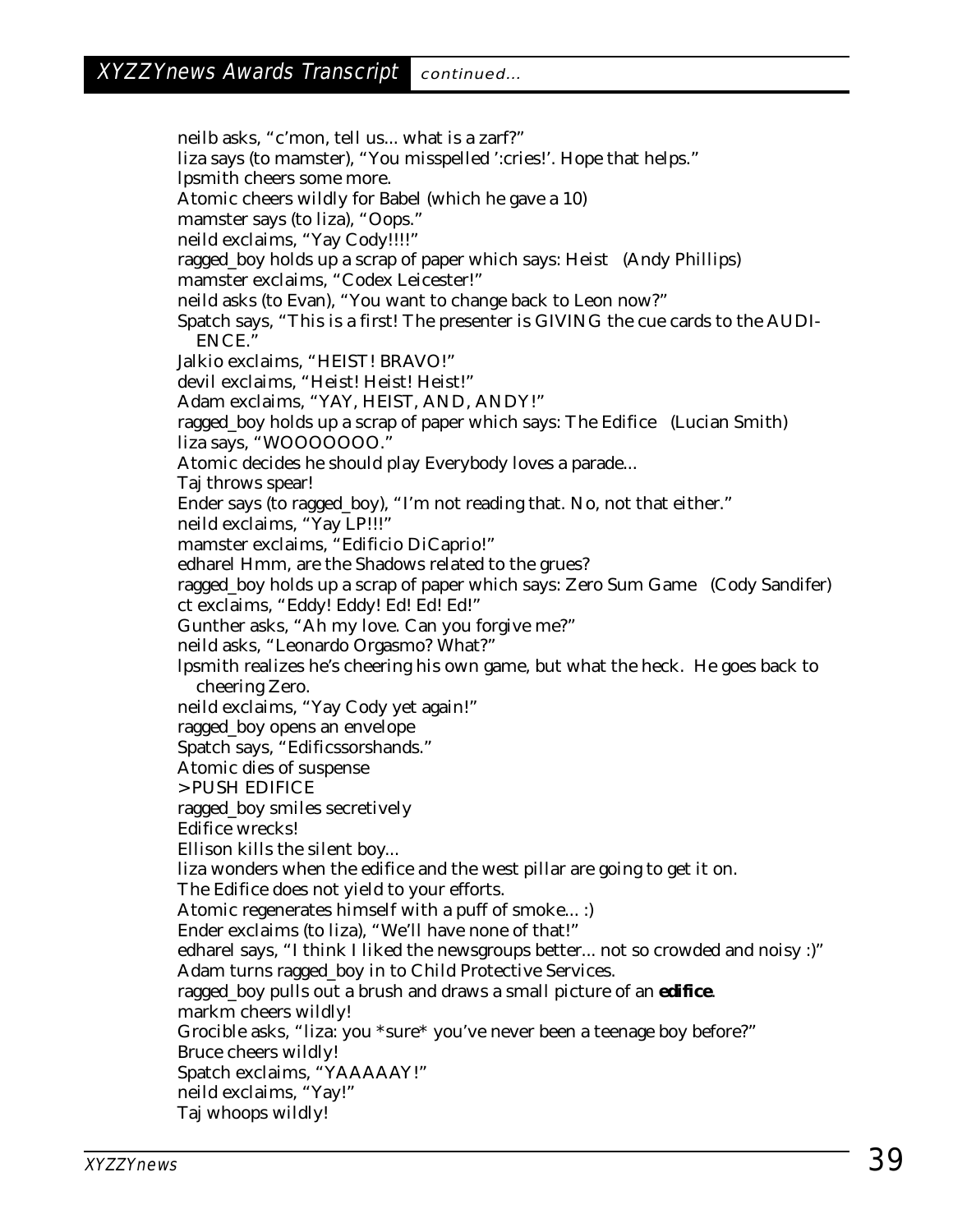leonlin cheers! jaysmith cheers! ct says, "Eddy Eddy Eddy Ed Ed Ed" mamster exclaims, "EDIFICE!" Atomic says, "Congrats!"" liza exclaims, "YAYAYAYAYAYYAYAYAYAYAY!" Ellison exclaims, "yeah, Cody won!!!" Stu042 stomps his feet and cheers! ct exclaims, "Yay!" Paul gives Lucian a thumbs up. No, make that two thumbs up! mamster exclaims, "More speech!" ragged\_boy gives the picture to lpsmith devil claps! Jalkio claps muttering something about Heist. lpsmith grins. Bruce gives Lucian Three Thumbs Up. Grocible claps vigorously and with approval markm exclaims, "L!P!L!P!L!P!L!P!" Zarf passes the mantle of Xyzzy king to LP. Ellison asks, "the edifice is just an abstract representation of the tree sloth, right?" liza throws an edifice at Jalkio. Taj throws spear at Jalkio! Atomic wishes he could write a game like The Edifice... :( leonlin gives Lucian two opposable thumbs up! TikiBoy says (to mamster), "The graveyard is out there, and the aliens are up there, but I'll be safe in there." mamster giggles. markm gives LP all his thumbs. edharel wishes he had the time to finishhh a game :/ lpsmith takes the podium. RedoFromStart looks at his watch: 22:59... the ceremony will begin soon. Jalkio says (to liza), "But Edifice already won the individual category... There were many cool puzzles in heist." mamster says (to Jalkio), "Not to mention Punkirita." lpsmith takes a piece of paper out of his pocket. DGlasser asks, "Who won puzzles?" lpsmith unfolds it. Paul considers whether he should start charging for straight lines. edharel says, "mef, this is it." lpsmith says, "Uh, this isn't an acceptance speech, so don't worry." mamster wins a zloty, finds the perfect liver, and settles for that. Bruce worries. liza exclaims (to lpsmith), "Your speech is unacceptable!" liza says, "Crap." lpsmith says, "It is, however, a rough draft of an article I'm attempting to write for XYZZYnews." Bruce exclaims, "Takramul!" Bruce asks, "Grignr?" Adam exclaims (to Bruce), "Topramen!"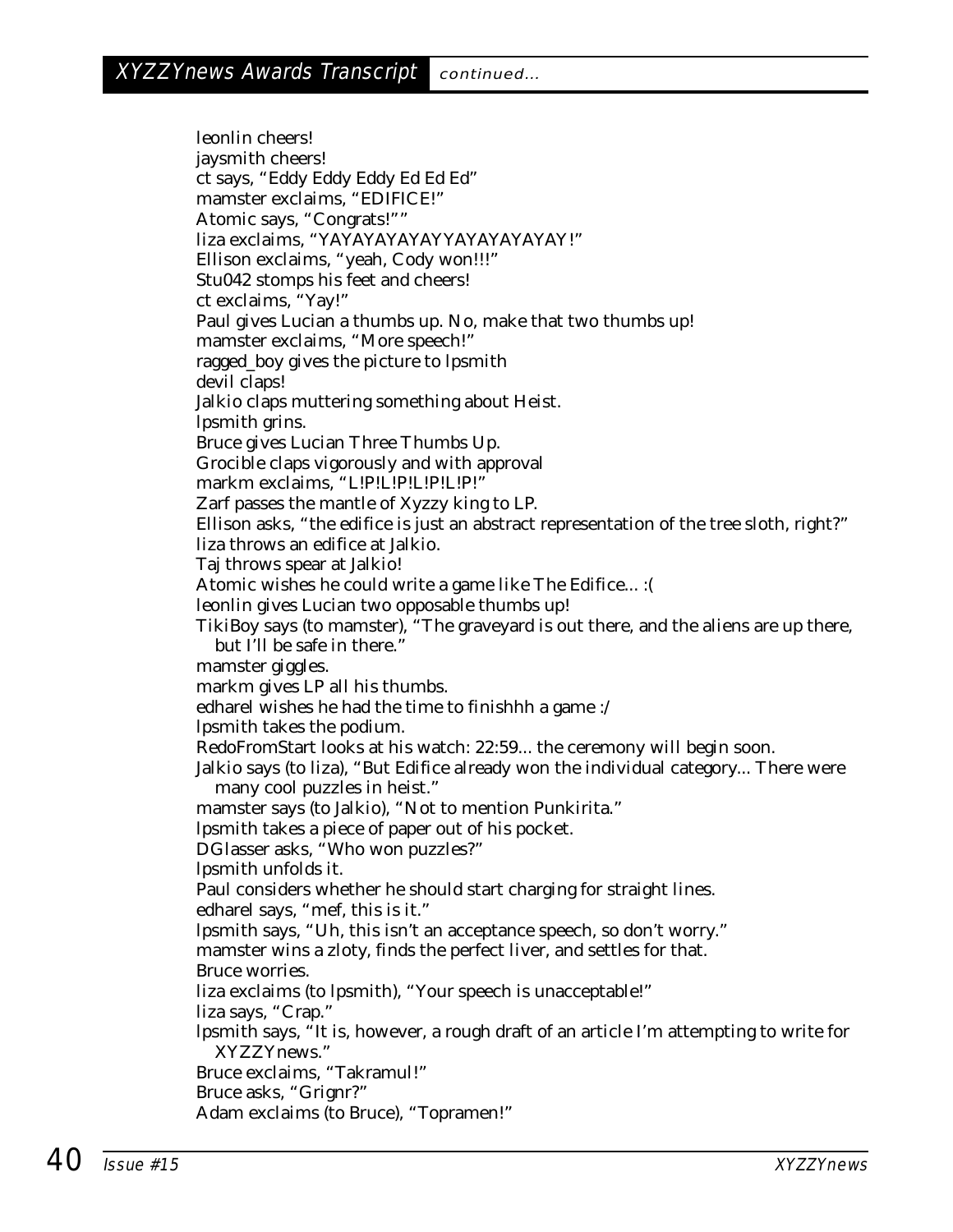DGlasser exclaims, "YAY LUCIAN!!!!!!!!!!!!!!!!!!!! Spatch exclaims, "PL!PL!PL!PL!PL!PL!" Ender exclaims (to Bruce), "Grignr the Ecordian!" Ender plays the Ecordian. lpsmith grins. Bruce squeezes the Ecordian. eileen approaches the podium DGlasser says, "But then again, edifice was great." lpsmith steps down. Taj injects Atomic with coffee. liza asks, "Umberto Ecordian?" neild says (to Dilbon), "This is so over." Atomic jumps up, wide-eyed and buzzing gently Ender says (to liza), "Careful, you might inspire Graham." Spatch exclaims, "let's go out to the lobby, let's go out to the lobby, let's go out to the lobby, and have ourselves a snack!" neild says (to Dilbon), "This is so five minutes ago." neilb says, "tikiboy, I don't know how to whisper, but probably. I am he." liza says, "Okay, next award - Best Legs." Dilbon says, "Happy endings make me cry." Atomic thanks Taj eileen exclaims, "Here to present the award for **Best Setting** is least, oops, last year's winner... the devil from Small World!" mamster exclaims (to liza), "I nominate Abe Vigoda!" DGlasser exclaims, "YAY ANDREW!!!!!" Taj exclaims, "Mercy! Mercy!" Spatch exclaims (to mamster), "my vote's for walter matthau!" devil takes nominees list. DGlasser exclaims, "SETTTTTTTTTTTTIIIIIIIIIINNNGG!" Taj says, "The game, not the request." mamster says (to Spatch), "The gams on that feller are breathtaking." neild exclaims, "Yeahhhhhhhhh, Beelzebub!" inky stomps feet. Paul applauds devil tries to get everyone to sign it...whoops, wrong game. ct exclaims, "Devil! Make us proud!" Ellison says, "I nominate the table setting from 'space'" inky says, "sa-tan sa-tan sa-tan" Spatch asks, "Beelzebub, do you have a devil put aside for me?" devil says (to Spatch), "A minor one." ddyte asks (to Devil), "Just gimme this one. You can take my soul, ok?" liza says (to mamster), "Ooh, varicose veins. He'll lose points for that." inky asks (to devil), "Do you ever dance with yourself in the pale moonlight?" devil says, "The nominees..." Bruce hopes everyone remembers the Scrapple Factory. DorianX has arrived. mamster says (to liza), "The closer the better, I say." DGlasser is the devil. in Damn Yankees, at least. Ender says (to devil), "Time... is on my side. Yes it is..."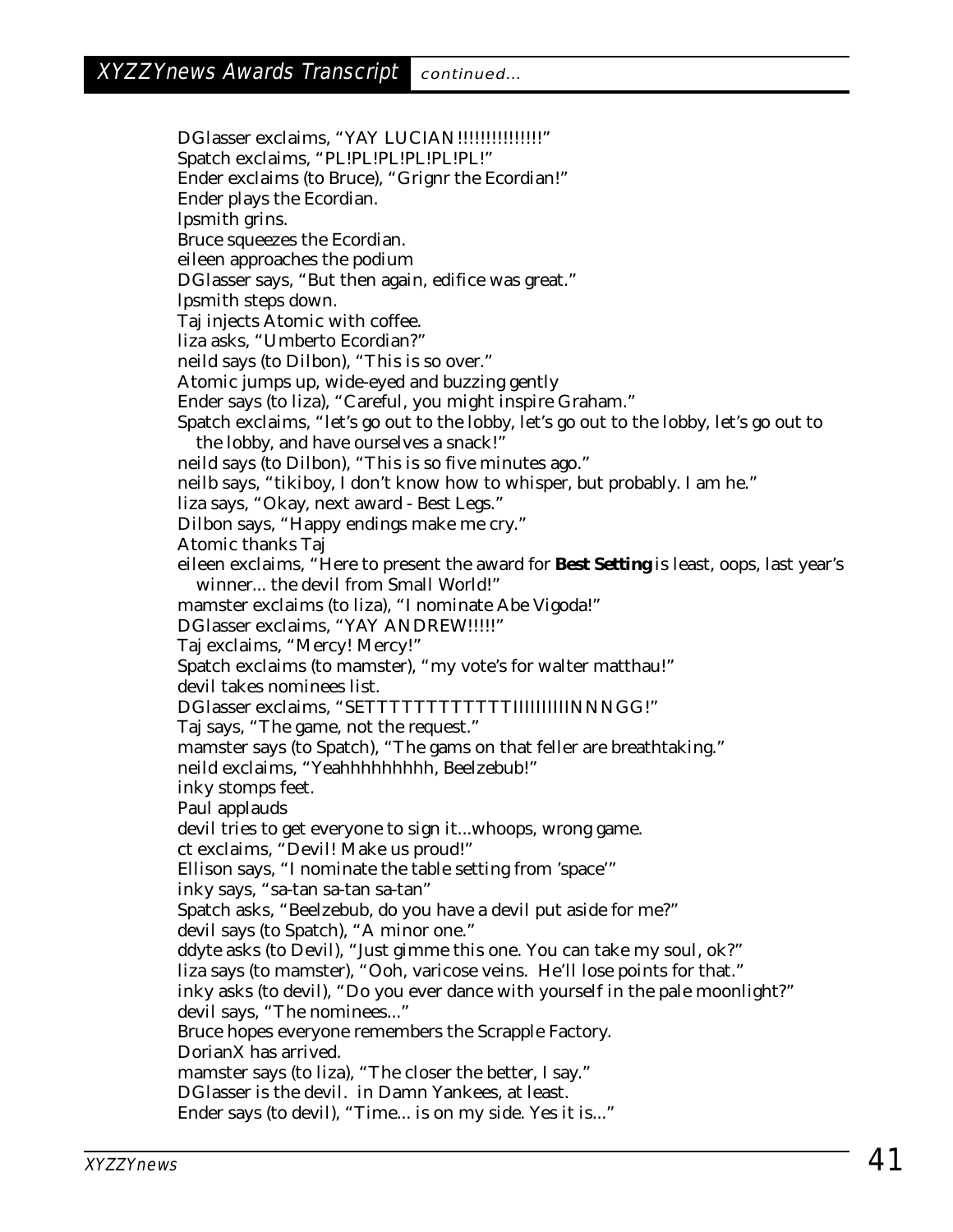devil says, "...for best setting in an IF game..." ddyte says (to Bruce), "You are the man :-)" edharel asks, "devil, you're not wearing a blue dress, are you?" Sargent says, "Bleah. I remember the factory." devil says, "...are..." neild has sympathy for the presenter. Grocible says, "mmmm scrapple" inky asks (to Bruce), "that's like "Remember the Alamo", right?" liza exclaims (to neild), "Hee!" Bruce chews on a head-sized chunk of Scrapple. Sargent asks (to Bruce), "54-40 or Scrapple?" mamster chews on head cheese. devil says, "...A Bear's Night Out (David Dyte)..." DGlasser says, "and just a high school production." SadieHawkins plays a quick medley of Stryper. ddyte exclaims, "Woohoo!!!!! Yeah! Awright! Yay!" Ghogg exclaims, "Bear! Bear! Bear!" mamster exclaims, "DAVEEED!" Dilbon exclaims, "Beer! Beer!" DGlasser exclaims, "YAY BEAAAAAR! YAY DAVID!!!!!!!!!" Ender chews on the head from Grip. devil says, "...Interstate Zero (Adam Cadre)..." The San Burro Chamber of Commerce cheers! edharel asks, "Someone brought beer?" ddyte exclaims, "Woohoo!!!!! Yeah! Awright! Yay!" Atomic remembers the bears home fondly DGlasser exclaims, "AAAAAAAADAM!!!!!!" devil says, "...Mercy (Chris Klimas)..." mamster says, "TRACEEE." mamster says, "MERCEEE." neild exclaims, "Yay David and Adam! And Chris!" Ellison exclaims, "if David wins, there's a huge bash at his house after the ceremony!" Dilbon asks, "So do we get beer after this?" ddyte says, "Woohoo!!!!! Yeah! Awright! Yay! Cough, splutter, die." devil says, "...She's Got a Thing For a Spring (Brent vanFossen)..." DGlasser exclaims, "MERCY! MERCY!!!!!!!!!!!!!" edharel says, "Oh mercy" leonlin applauds! lpsmith hopes people don't think he's trying to turn the awards into a personal grandstand, and realize that he's just trying to give back to the IF community. But he'll shut up now, and cheer. markm claps. Adam exclaims, "Whee! Non-comp games r001!" neild bashes David's house. lpsmith cheers wildly! Sargent says, "applauds." ddyte says, "Woohoo!!!!! Yeah! Awright! Yay! Swim." devil says, "...Sins Against Mimesis (Adam Thornton)..."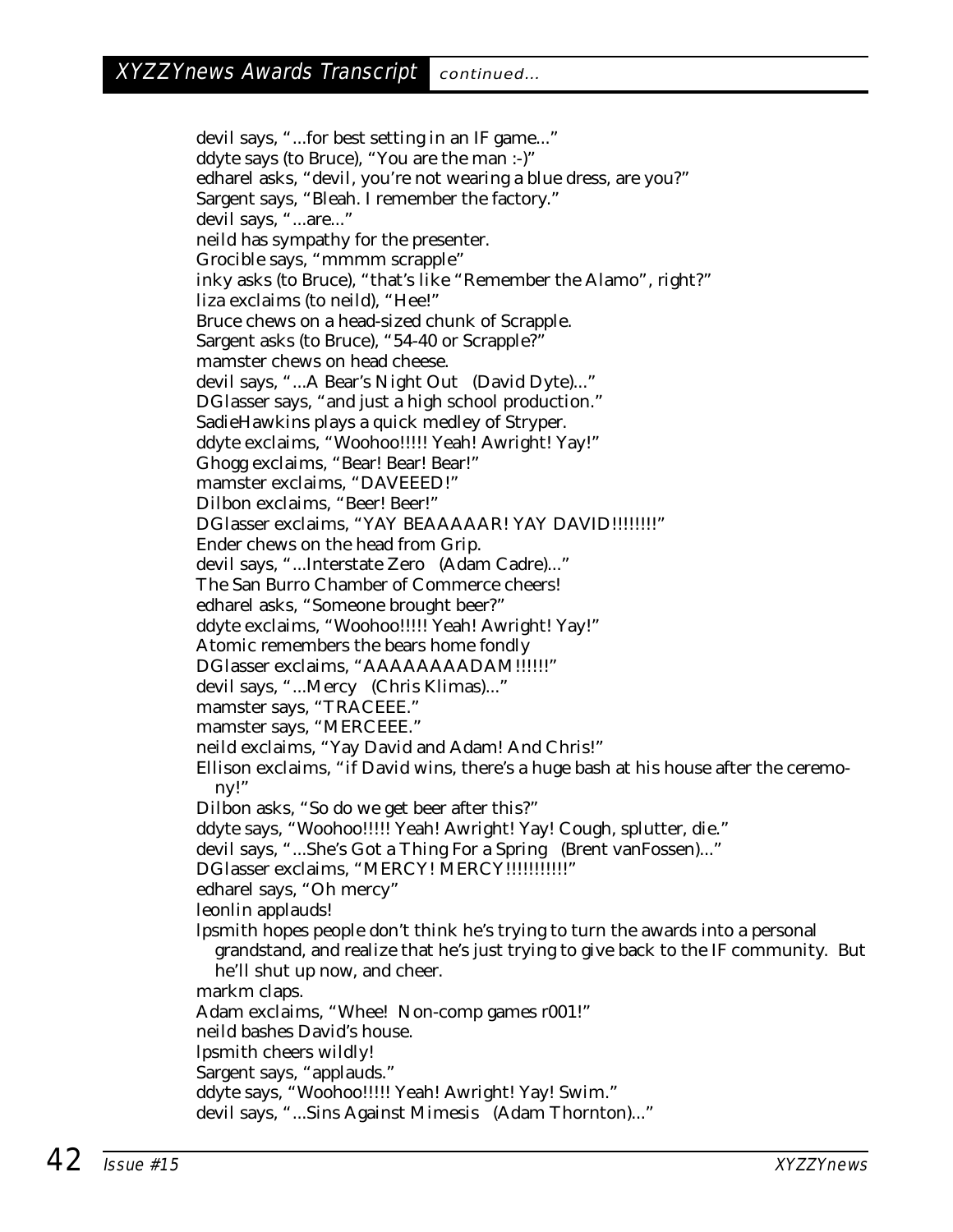Sargent says, "applauds." leonlin applauds! Paul cheers Spatch exclaims, "SCRAPPLE! SCRAPPLE!" markm claps. lpsmith cheers! ddyte exclaims, "Woohoo!!!!! Yeah! Awright! Yay! Go Stiffy Makane!" DGlasser exclaims, "YAY BRUCE!!!!!" Spatch exclaims, "TIMING! TIMING!" Dilbon says, "cheer" DorianX says, "tide" neilb sings a little ditty mamster exclaims, "All-temperature Cheer!" Ghogg eats the potted plant. lpsmith exclaims, "Wheeee!" ddyte says, "Stiffy Makane meets Tracy Valencia..." devil says, "...And the winner is..." ct exclaims, "Compass Rose floor for Best Setting!!" Dilbon plants the pot plant in the plant pot. edharel asks, "are we giving awards or doing laundry?" Ellison \*BUFO\*s in excitement devil asks, "Is everybody listening?!?" Black says, and after that whole long relationship of you and me we won't know who it is in terms of gender. Bruce exclaims (to Ellison), "Don't Bufo ME!" Atomic says, "helpo commands" Grocible asks, "someone dissing hamsters?" Grocible says, "harrumph" devil exclaims, "**A Bear's Night Out (David Dyte)**!!!!!!!!" edharel exclaims, "no, not the psychologist!" Dilbon says, "Helpo does sound like a Marx brother." Sargent says, "applauds loudly." lpsmith cheers! Ender exclaims, "Die Gottercocktailpartie!" markm cheers wildly! DGlasser exclaims, "YAY DAVID!!!!!!!!!!!" mamster exclaims, "Deeeedyte!" neild exclaims, "Who-hoo!!!!!!!!" Ellison exclaims, "she'll have me talking about my mother in no time!" ct exclaims, "Davy!!!" jaysmith cheers for Ddyte! Sargent says (to Grocible), "No, dissing mamsters." Ghogg says, "WOOwooWOOwooWOOwooo" leonlin cheers! unicorn applauds loudly! Bruce cheers! Adam exclaims, "Yay, suburbia!" Paul asks, "Why do you feel Eeeagh?" Stu042 exclaims, "yay mooses!"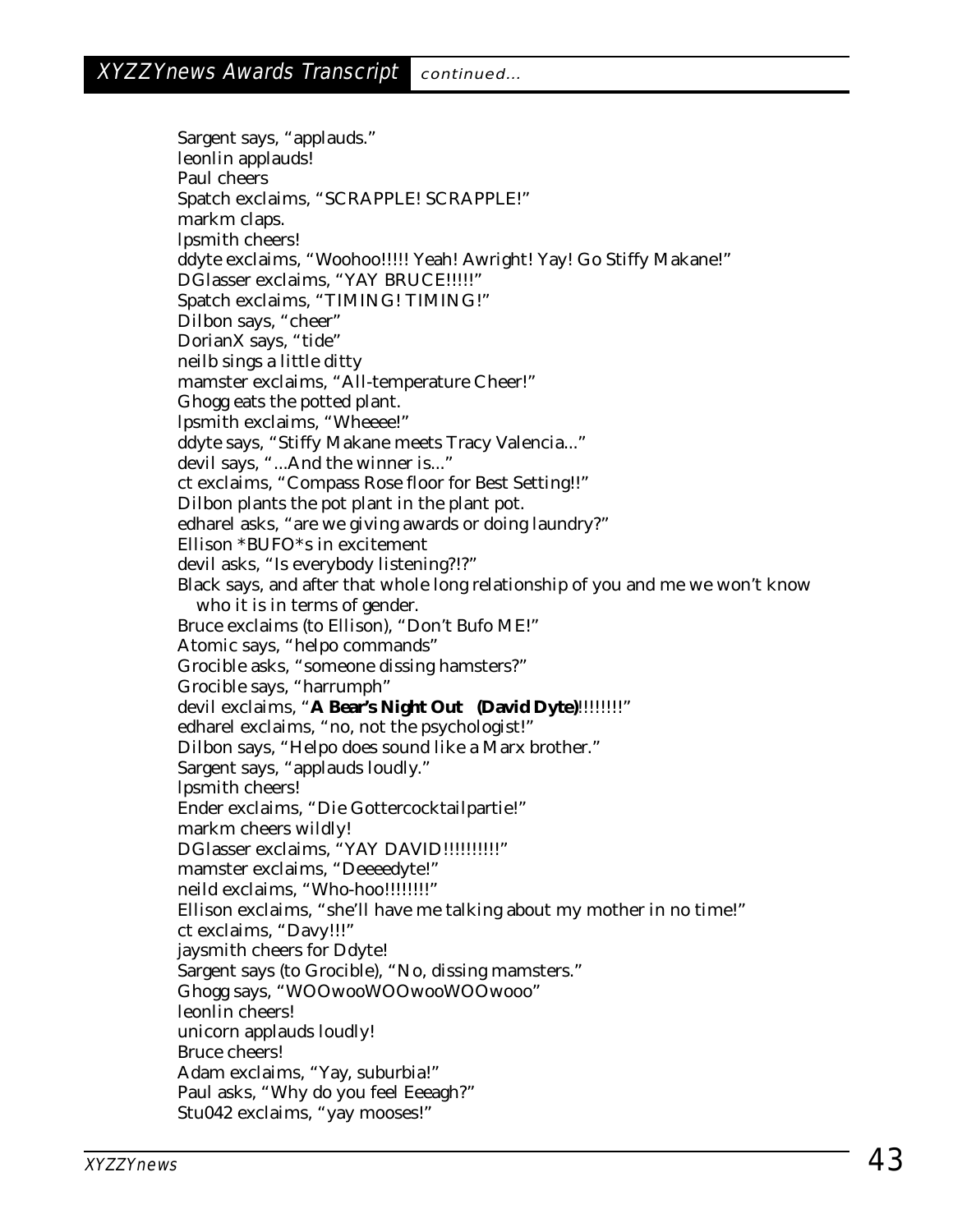lpsmith exclaims, "Wheeeeeeeeeeeeeeeeeeeeeeeeeeeeeeee!" liza asks (to neild), "Why is it that you say 'Eeeagh! Eliza!'?" neild exclaims, "YAY DAVID'S HOUSE!!!!!!!" mamster says (to Sargent), "Pinhead." neilb says, "says sorry... that should be mamsters..." ct exclaims, "Love that funky teddy-bear!" Sargent exclaims, "Let's hear it for the bear!" edharel asks, "Does it bother you that Helpo sounds like a Marx Brother?" markm exclaims, "GO DD!" Atomic says, "congratulations!"" ddyte goes to the podium in shock. devil cheers for the darn bear! Paul claps for David jaysmith exclaims, "Ddyte! Ddyte! Ddyte! Ddyte! Ddyte!" DGlasser says, "Makes a similar comment that neilb earlier made, about names." Ellison exclaims (to ddyte), "clean your pipes now ya lousy bastard!" Dilbon asks, "So where's the beer?" Grocible says, "MamsterWorld" Bruce exclaims, "D-DYTE! D-DYTE!" edharel says, "Let us talk more about that funky teddy-bear" Sargent pushes ddyte towards the stage. Torbjorn says (to ddyte), "Now, hand over that soul you promised the nice Mr Devil." Atomic turns himself into an IF-mud expert... ddyte says, "Um, well, I'd just like to say what a sad day it is that a suburban house can win best setting." devil gives Best Setting trophy to ddyte. Sargent exclaims, "We love you, suburban house!" neild exclaims, "YAY REALISM!!!!" DGlasser exclaims, "YAY HE OF THE IFHOS!" Elroy T. Funbun, CEO of Taco Junta, cries! neilb asks, "what did I say about names?" Paul exclaims, "But it was such a NICE house!" neild says, "Good tea. Nice house." liza says, "http://www.retina.net/~ddyte, btw." ddyte hands Dilbon a beer... "That's Foster's... Australian for piss that we sell to the Americans..." lpsmith exclaims, "Yay! Setting things in your own house!" DGlasser says (to neilb), "About how the winner had a nice one." mamster screams (at ddyte), "VING RHAMES DESERVED THAT AWARD, YOU BASTARD!" ct says, "But Own House settings did so well in Comp97..." devil leads ddyte to the podium and then chains him there. ddyte says, "And I'd like to thank my real estate agent for letting me the house so I could write the game. Thanks all." ddyte says, "Ok, now I'm off to buy a plaque for the door." devil releases the chains. "Unfortunately, he's not for me." Spatch exclaims, "SEE? A "house" setting CAN be good IF!" ct says, "Ah, ddyte has sold soul to real estate agent already."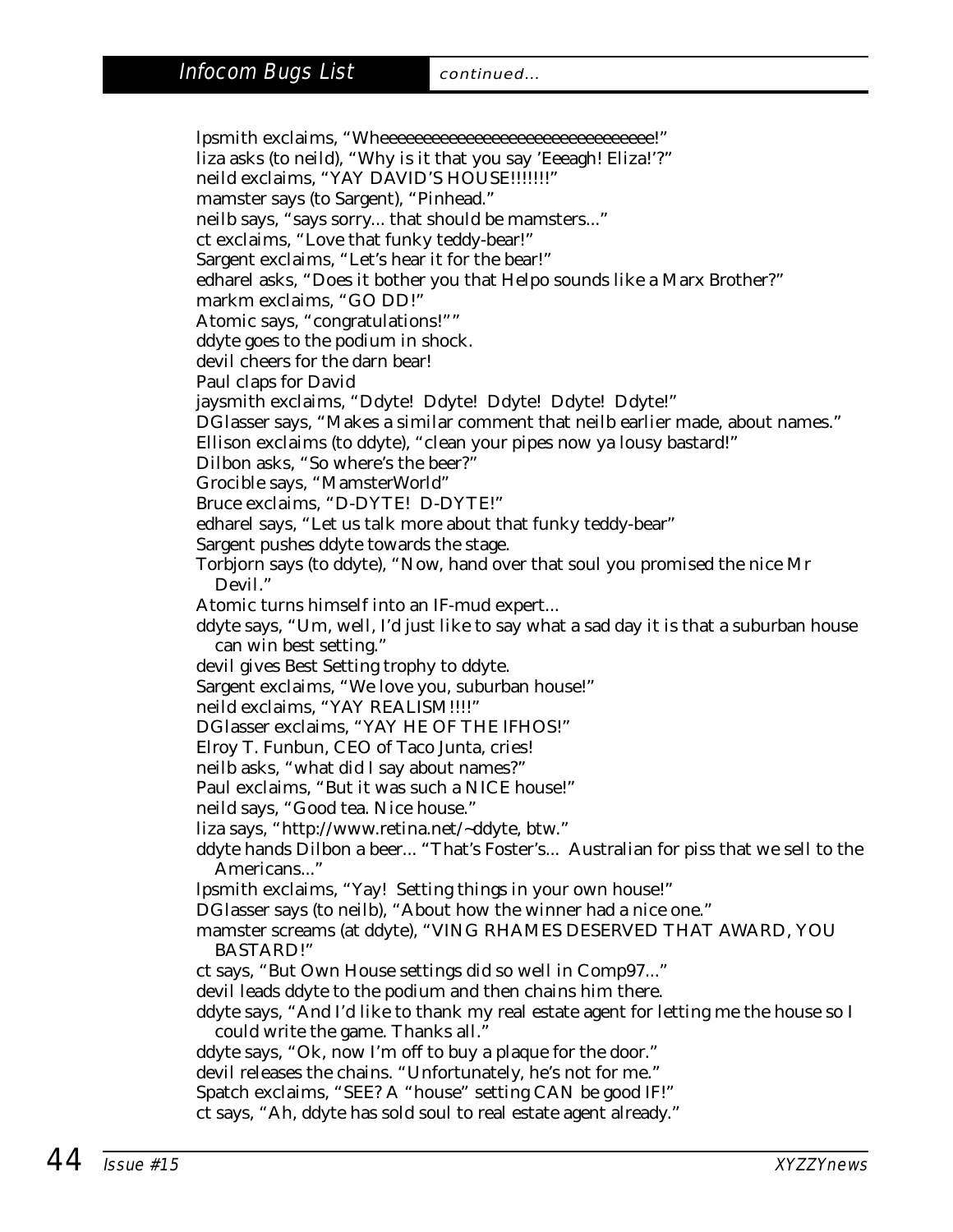devil buys everyone's souls. lpsmith bids for ddyte's soul. Ender asks (to devil), "Can I buy a vowel?" markm sold his previously. Paul says, "I have no soul. I'm a critic." Ender exclaims, "Grignr!" devil says, "devil sells them back for outrageously inflated prices." DGlasser buys his soul back for 10% interest. ddyte says, "I bet it ends up being traded for Alf pogs..." eileen approaches the podium devil gives Sargent his soul for free. TikiBoy exclaims (to ddyte), "Awww, I miss Alf!!" ct mortgaged his soul ages ago. monopoly debts 'n' all that. DGlasser exclaims, "WRITE A NEW GAME!!!!!" Jalkio asks (to ddyte), "Plaque with the text: "Here lives the creator of the winning game in "The best setting" category in the annual XYZZY awards 1998"?" Ellison exclaims (to ddyte), "in your house again!" eileen exclaims, "And now to present the award for Best Story, I give you once more... the Nameless Adventurer!!!" ddyte says (to Jalkio), "No, better. 3/16 Golflink Avenue. Winner, Best Setting in an IF Game, 1997." Sargent says (to devil), "no." Dilbon asks, "Is this the 1998 award ceremony or the 1997 award ceremony?" DGlasser boos the nameless guy. devil says (to eileen), "Oops. Can I make an announcement first? I forgot something." markm says (to ddyte), "Now you have to update your game again. :-)" NamelessAdventurer asks (to devil), "What now?" Spatch heckles rather poorly. "Hey, Nameless Adventurer! .... get a name, you nameless freak!" eileen says, ""OK, go for it, devil." ddyte says (to markm), "No." edharel asks, "devil, been playing Amnesia?" Adam exclaims (to Spatch), "Hee hee!" NamelessAdventurer exclaims (to Spatch), "Can I have one of yours? You got too many!" the Nike commercial plays on the tv... "The XYZZY awards this year won't be televised..." (fade out) DGlasser exclaims, "LISTEN TO THE DEVIL's ANNOUNCEMENT!" Jalkio shouts: "Symetry for Best Story!". DGlasser exclaims, "IT IS REALLY COOL!" devil says, "Just to let you all know:" Spatch says (to namelessadventurer), "I hereby dub thee Sir Shabadoo of Bad Breakdance Movies." edharel says, "The devil, stealing. What low morals." ct exclaims (to Jalkio), "Cask rox!" devil exclaims, "Small World Version 2 is now out!!!!!!!" DGlasser betatested it, and it is great. inky exclaims, "Now, smaller than ever before!"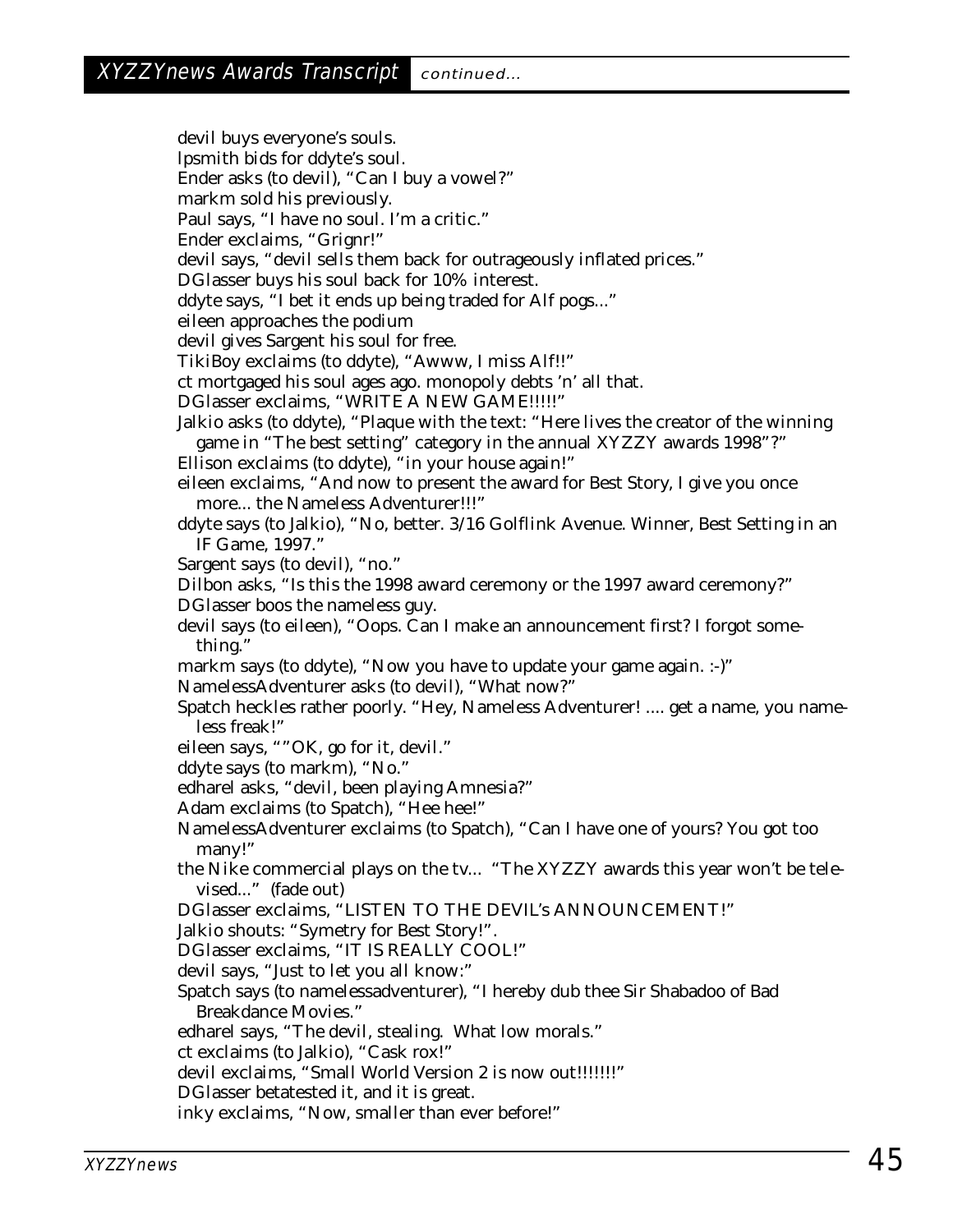mamster exclaims (to Spatch), "Beat Street rules!" neild cheers the shameless plug. Bruce exclaims, "Mimesis Version Three is Available! Hide Your Children!" ct adds SW2 to the end of his 'must-play-sometime' list. NamelessAdventurer says, "So the nominees for--" DGlasser puts it on the beginning of ct's list. NamelessAdventurer peers at the cue card. NamelessAdventurer says, "...for **Best Story** are:" DGlasser says, "And Babel 2 too. Play that one also." Jalkio peers at his grue card. Spatch says, "aah. simpsons refs. better than south park refs." NamelessAdventurer exclaims, "Babel, by Ian Finley!" DGlasser exclaims, "YAY BABEL!!!!!!" DGlasser exclaims, "YAY IAN!!!!!" DorianX cheers Atomic cheers for Babel! NamelessAdventurer exclaims, "Glowgrass, Nate Cull, executive producer!" markm applauds. Grocible babbles DGlasser hasn't played Babel v1 though. edharel applauds, even though he hasn't played more then a little bit of babel Spatch exclaims, "that's the spirit!" lpsmith babels about Glowgrass. Atomic thinks that Babel is the best IF game he's played ddyte exclaims, "Yay SF games!" DGlasser exclaims, "YAY NATE!!!! NATE!!!!!" NamelessAdventurer exclaims, "I-0, written and directed by Adam Cadre!!!" mamster exclaims, "Glowgrass ruled!" DGlasser exclaims, "YAY ADAM!!!!!!" edharel applauds, and he has played I-0 ddyte exclaims, "Nekkid IF! Yeah! Awright!" Grocible exclaims, "zarf!" NamelessAdventurer exclaims, "Madame L'Estrange and the Troubled Spirit, by Ian Ball and Marcus Young!" Spatch says, "She's Got A Thing for Babbling About Glowgrass Over Savannah's Night Out." markm cheers. Den enthuses about Glowgrass, but can't pronounce it properly... ddyte exclaims, "Australian IF!!!!!!!!!" NamelessAdventurer exclaims, "...and Mercy, a Chris Klimas production!" DGlasser makes a mental note to remind Nate to write Hero 2. mamster says (to Den), "I think it's GLAU-GROSS." Sargent says, "MER-cy. MER-cy." ddyte exclaims, "Sick twisted IF! Yeah!" edharel applauds, even though he never even downloaded Mme L'etc. DorianX says, "Foster's.... Australian for Beer," NamelessAdventurer says, "And the winner is..." NamelessAdventurer exclaims, "**Babel, by Ian Finley!**"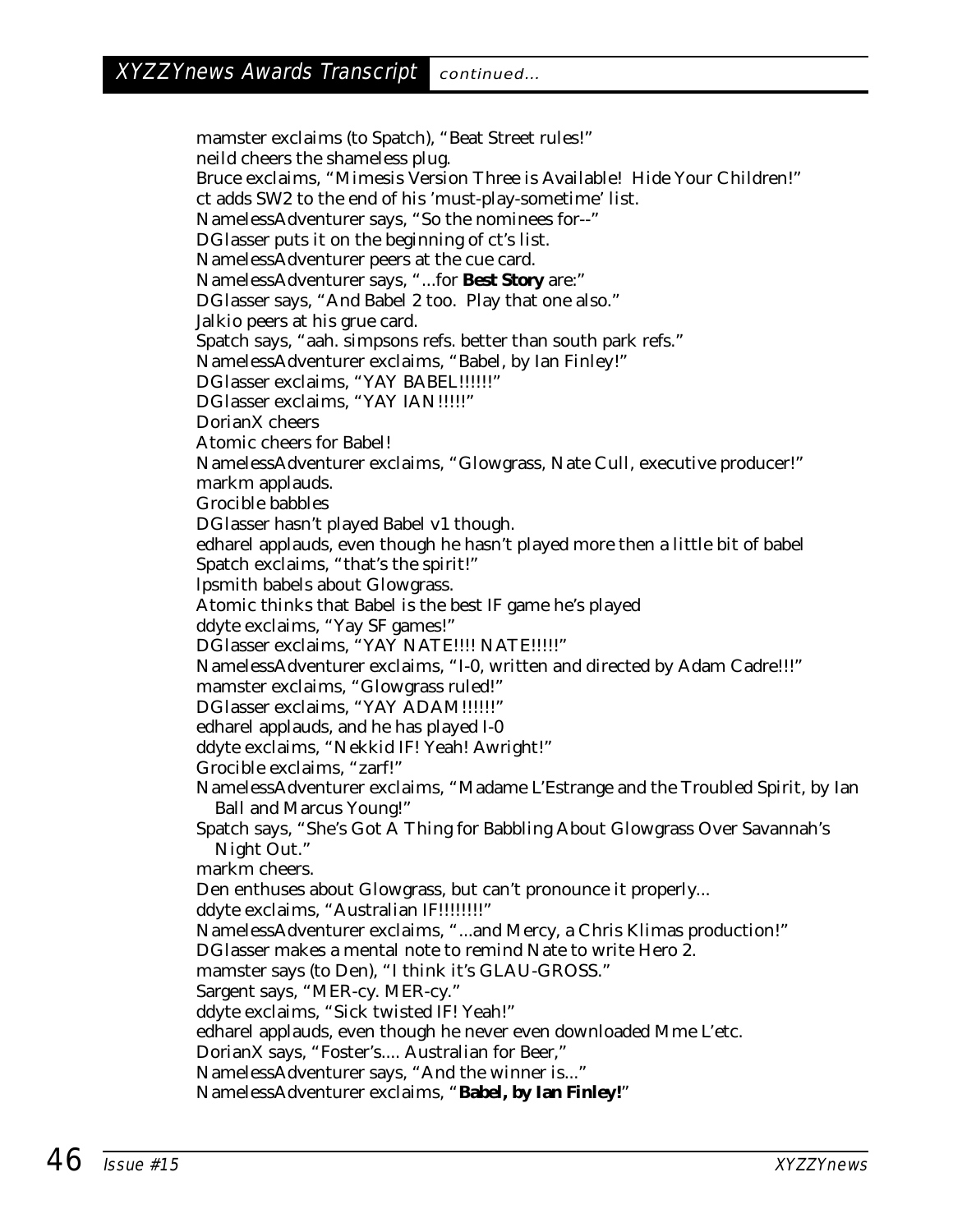Ender says, "She's Got A Thing for Babbling About Glowgrass Over Savannah's Night Out and the Troubled Spirit" Sargent exclaims, "Woo-hoo!" mamster exclaims, "Babool!" ddyte exclaims, "Yay!" Bruce whoo-hoos. DGlasser exclaims, "YAY MERCY!!!!!!!" Spatch exclaims, "YAAAAAAAAAAAAAAY!" TikiBoy exclaims, "YAY IAN!!!" Ghogg exclaims, "Whee!" neild exclaims, "Babelfish!" Grocible claps DorianX cheers, applauds, claps, etc Atomic applauds ct asks (to DorianX), "Fosters, beer?" Spatch says, "She's Got A Thing for Babbling About Glowgrass Over Savannah's" DGlasser exclaims, "YAY IAN!!!! YAY IAN!!!! YAY IAN!!!!!" Atomic goes wild Paul cheers wildly! Adam exclaims, "'Babe' won? Yay, talking pig!" mamster says (to Den), "Wow, you are so right." DGlasser exclaims, "YAY IAN!!!! YAY IAN!!!!!" Taj exclaims, "Yay flashbacks!" Spatch says, "Night Out and the Troubled Spirit versus the Frenetic Five" DorianX says (to ct), "Commercial" ddyte says, "Babel, it's Australian for Best Story." DGlasser exclaims, "Babel! Babel! Babel!" NamelessAdventurer says, "Ian Finley couldn't be here tonight,..." inky says, "my money's on pastiche." Ellison /nukes all the ops and takes over the channel... Grocible says, "Ian Finley, a man whose initials spell IF" DGlasser says, "though he was" Dilbon asks, "What does a babel fish taste like?" edharel He, it's only day here DGlasser says, "Come play the newest version of that one too." Atomic says, "You're not supposed to eat babel fish - you put them in your ear..." NamelessAdventurer exclaims, "...so we'll be giving this trophy instead to Kilivor, for being lost!" edharel asks, "Kil, let me guess... in NY?" markm says, "bye ghogg." NamelessAdventurer says, "Okay, I'm done." DorianX says (to ct), "ABNO" Dilbon says (to atomic), "Then it must taste like earwax." Jalkio says, "Somebody update the green scoreboard." liza exclaims (to Kilivor), "Yay!" neild examines the tote board. lpsmith realizes he's been standing for an hour, and sits down. Grocible asks, "mamster: that'd be I-0, no?" eileen approaches the podium again.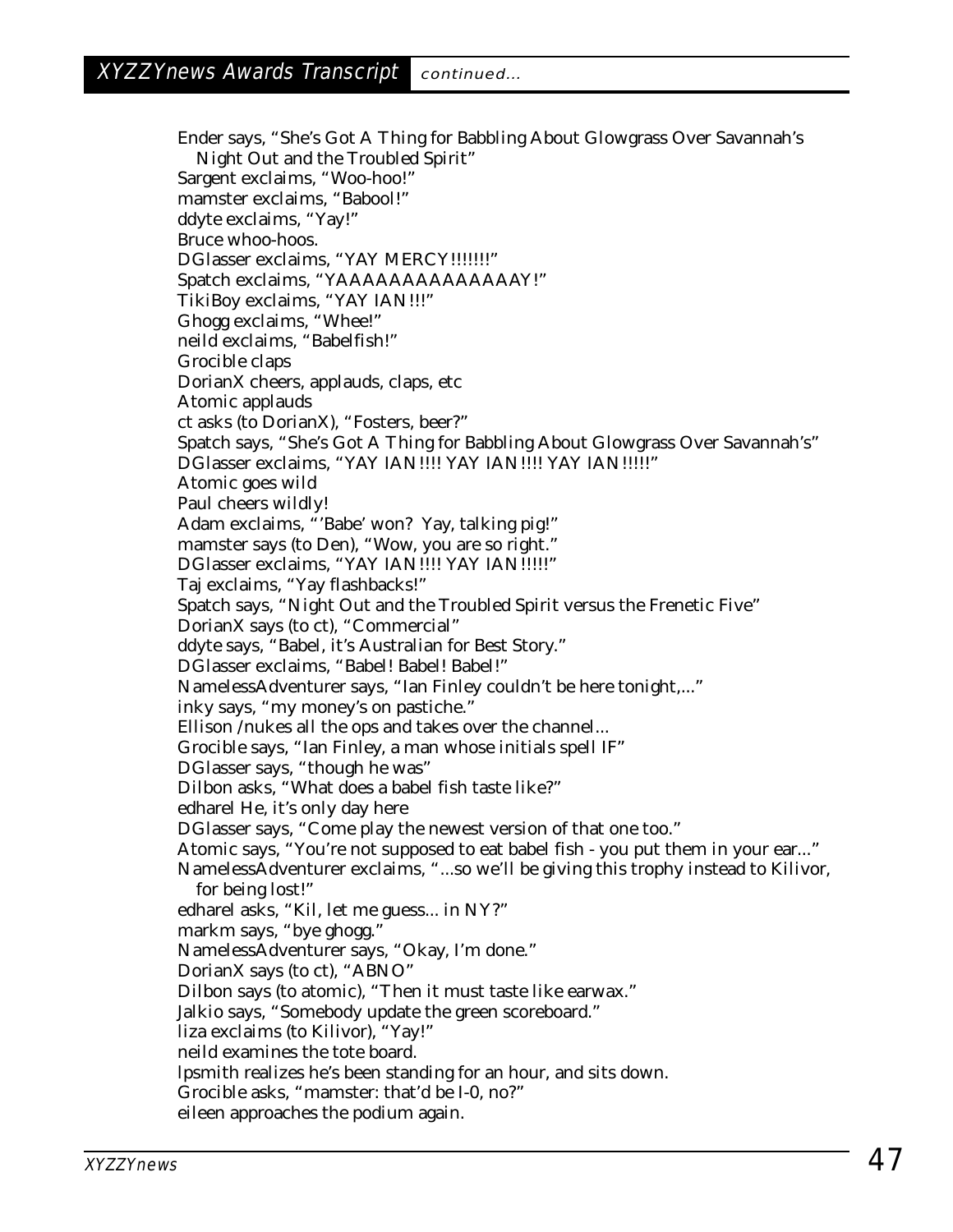Spatch exclaims, "STIFFY MAKANE!" eileen clears her throat. neild clears the room. DorianX applauds Jalkio says, "Best surrealist game." edharel I think the best use of medium of all would be Infocom's Nord & Burt ddyte says, "Best implementation of the verb WAYLAY." Ellison asks (to Jalkio), "hmmm, would that be Symetry?" Spatch says, "Best Abuse Of The Z-Machine" edharel says, "Or am I confusing it with Ernie and Bert" Grocible thanks eileen for working so hard on these awards Stu042 says, "best use of pointless logic puzzles" Bruce asks, "Hey, is that it?" mamster says (to Spatch), "That would be PUTPBAD." Jalkio says (to ellison), "Surely." Kilivor sits down Sargent says, "Best game named 'Glowgrass.'" Spatch exclaims (to mamster), "kickass!" ddyte says (to Stu), "You win." Stu042 exclaims, "yaaay!" Ender exclaims (to Spatch), "Beefcake! BEEFCAKE!" Grocible says, "longest gestation period? right now a two-way race twixt Avalon and my game in progress, I suspect" DGlasser says, "Best VR game." Spatch says, "Best game, which has puzzles, and some great descriptions, which are good too." eileen exclaims, "And now, presenting the award for **Best Writing**, we have a rep from last year's winning game... Tato from So Far!!!" Ellison rambles on about how IF lacks something it had in the previous era... "Where are our wine cellar mazes like in Deadline?..." Tato bows grandly Sargent asks, "Does he speak in iambic pentameter?" NamelessAdventurer gives Best Writing nominees to Tato. lpsmith asks (to Jemima), "You've tried this?" Paul says, "Tato Jackson! The lesser-known brother." mamster exclaims, "PICKUPDAWNMCGATNEY!!!!" ct asks (to Tato), "Who are you??" Tato says, "Attend you all! For on this paper scroll," Jalkio says, "There should be a category for best 'novel' or major length game." Tato says, "I find the names of every nominee." Grocible exclaims, "oooh! a prepared speech!" Tato says, "I'll list them first, and then we shortly see," edharel asks, "Tato is that the scroll from Witness?" Tato exclaims, "Of all, which one will rock and which will roll!" mamster asks (to Jalkio), "Best Abuse of Contest Rules?" Lone Ranger greets Tato. No, wait, Tonto. Ellison says, "ah, yes, the Tato Junta boy..." Spatch exclaims, "hoohoo! iambic pentameter!" Den says 'Glowgrass' ten times quickly, then grins self-impressed.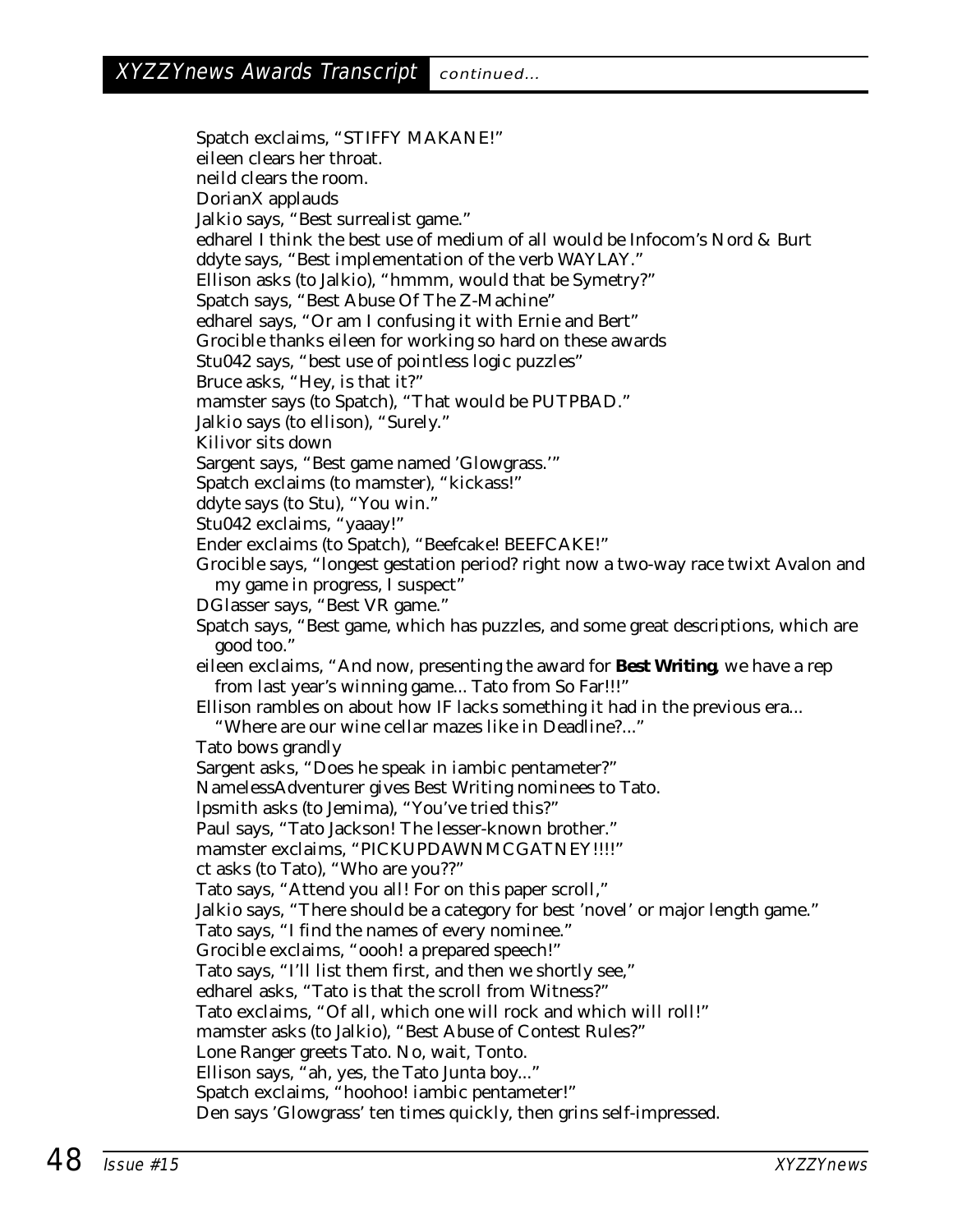Bruce picks up Dawn McGatney! ct exclaims, "He sounds like he was in Tempest!" Bruce dies. DorianX asks, "That was a boy?" Spatch says, "DAwn McGatney." neild exclaims, "Mr. Tato Head!" edharel asks, "What about an award of efficiency? Best game in X rooms or X many bytes?" Tato says, "Ok, enough with the poetry -- I'm just an actor, you know." Jemima says (to lpsmith), "yes. :)" Sargent says (to neild), "I wondered why he had three eyes." Jalkio says (to mamster), "Well, those plus Heist, for example," Grocible says, "the Thespian's Confession" Den says, "I always preferred dactylic hexameter anyway." Spatch says (to den), "you would." Tato says, "Whaddawe got here..." edharel asks, "Paul, have you been messing about with the phone booth?" Paul prefers pterodactylic hexameter. mamster says (to Den), "I like spondaic duodecameter." Spatch says (to paul), "you would." Tato exclaims, "The nominees for Best Writing!" liza runs away with 'Best Sequel/Parody/In-joke Game Not Available on GMD. Den says, "you would." Tato mugs for applause Gunther says, "I like spontaneous explosion" Jalkio exclaims, "Heist! Symetry!" devil mugs Tato. Spatch says (to liza), "you would." ct gives applause to tato. Right in the eye. Tato exclaims, "Babel (Ian Finley)!" DorianX cheers Tato exclaims, "Interstate Zero (Adam Cadre)!" DGlasser exclaims, "YAY BABEL!!!!!!!!!!!" ddyte exclaims, "Wooo Babel!" DGlasser exclaims, "IAN!!!!!" DGlasser exclaims, "IAN!!!!!" Spatch exclaims, "YAY ALL THESE GAMES!" DGlasser exclaims, "IAN!!!!" devil claps for Babel again. Tato says, "Sunset Over Savannah (Ivan Cockrum)!"" DGlasser exclaims, "IAN!!!!" neild exclaims, "Yay! Adam!!!!!!" Dilbon exclaims, "Babel Fish! Babel fish!" Sargent says, "applauds." Tato exclaims, "She's Got a Thing For a Spring (Brent vanFossen)!" Jalkio exclaims, "Hurrah Savannah!" DGlasser exclaims, "YAY IVAN!!!!!!!!!!" Sargent says, "applauds." Bruce feeds back.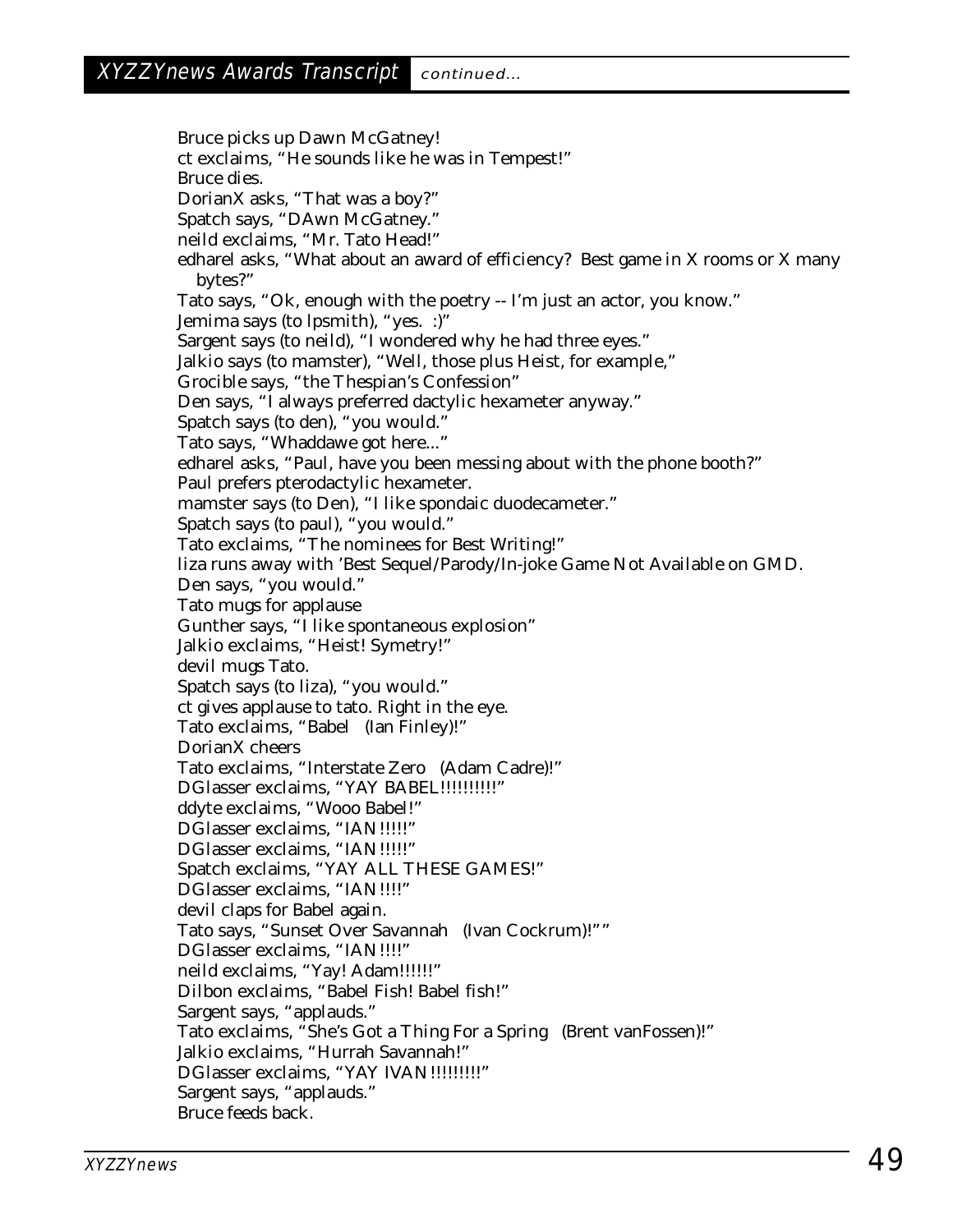edharel exclaims, "Babelonian, Babeloinian!" Ender claps. ct exclaims, "Springy!!" Gunther exclaims, "Yay Brent!" DGlasser exclaims, "YAY cool nature photo guy!!!!!!!!" Spatch exclaims, "Comp97!" Spatch exclaims, "Comp97!" Dilbon says, "Babelon 5" ct says, "love that egg puzzle..." Spatch starts a last-minute write-in campaign for Com97 out of sheer randomness. Tato says, "And The Space Under The Window by ..." Tato tries to read the writing Ender claps. ddyte says, "Some guy." Sargent says (to Tato), "Show-off." Tato exclaims, "Some guy!" Paul says, "cheers" Jemima yells out loudly" The Space Under The Window! Go, zarf!!! :) mamster says, "The nominees for best game that ends with a carnal encounter with the author are:" edharel says, "One of those andrews"" Sargent says, "applauds." ddyte says (to mamster), "Well, my game ended in the same bed..." Sargent whispers loudly to Grocible, "I bet he rigged it." Bruce says, "Yeah. The window breaks." mamster says (to Gunther), "I did. At the end, the window breaks." inky asks (to mamster), "for that to be 'best', you have to have a cute author, don't you?" Tato drags out the delay with perfect timing Den asks, "Finished?" ct says, "Space, space space" Torbjorn asks (to Gunther), "You mean there was an ending?" mamster says (to ddyte), "That's not the same thing." The window did it. Atomic exclaims, "I finished it with five more points than the maximum total!" Ender exclaims (to mamster), "HEY! Spoiler warnings!" Den asks, "Did anyone get the one lousy point?" Tato says, "And the win..." lpsmith gets back and cheers, belatedly. Tato says, "ner..." Ender says (to mamster), "So was that." Tato says, "is..." Gunther says, "Well, the \*optimum\* ending... if there is one... :-)" neild exclaims, "Best Winer! CASK!" mamster says (to Ender), "Good." mamster exclaims (to neild), "CASK is the winer!" liza puts her feet up on the chair, kicking mamster in the back of the head. ddyte rofls. edharel groans LOUDLY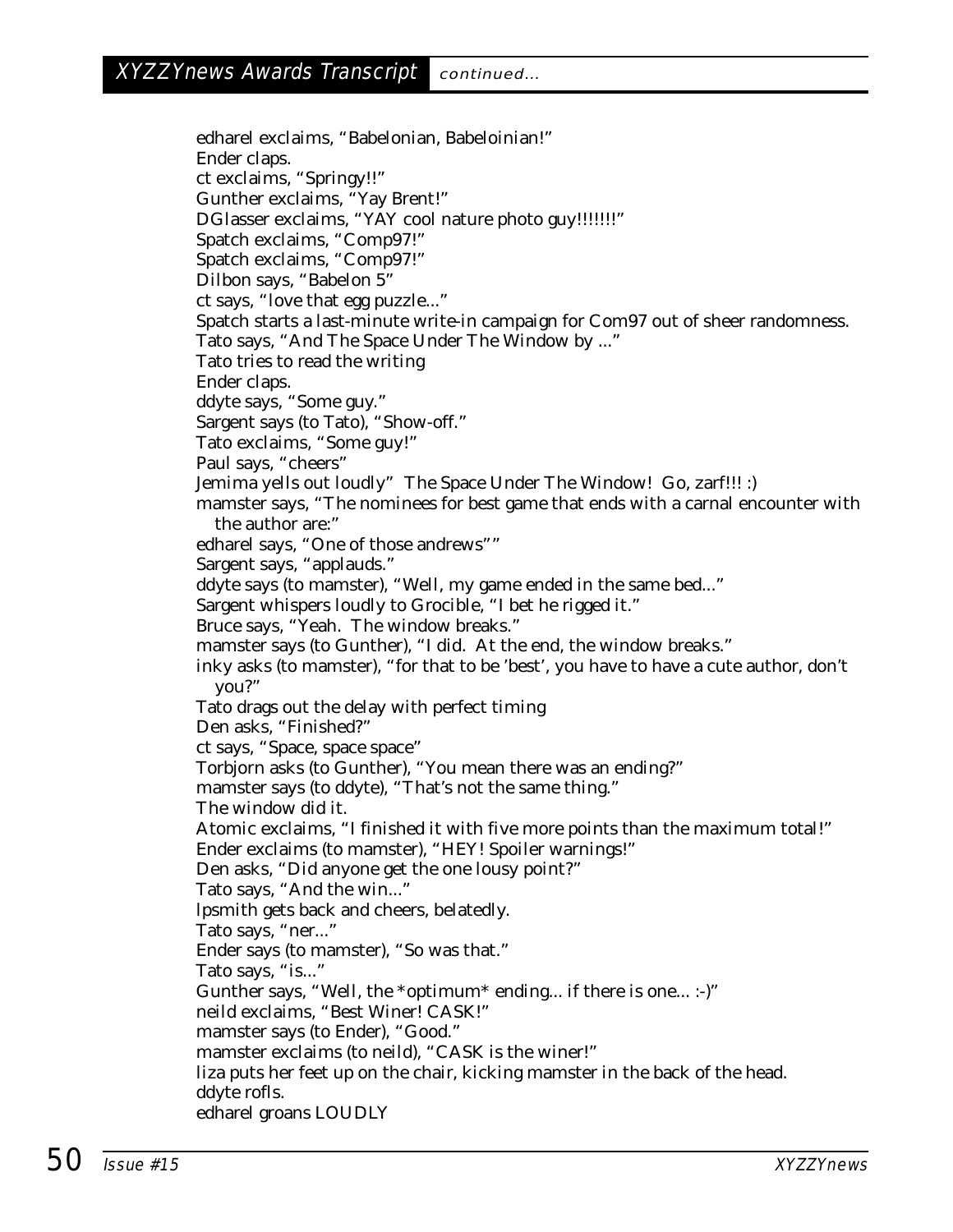Spatch says, "Somebody wind Tato back up!@" Sargent exclaims, "Yes! It works flip-flip!" Bruce exclaims, "Flip THIS!" Adam laughs. Tato exclaims, "**Sunset Over Savannah!**" markm cheers wildly! Ender exclaims (to spatch), "flip-FLOP, dummy!" liza flips mamster off. Sargent says, "applauds loudly." neild exclaims, "Yay!!!!!" Ellison cheers inky exclaims, "yay!" unicorn applauds Paul cheers for Sunset! TikiBoy exclaims, "Yay Ivan!!!!" Jalkio says (to mamster), "No, symtry winns in agony in you pain." Jemima cheers loudly! Spatch exclaims (to ender), "Quit flappin yer lip!" devil says, "At least he doesn't have to give the award to himself." ddyte exclaims, "Woohoo!!!! Yay! Ivan! Ivan! Ivan!" Tato claps. Stu042 exclaims, "sunset! yay!" lpsmith cheers! mamster exclaims, "Ivanovich!" Stu042 exclaims, "go ivan! go ivan!" lpsmith exclaims, "Yaaaaaaaaay!" lpsmith says (to mamster), "No, that's his kid." ct didn't see sunset, it all went dark too quickly. But he cheers along anyway. Sargent says, "I am therefore entitled to 1.2% of the trophy." Ivan asks, "Um...did I win?" Sargent nudges Ivan. inky exclaims, "go ivan!" devil asks (to Sargent), "Where was your major hand?" NamelessAdventurer gives Best Writing trophy to Ivan. markm exclaims, "I-VAN I-VAN I-VAN!" Tato gestures Ivan up to the podium. Sargent says (to devil), "Shh. This is a family awards show." Den says, "Yay Ivan!"" devil exclaims (to Ivan), "Congratulations, you x-New Yorker you!" neild says, "I-VAN COCK-RUM! (CLAP CLAP CLAPCLAPCLAP)" Dilbon says, "'e won" liza blushes. The crowd picks up the chant. Den shoots a rogue double-quote. neild hands Ivan a bagel. Grocible says, "I would like to point out that I didn't beta test Sunset, owing to extreme sloth." markm exclaims, "speech!" markm says, "mmmm... bagel"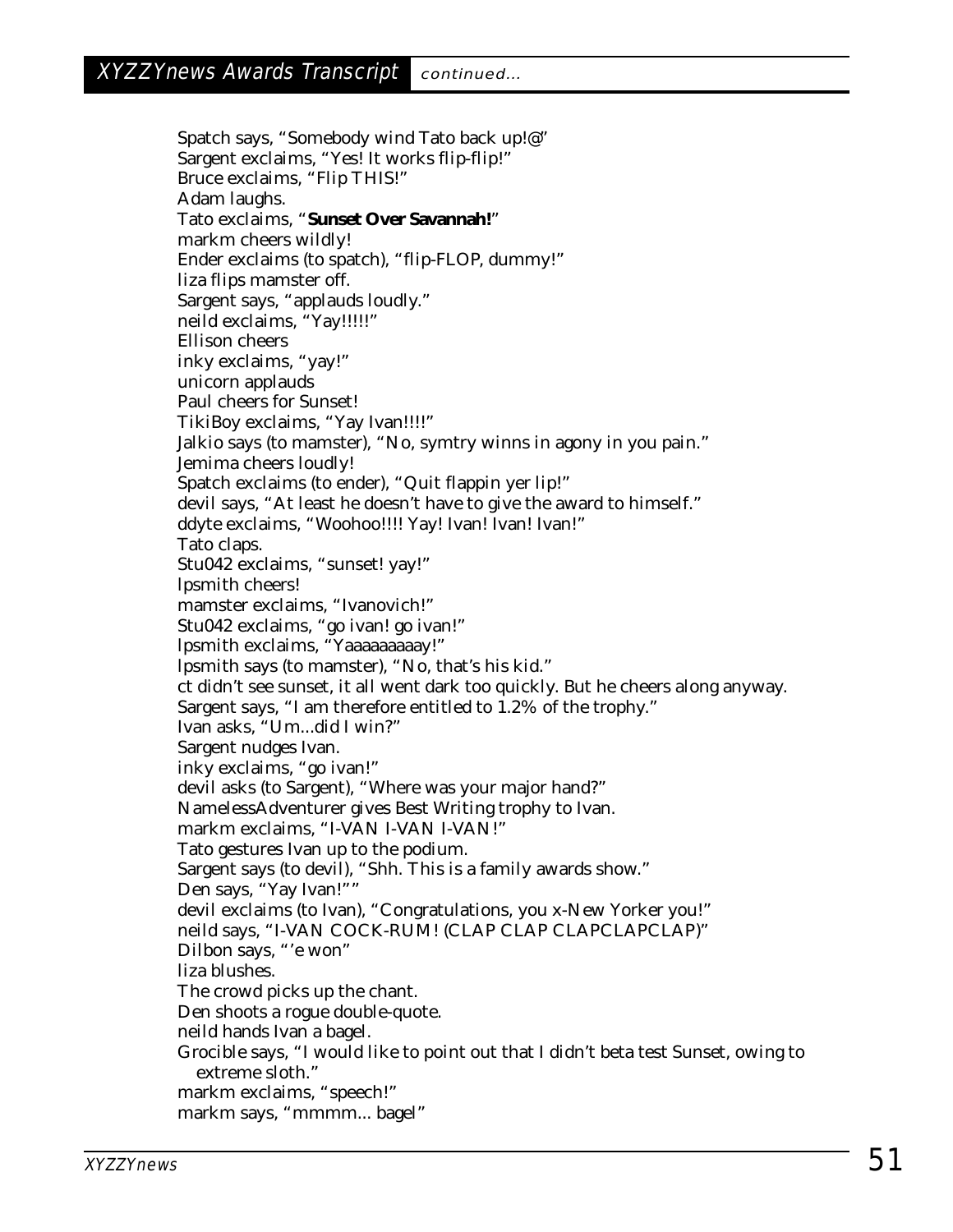Ivan exclaims, "Whoo hoo!" Sargent throws himself at the stage. Ender says, "mmmm.... Rum....." Sargent exclaims, "We love you, Ivan Cockrum!" Den holds up a microphone. Jemima :throws Sargent at the stage. Kilivor is shouting for joy Dilbon hands liza a pot. Grocible says, "dagnabbit" Ivan says, "Gosh! Willikers! Zowie! I'm speech-less." Ender asks (to dilbon), "Is it a plant pot?" Ellison asks, "Australia's only in the movies, right?" lpsmith gives speech to Ivan. Sargent points out the goofiness of Ivan's statement. Den throws some speechmarks at Ivan. Tato 'accidentally' upstages Ivan liza got RNA polymerase. devil says, "Ivan Cockrum. Author with the coolest name." liza gives RNA polymerase to mamster. eileen approaches the podium Ellison says, "that's why my two favorite bands are fictional- GWAR and Midnight Oil..." TikiBoy says (to Ellison), "That's right, it doesn't exist outside of Hollywook." Tato goes backstage. eileen says, "And now, presenting today's final award..." Jalkio exclaims, "Somebody update the scoreboard!" Bruce cheers! lpsmith sings "You say Ian, and I say Ivan,..." HairBrain asks, "Hey Den! You didn't leave anyway?" ddyte says, "You say chewbacca and I say choobahka..." Gunther exclaims, "COCK-RUM? How disgusting!" Spatch exclaims (to jalkio), "IT IS UPDATED! YES WE HAVE A VIDEO!" eileen exclaims, "We have a rep from last year's winning game... Aessa from So Far!!!" Taj exclaims (to Ender), "Cardinal Biggles!" Den says, "changed my mind - or something." Grocible asks, "Aessa, eh?" eileen says, "This is the award for **Best Game of 1997**" Spatch says, "place yer bets now" Paul asks, "What about the greek chorus from So Far?" Grocible asks, "can we ask Aessa why she stood the author up?" Ganvira says, "Oh, yeah, Aesa."" Ellison bets on Daddy's Smelly Helper Bruce exclaims, "SYMETRY!" Bruce exclaims, "STIFFY MAKANE!" Paul catches a flash of auburn, and puts it in his pocket. Sargent says, "> MAYBE" Spatch says, "This has ceased to be Interactive Fiction and gone straight on to Hyperactive."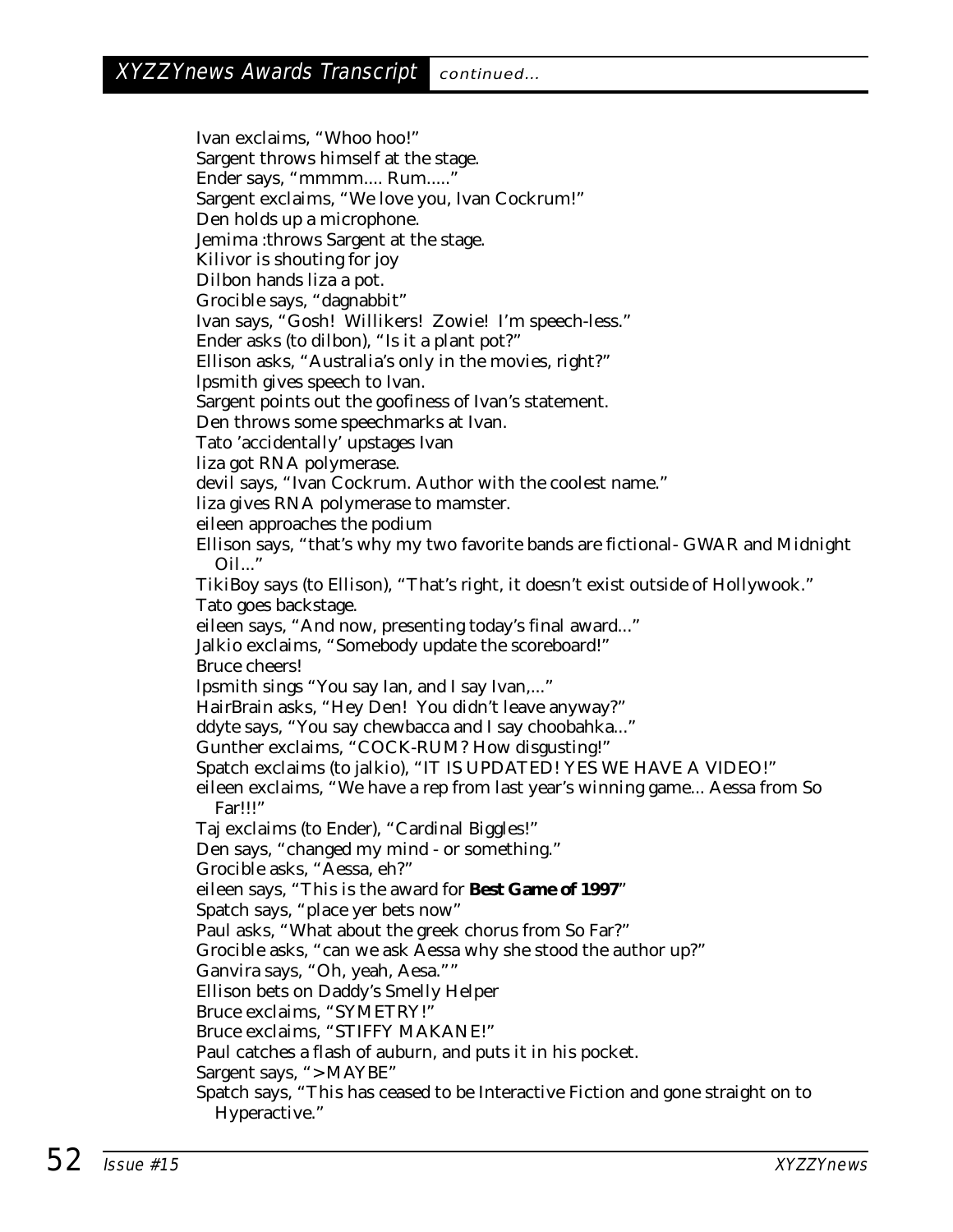inky asks, "auburn flasher?" Den sticks a close-parenthesis at the end of his last statement Jalkio exclaims, "HEIST!" neild waits impatiently for Aessa. Gunther exclaims, "BABEL! BABEL!" liza exclaims, "DRAGON TOWN!" Sargent catches Aessa and Tracy in a passionate embrace. Ender says (to neild), "You'll never actually see her, you know..." markm wants to whistle at Aessa... lpsmith exclaims (to liza), "Yes!" Paul starts cheering, and won't stop til the nominees are announced. Stu042 cheers wildly! Stu042 exclaims, "go swivel chair!" Dilbon says, "chair-pak" markm says, "Aessa's last name is Godot." lpsmith exclaims, "Chair-pak!" Bruce exclaims, "Stiffy Makane Meets The Chair-Pak 2000!" Grocible says, "chair-pak. hehe" Ender is Looking for Godot. inky says (to zarf), "although I bet "sexfar.z8" would be a popular download." Sargent exclaims, "Dammit, I've said this before: we're waiting for LEFTY!" Gunther has used a time machine, and already knows the winners, but he won't tell Dilbon says, "No Sex So Far" liza clears her throat. Loudly. NamelessAdventurer asks, "Is that stupid Aessa here yet?" Spatch says, "Aessa downloaded a virus off the web." mef says, "Ahem." Ganvira exclaims, "Aesa! Aesa!! Aesa!! Aesa!!" Den asks, "Best use of an obscenity in a title?" Atomic says, "Whenever you're ready..." liza shakes her head. "Aessa." Adam shakes his head. "Aessa." Sargent says, "Man, that's worse than you both wearing the same dress." NamelessAdventurer gives Best Game nominees to zarf. zarf goes to to the podium zarf says, "Well, there's not much chance of me winning this year, but I'll read the nominees anyhow." zarf exclaims, "For best game!" zarf exclaims, "We have!" zarf says, "(netlag, damn.)" zarf exclaims, "A Bear's Night Out (David Dyte)!" Grocible has noticed a modicum of frustration all afternoon Ender chants: "HECK NO TECHNO! HECK NO TECHNO! zarf exclaims, "Babel (Ian Finley)!" neild exclaims, "YAYYYYYY!!!!!!!!!!!" zarf exclaims, "Glowgrass (Nate Cull)!" devil exclaims, "David Dyte is God!" markm exclaims, "Yay!" Den says, "(Don't tell \_me\_ about netlag. Sheesh.)"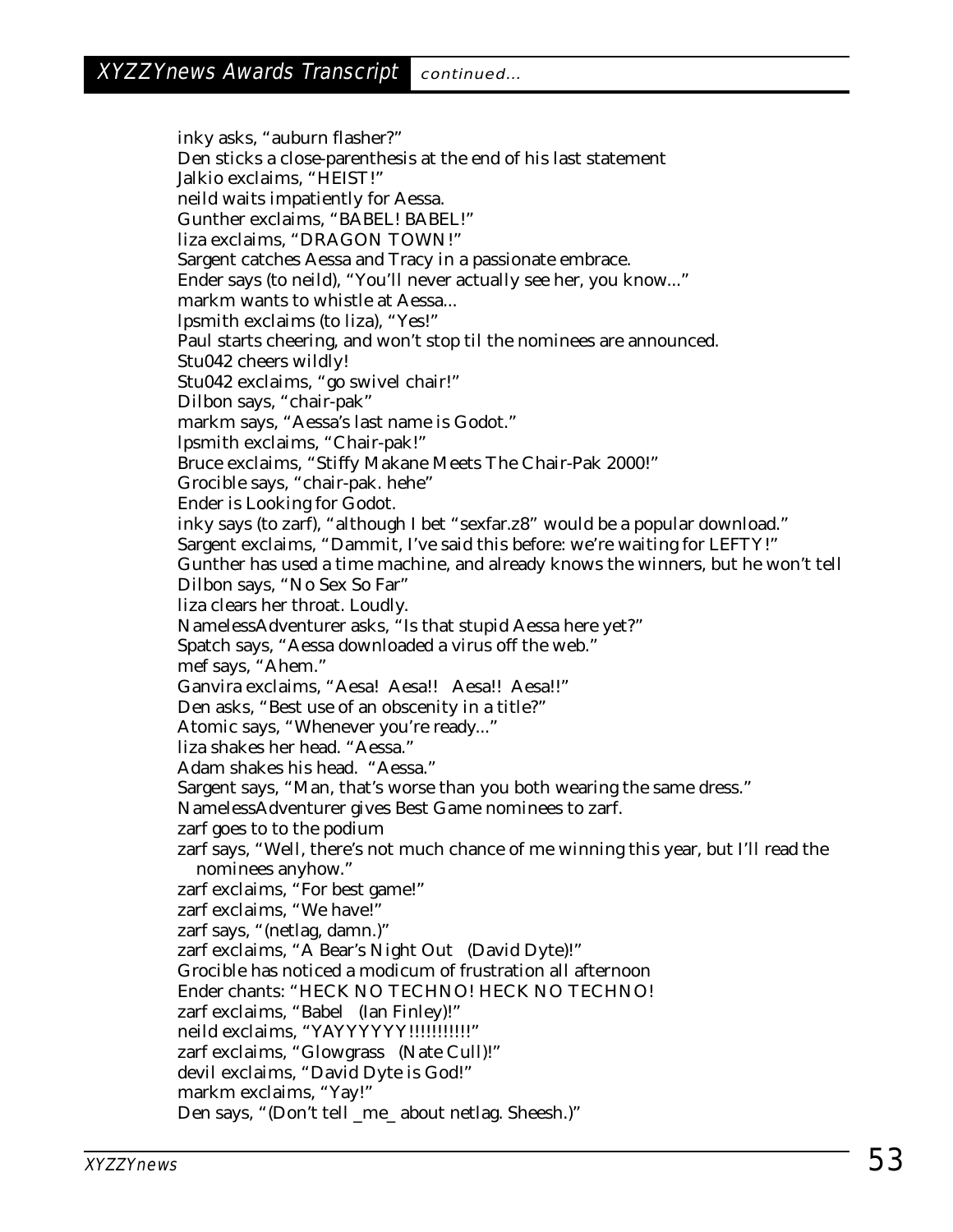zarf exclaims, "Interstate Zero (Adam Cadre)!" Atomic bows down before all the nominees zarf exclaims, "The Edifice (Lucian Smith)!" Sargent exclaims, "TRACY!" markm claps. Spatch exclaims, "Congratulations!" Spatch exclaims, "Congratulations!" Taj exclaims, "WOO! WOO! WOO!" ddyte exclaims, "Tracy meets the Edifice!" devil smiles mysteriously to David. Den says, "Yay. Glwwoorlgass." Ganvira exclaims, "Go dd!!!!! Go DD!!!!!!!!!" mef exclaims, "woo hoo!" inky exclaims, "netlag for best game!" Gunther exclaims, "Babel!" Ender says (to devil), "Hey, you haven't impersonated the hint system from Curses yet." Gunther exclaims, "Bear!" lpsmith says, "Stranger becomes \*really\* friendly,..." Adam exclaims (to lp), "Hee hee!" Den says, "Netlag for most useful way of interrupting zarf." zarf says, "And the winner is..." zarf exclaims, "**Innnnterstate Zeeeeero!**" Bruce exclaims, "Yay!" mamster exclaims, "Woo!" markm cheers wildly! "Congratulations!" neild exclaims, "WHO-HOO!!!!!!!" Sargent exclaims, "Cool!" lpsmith cheers wildly! ddyte exclaims, "Woohoo!!!!!" Ellison cheers Adam asks, "Seriously?" Den exclaims, "Nyeeeeow!" jaysmith cheers at Adam! inky exclaims, "woo-hoo!" mamster exclaims (to markm), "Baby cries!" Atomic applauds lpsmith exclaims, "Yeaaaaah!" Bruce cheers wilder! liza exclaims, "ADAMADAMADMADMADMADMADMADMDAMDAMDAM-DAM DAMDMAMDAMADMAD!" markm shakes Adam's hand.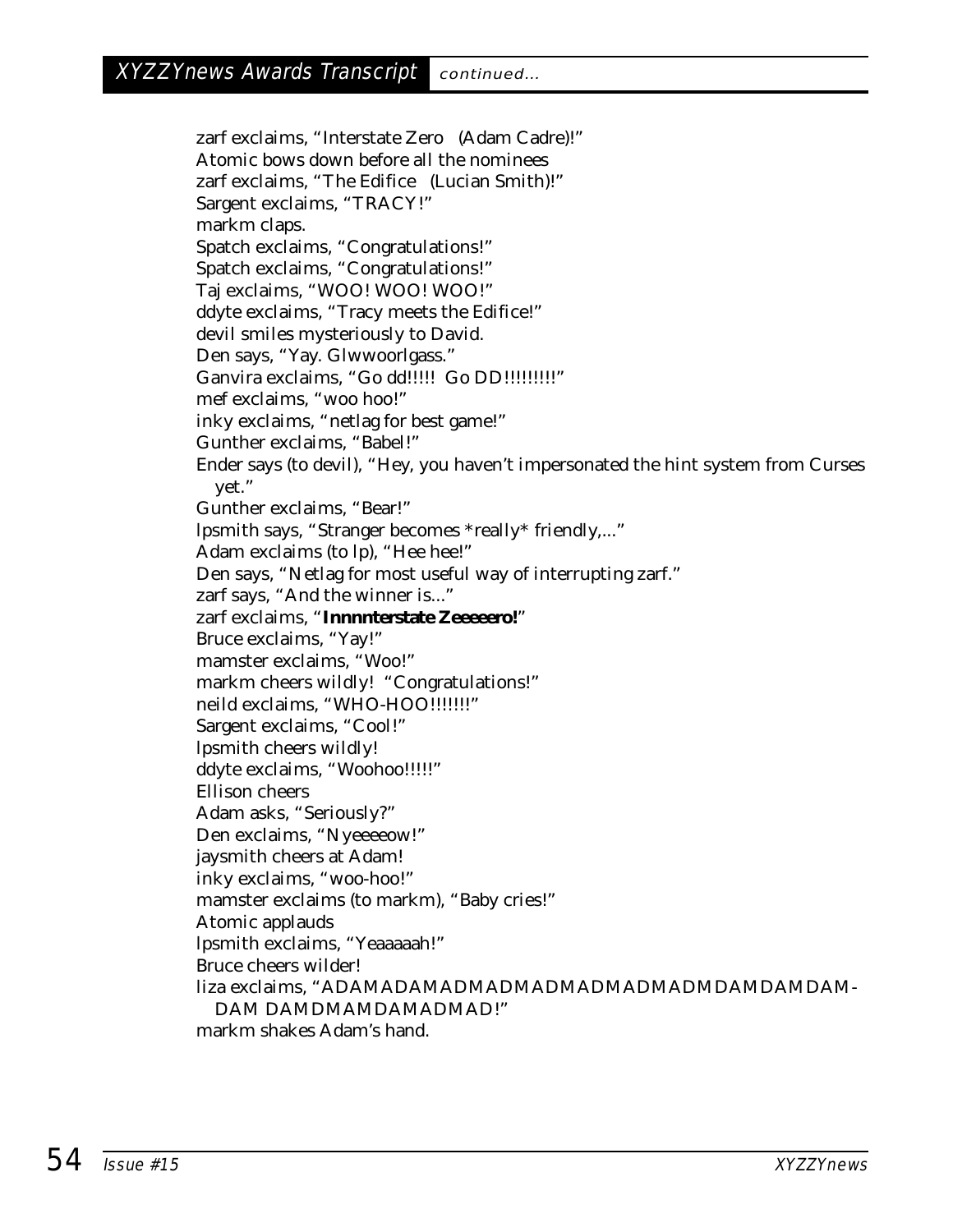Spatch exclaims, "WOOOOOOHOOOO!!" zarf dances around the stage, albeit for someone else's game. Atomic says, "well done, Adam..."" Adam exclaims, "Eeeagh!" Sargent claps Adam on the back. mef slaps Adam heartily on the back. markm exclaims, "A-DAM A-DAM!" ddyte exclaims, "Filth and perversion rules!" Paul gives adam the "Mile High Salute" Sargent exclaims, "Drinks are on Adam!" TikiBoy exclaims, "Yay AdaM!!" Bruce pours a drink on Adam. Gunther wants an autograph from Adam Adam says, "And here all my prepared remarks were for Best PC." Spatch dumps an entire cooler of Gatorade over Adam's head. Ganvira asks, "It was I-0?" Adam says, "Wow. I am stunned." Adam says, "Really." NamelessAdventurer gives Best Game trophy to Adam. Sargent says (to Adam), "Your speech must be in the form of a question." eileen escorts Adam to the podium. Ivan can hardly wait to see next year's crop of pornographic imitators. Paul says, "If Aessa wouldn't show up for this, she's not worth chasing." Adam says, "Golly." Adam says, "I honestly don't know what to say here. I guess all the fans of games without hardcore nudity split their votes four ways or something." Spatch hollers, "POST-AWARDS PARTY ARE LOCATED IN THE ROOM ABOVE THE LONG HALL" eileen exclaims, ""Thank you all for coming to the awards today!!!" Waiter says (to anyone) who gets this check for \$1,037.86? Jalkio starts eating the hundreds of chockolate bars with "Heist" and "Symetry" scribed on them. He was going to share them in a celebration. He gets a sugar high that eases his depression a bit. NamelessAdventurer asks, "Damn. You mean we gotta clean all this up?" lpsmith says, "The \*real\* party's here, right? ;-)" Paul blushes, then congratulates the winners for real. Ivan asks, "Wasn't that party enough already?" mef says, "I don't know, I just see this grumpy old guy sweeping up..." [Spatch] Return to your pants, citizens. There is nothing more to see. [liza] Mmm... disconnect message.  $\bullet$